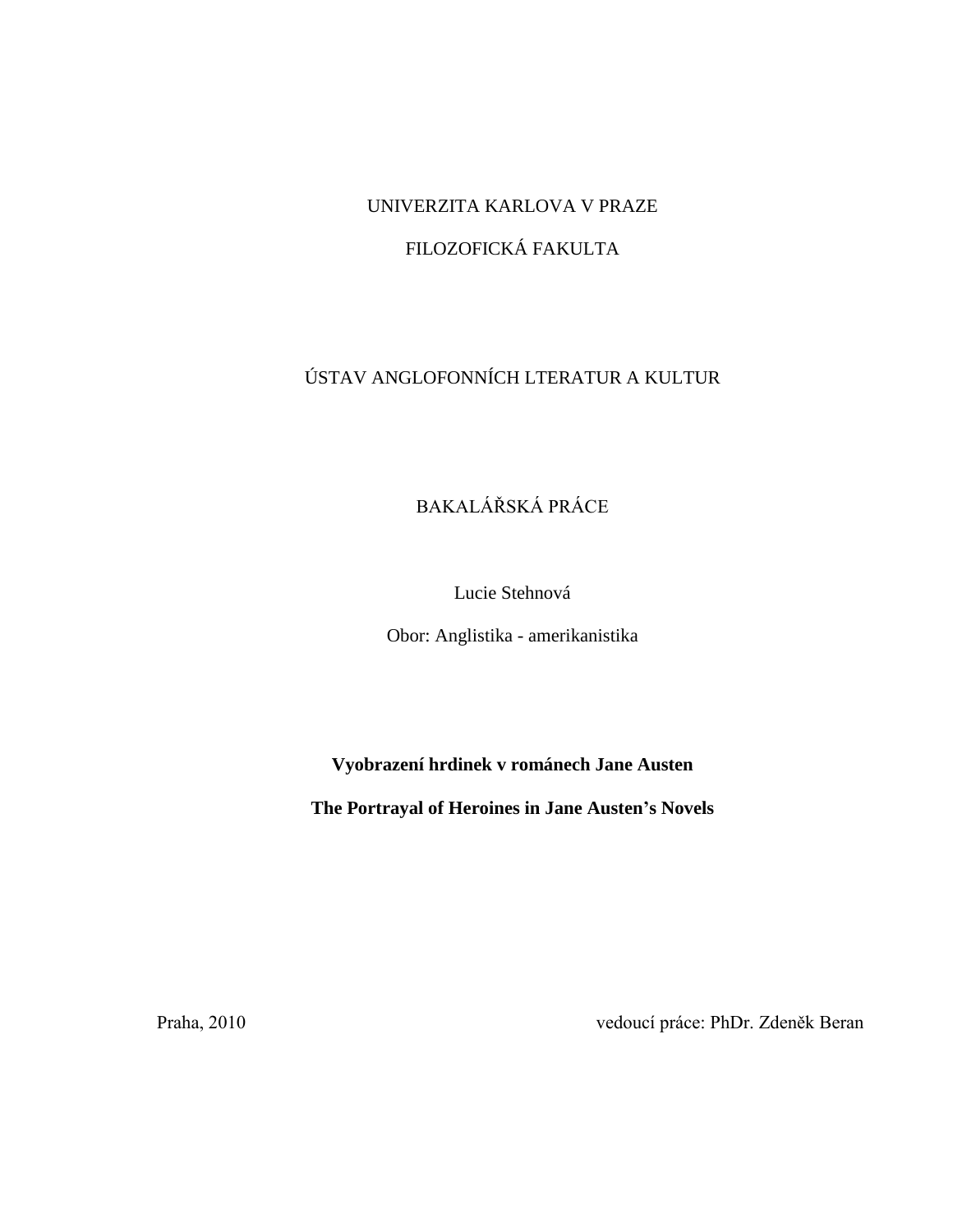Ráda bych poděkovala vedoucímu své práce PhDr. Zdeňkovi Beranovi za jeho trpělivost, ochotu a cenné rady při zpracování práce.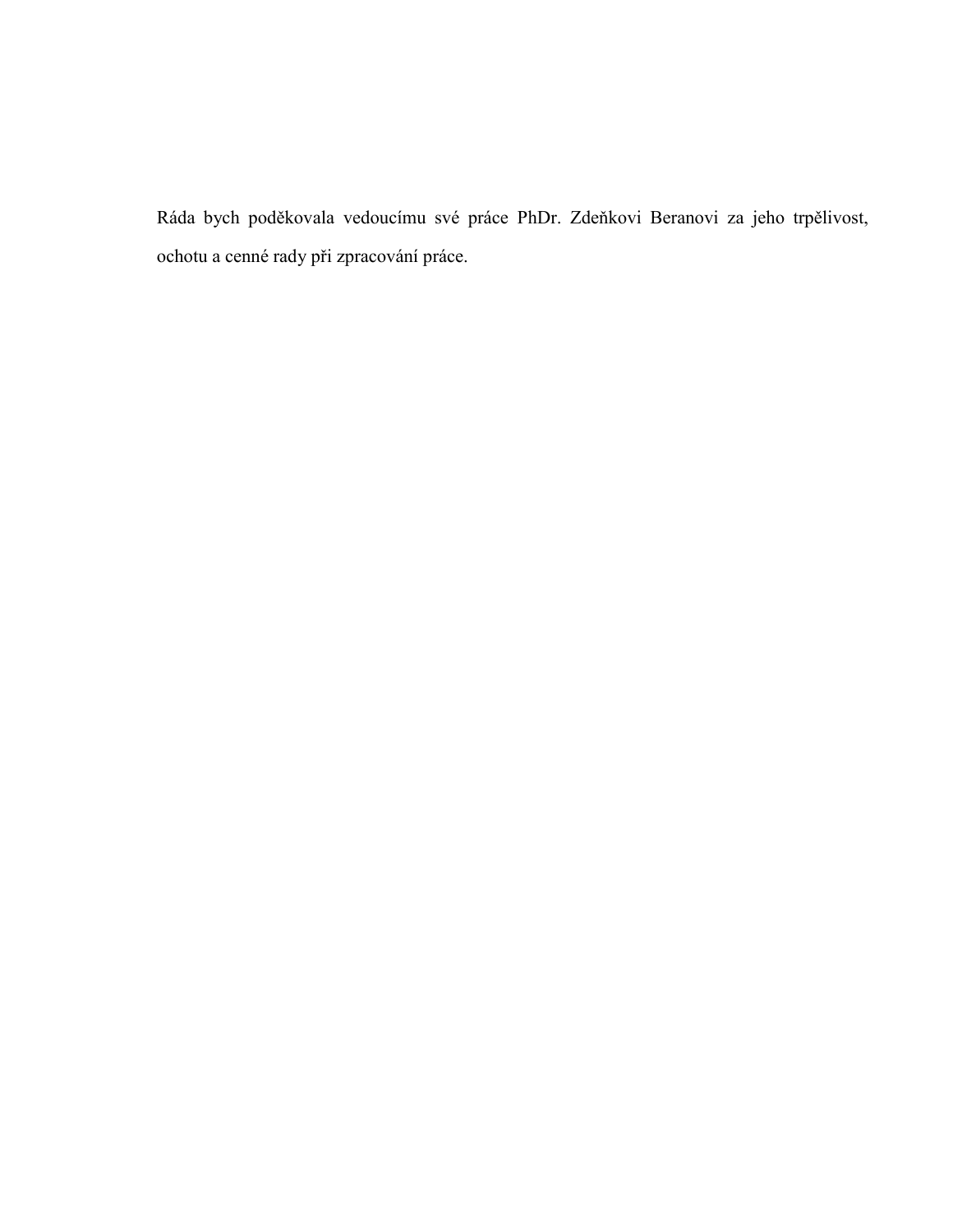Prohlašuji, že jsem tuto bakalářskou práci vypracovala samostatně a že jsem uvedla všechny použité prameny a literaturu.

Souhlasím se zapůjčením bakalářské práce ke studijním účelům.

V Praze, dne 19.8. 2010

I declare that the following BA thesis is my own work for which I used only the sources and literature mentioned.

I have no objections to the BA thesis being borrowed and used for study purposes.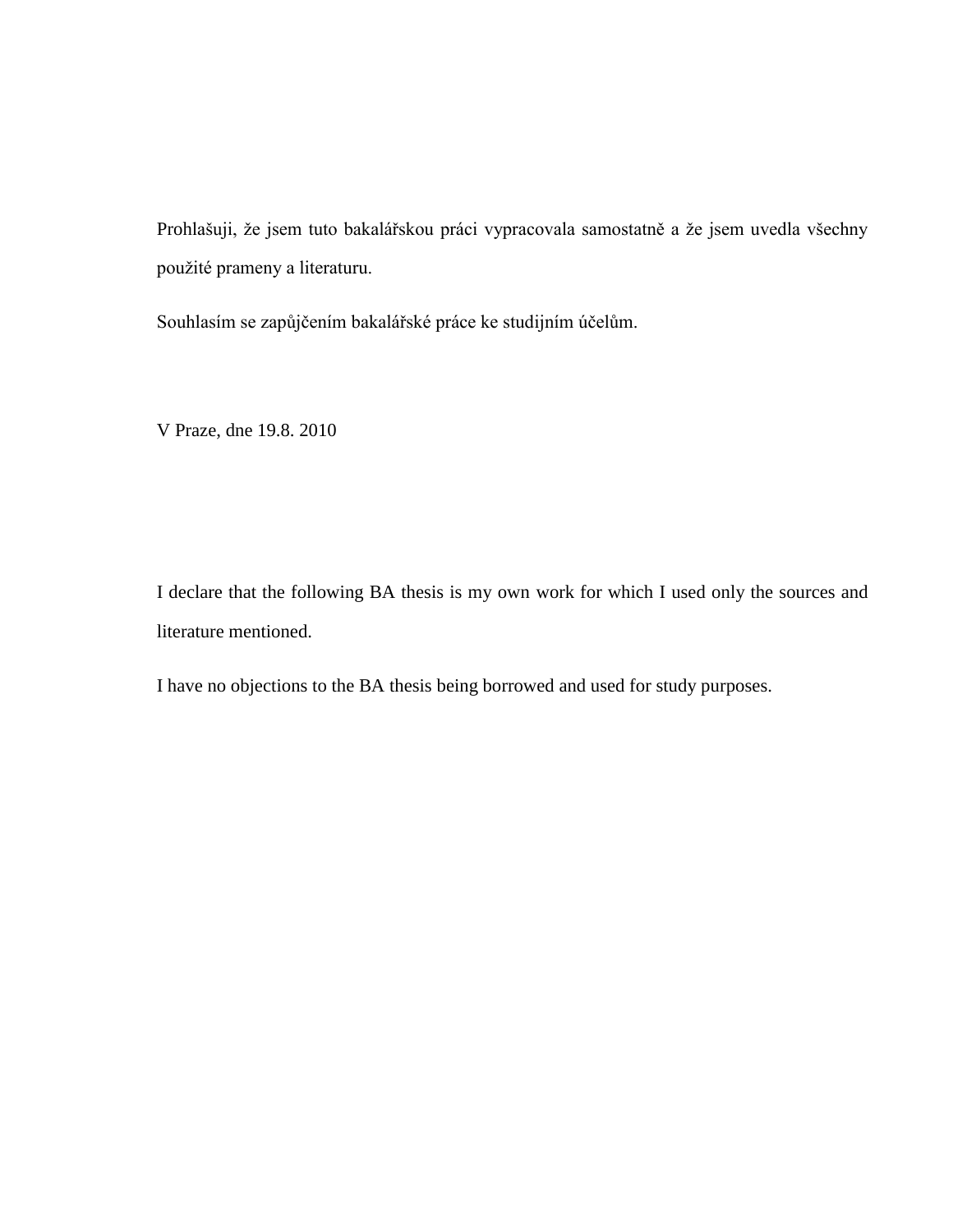# **TABLE OF CONTENTS**

| 1. |     |  |
|----|-----|--|
| 2. |     |  |
|    | 2.1 |  |
|    | 2.2 |  |
|    | 2.3 |  |
|    | 2.4 |  |
|    | 2.5 |  |
| 3. |     |  |
|    | 3.1 |  |
|    | 3.2 |  |
|    | 3.3 |  |
|    | 3.4 |  |
|    | 3.5 |  |
| 4. |     |  |
|    | 4.1 |  |
|    | 4.2 |  |
|    | 4.3 |  |
| 5. |     |  |
|    |     |  |
|    |     |  |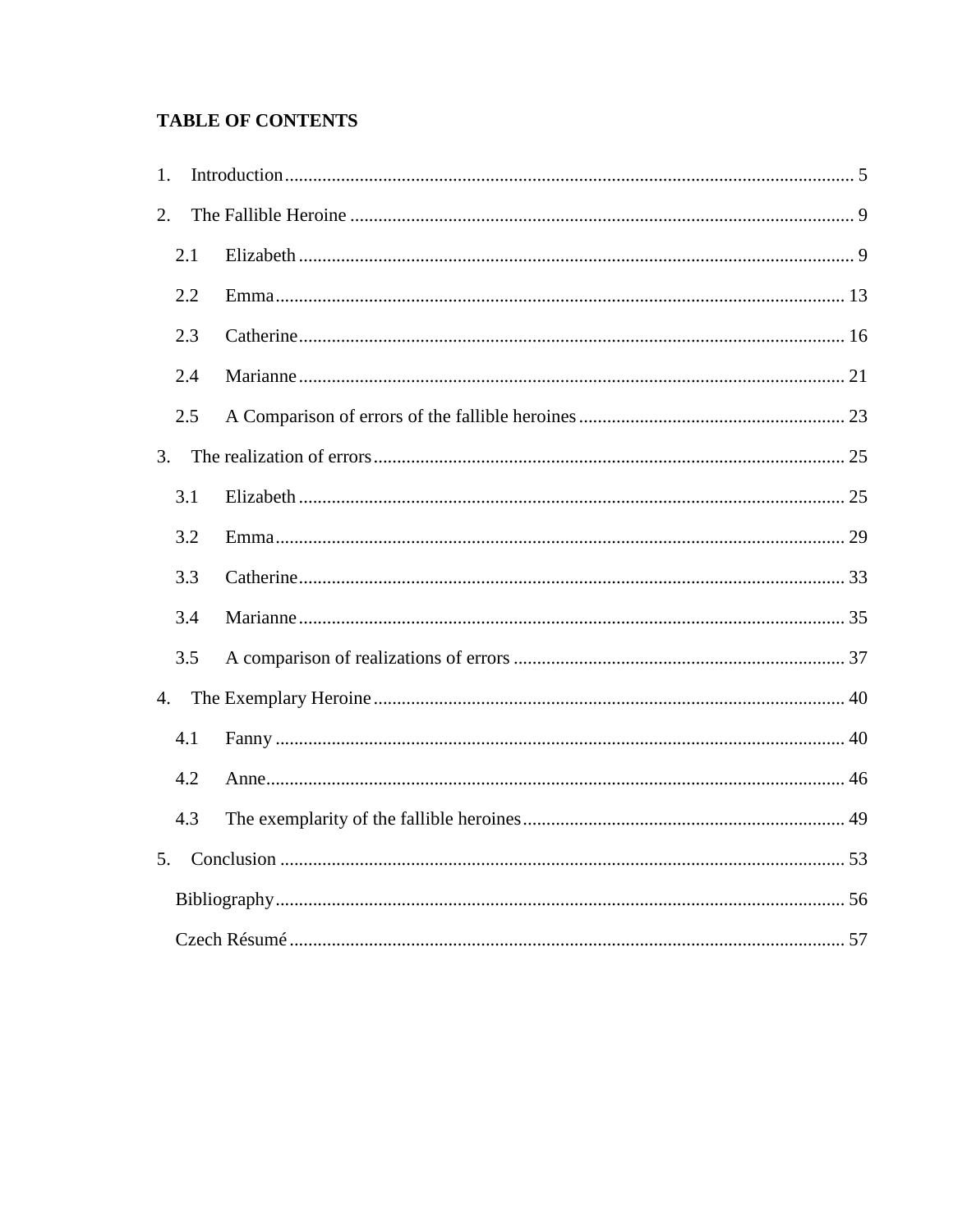# <span id="page-4-0"></span>**1. INTRODUCTION**

All of the six finished novels of Jane Austen, *Sense and Sensibility*, *Pride and Prejudice*, *Mansfield Park*, *Emma*, *Persuasion* and *Northanger Abbey*, have one important feature in common, a heroine. It is rather interesting to look at the individual heroines more closely as each of them has a distinctive personality. Although it is often argued that Austen only manages to describe "a small section of society locked in an almost timeless present in which very little will or can change,"<sup>1</sup> this is exactly the reason why she is such a popular author. The world of Jane Austen is captivating especially because the author explores "human nature in many forms and many situations<sup>"2</sup> and because her works posses the power to "transcend time and place."<sup>3</sup>

As Carol Howard mentions, Jane Austen was "a careful observer of human motivation and social interaction<sup>34</sup> and by exploring the world of the heroines, the reader can observe many interesting issues such as various patterns of behaviour. Austen is indeed concerned mostly with the behaviour of the heroines under the influence of the surrounding society. Emma, Elizabeth, Catherine, Marianne, Anne and Fanny inevitably share certain features and similar patterns could also be found in the narratives. The motivation for the behaviour of the heroines is directly influenced by the environment and as they are distinct from one another, it is not possible to perceive them as if they all belonged to the same category. Marilyn Butler, the author of *Jane Austen and the War of Ideas*, suggests that the heroines can be divided into two categories on the basis of their depiction with regard to their position and behaviour in the surrounding environment.

<sup>&</sup>lt;sup>1</sup> Jane Austen, *Pride and Prejudice*, Introduction by Tony Tanner (Harmondsworth: Penguin Books, 1981) 7.

<sup>2</sup> Debra Teachman, *Understanding Pride and prejudice: a student casebook to issues, sources, and historical documents* (Westport: Greenwood Press, 1997) xi.

<sup>3</sup> Ibid., xi.

<sup>4</sup> Jane Austen, *Pride and Prejudice*, Introduction by Carol Howard (New York: Barnes & Noble Classics, 2003) xiv.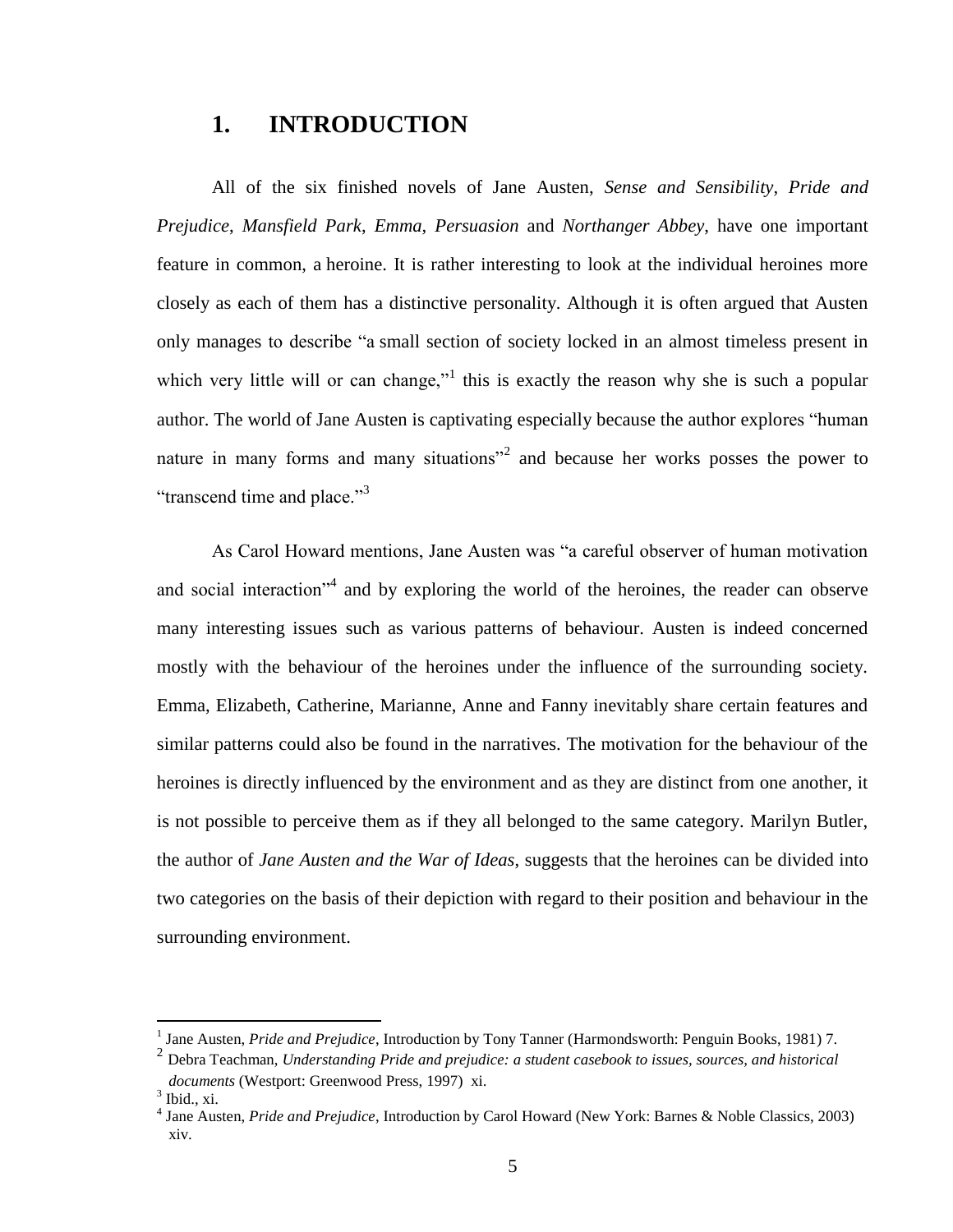"Jane Austen moves turn and turn about between two plots, which can be crudely characterized as built about the Heroine who is Right and the Heroine who is Wrong. The first type, the Heroine who is Right, acts as spokesman for conservative orthodoxy. Elinor, Fanny, and Anne advocate principle, duty, and the sacrifice of private inclination to the service of others. The Heroines who are Wrong arrive at this state of true understanding only late in the day: they begin in intellectual error, brought about in Catherine by immaturity and false lights, but in Elizabeth and Emma by the more spiritual-looking errors of pride and presumption."<sup>5</sup>

When Butler talks about "the Heroine who is Right", she is referring to the fact that the heroine is exemplary, she insists on her principles and stands against the environment which does an injustice to her. On the other hand, "the Heroine who is Wrong", is the one who makes wrong decisions based on her incorrect judgements. Although Butler herself suggests that her classification is crude, the distinction between the two types of heroines provides an interesting point of view from which it is possible to study Jane Austen"s heroines. The dichotomy challenges the reader to observe whether the heroine behaves as a fallible or as an exemplary one. With Butler's classification taken into account as inspiration, this thesis serves as an attempt to answer the question whether it is possible to divide the heroines of Jane Austen"s novels strictly into two groups as heroines *exemplary* and *fallible*. The comparison and contrast of the heroines is based on an analysis of the key passages of the studied novels. Important issues and events in the novels are discussed with the heroines" behaviour taken into account.

The main emphasis of the thesis is put on the examination of the fallibility of the heroines and the subsequent realization of their errors. The fallibility of the heroines in general terms can be perceived as misjudgement. In the certain period of their lives, the heroines err and it is only later that they can learn to see the true character of things that surround them.

<sup>5</sup> Marilyn Butler, *Jane Austen and the War of Ideas* (Oxford: Clarendon Press, 2002) 166.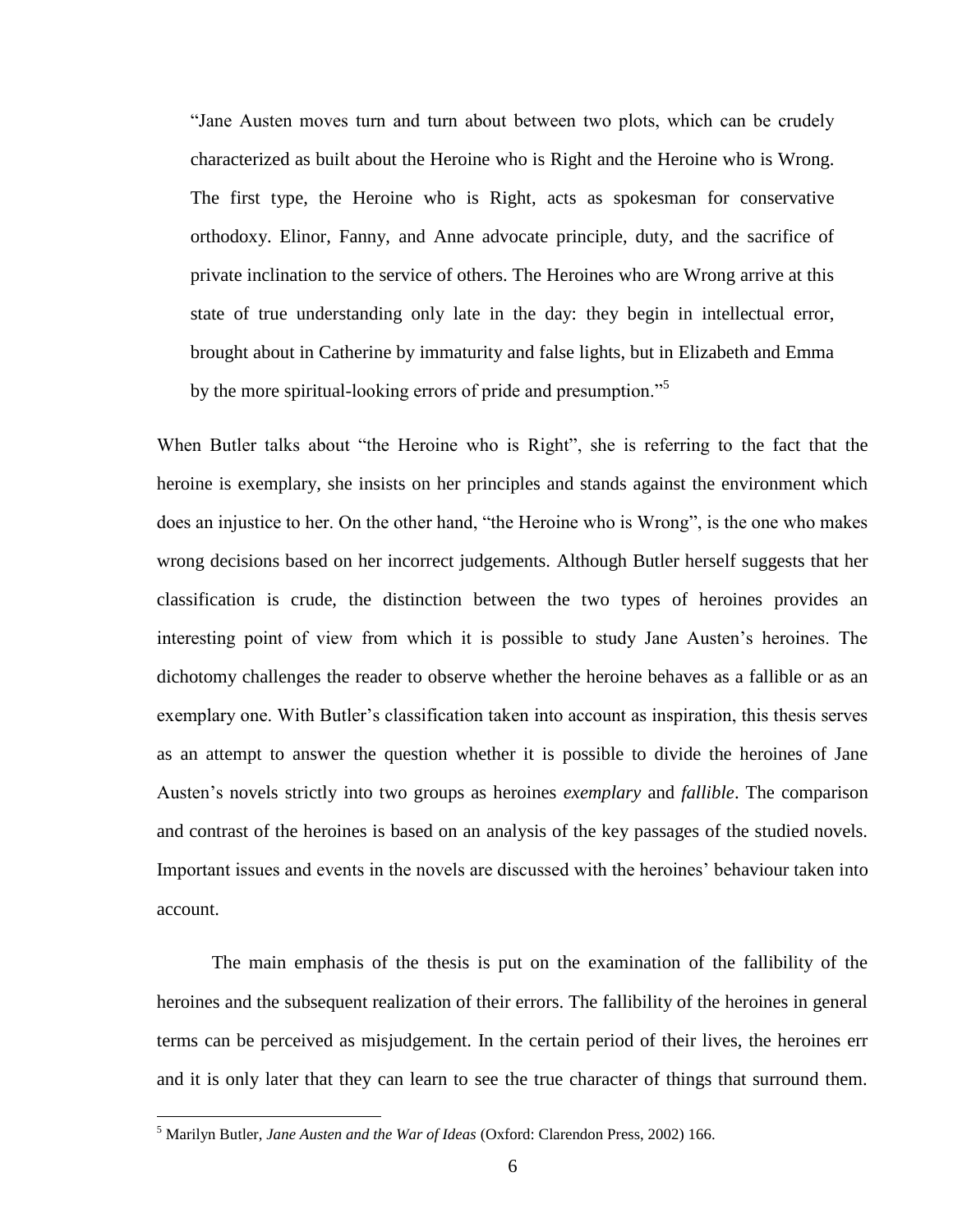The philosophers of the eighteenth century are concerned with the idea of knowledge, considering "not only the question what do we know, but the more reflexive matter of how we know what we know, and the limits set on knowledge by the very processes and instruments of cognition."<sup>6</sup> David Hume believed that the "perceptions of human mind" could be divided into two groups he calls "*impressions* and *ideas.*" <sup>7</sup> While the impressions are "sensations, passions and emotions, as they make the first appearance in the soul," the ideas refer to "the faint image of these in thinking and reasoning."<sup>8</sup> As Tanner suggests, the philosophy can be implied on the novels of Austen as knowledge and "a change of mind"<sup>9</sup> are major issues for the fallible heroines. The "change of mind" is seen as "an act by which consciousness demonstrates some independence from the patterns of thought which have predetermined its readings of things."<sup>10</sup> According to Tanner, *Pride and Prejudice* is a novel about "pre-judging and re-judging" and "a drama of recognition – re-cognition."<sup>11</sup> This could be applied in the case of other fallible heroines as well as it is not only Elizabeth Bennet who needs to "look again at thing and if necessary make revisions and amendments until [she] sees the thing as it really is."<sup>12</sup> The fallible heroines err when the immediate impressions enter their mind with "force and violence."<sup>13</sup> With the guilt of "Wrong Assent, or Error"<sup>14</sup>, they have to make their "lonely struggle towards true vision<sup>315</sup> afterwards. Although the "first impressions"<sup>16</sup> blind the heroine at first, they play an important role on her way to knowledge and experience as "without experience [there is] no reason [and] without impressions [there is] no experience."<sup>17</sup> As Tanner pertinently summarizes, Hume as well as Austen understand that "[b]oth experience

- 9 Ibid., 8.
- $10$  Ibid., 8.
- $11$  Ibid., 8.  $^{12}$  Ibid., 8.
- $13$  Ibid., 11.
- $14$  Ibid., 9.
- $15$  Ibid., 9.
- <sup>16</sup> Ibid., 13.

<sup>6</sup> Tanner, Introduction to *Pride and Prejudice* 8-9.

 $<sup>7</sup>$  Ibid., 11.</sup>

<sup>8</sup> Ibid., 11.

<sup>&</sup>lt;sup>17</sup> Ibid., 13.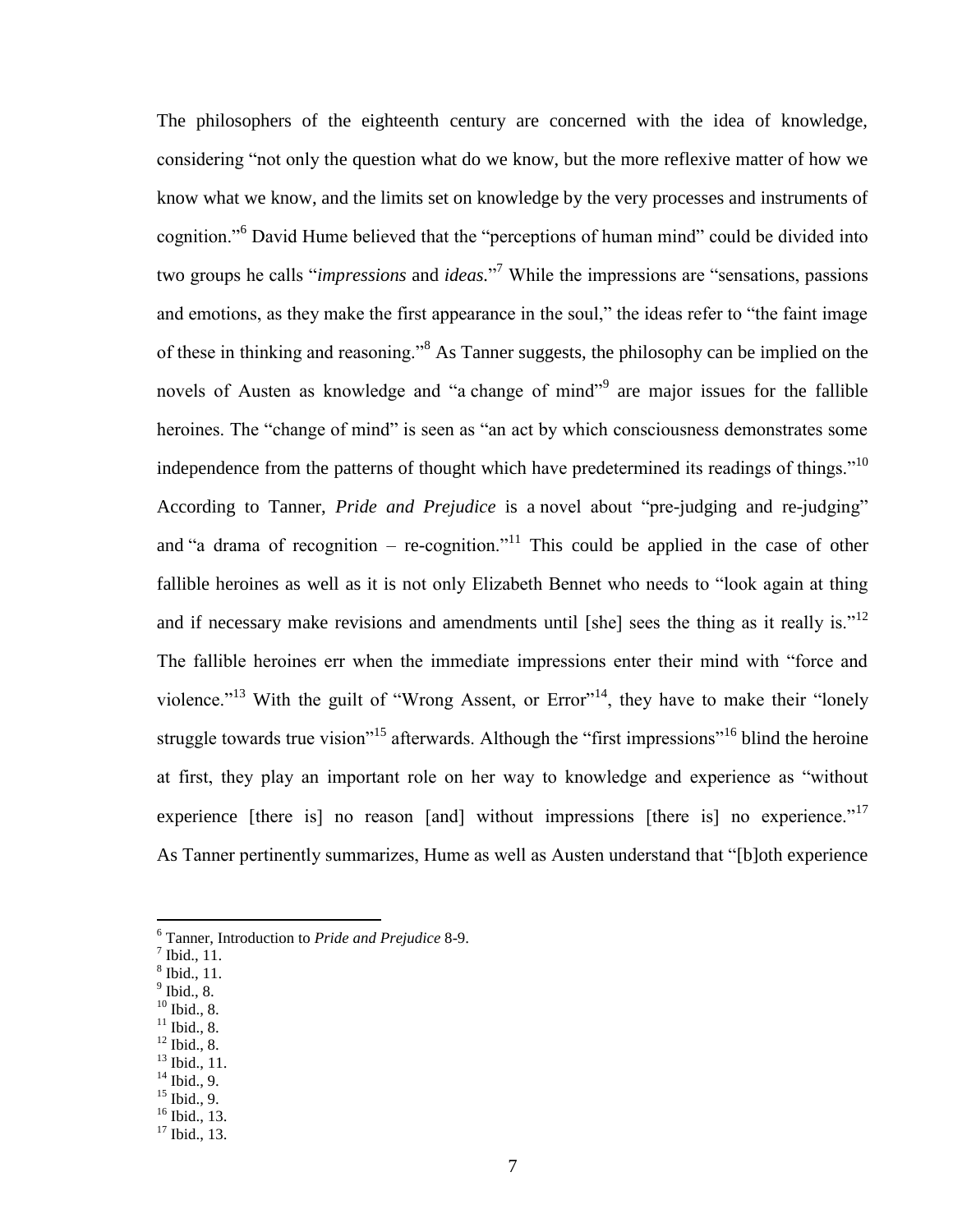and reason depend upon impressions, and first impressions thus become our first steps into full human life."<sup>18</sup> The discrepancy between an objective and a subjective view of the world that results from Tanner"s interpretation of Hume"s philosophy serves as a central viewpoint from which the six novels are analyzed in the thesis.

<sup>18</sup> Tanner, Introduction to *Pride and Prejudice* 13.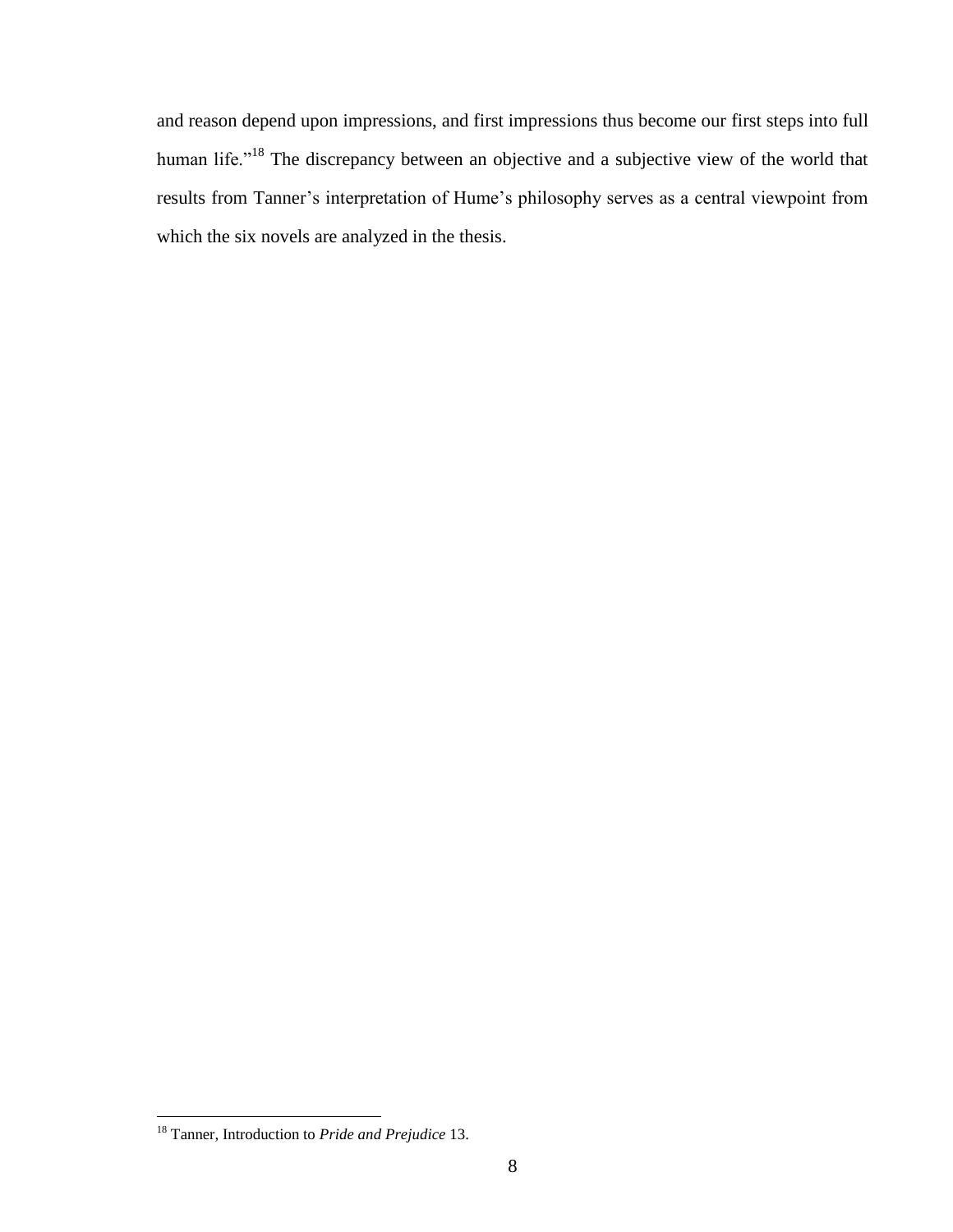# <span id="page-8-0"></span>**2. THE FALLIBLE HEROINE**

According to Butler, four of Jane Austen"s heroines can be considered fallible at first sight; Elizabeth Bennet, Emma Woodhouse, Catherine Morland and Marianne Dashwood. Their position is not exactly the same and therefore the motives for their errors also vary. Catherine and Marianne are the youngest of Austen"s heroines and therefore immaturity, naivety or far-fetched imagination has to be taken into consideration. Elizabeth is "very principled and strong minded"<sup>19</sup> which plays a significant role in her choices and decisions. Emma, although only twenty years old, finds herself in a superior position of the woman in charge of her household which influences her behaviour significantly. She is financially secured and therefore does not have to worry about marrying well, which is exactly what Elizabeth has to bear in mind in her position. Debra Teachman suggests that *Pride and Prejudice* can be perceived as a "novel of emotional growth<sup>"20</sup> and it is rather apparent that the same can be said about the other novels in which the fallible heroine "learn[s] to change her  $mind."$ <sup>21</sup>

#### <span id="page-8-1"></span>**2.1 Elizabeth**

Elizabeth Bennet, the well known heroine of *Pride and Prejudice*, can be very determined in her principles and she is making her choices accordingly. The whole Bennet family is obsessed with the issue of marriage and although Elizabeth is aware of the fact that to marry well is almost her duty, she possesses "bold independence and insistence on placing individual preference above economic motive in marriage.<sup> $22$ </sup> It is, among other things, "the liveliness of [her] mind" (PP  $352$ )<sup>23</sup> that brings about the errors she makes.

<sup>&</sup>lt;sup>19</sup> Howard xxiv.

 $20$  Teachman xxiii.

<sup>21</sup> Tanner, Introduction to *Pride and Prejudice* 9.

<sup>22</sup> Howard xiii.

<sup>&</sup>lt;sup>23</sup> PP 352 = *Pride and Prejudice*, page 352. Following quotations in this form (i.e. PP, page) refer to Jane Austen, *Pride and Prejudice* (New York: Barnes & Noble Classics, 2003).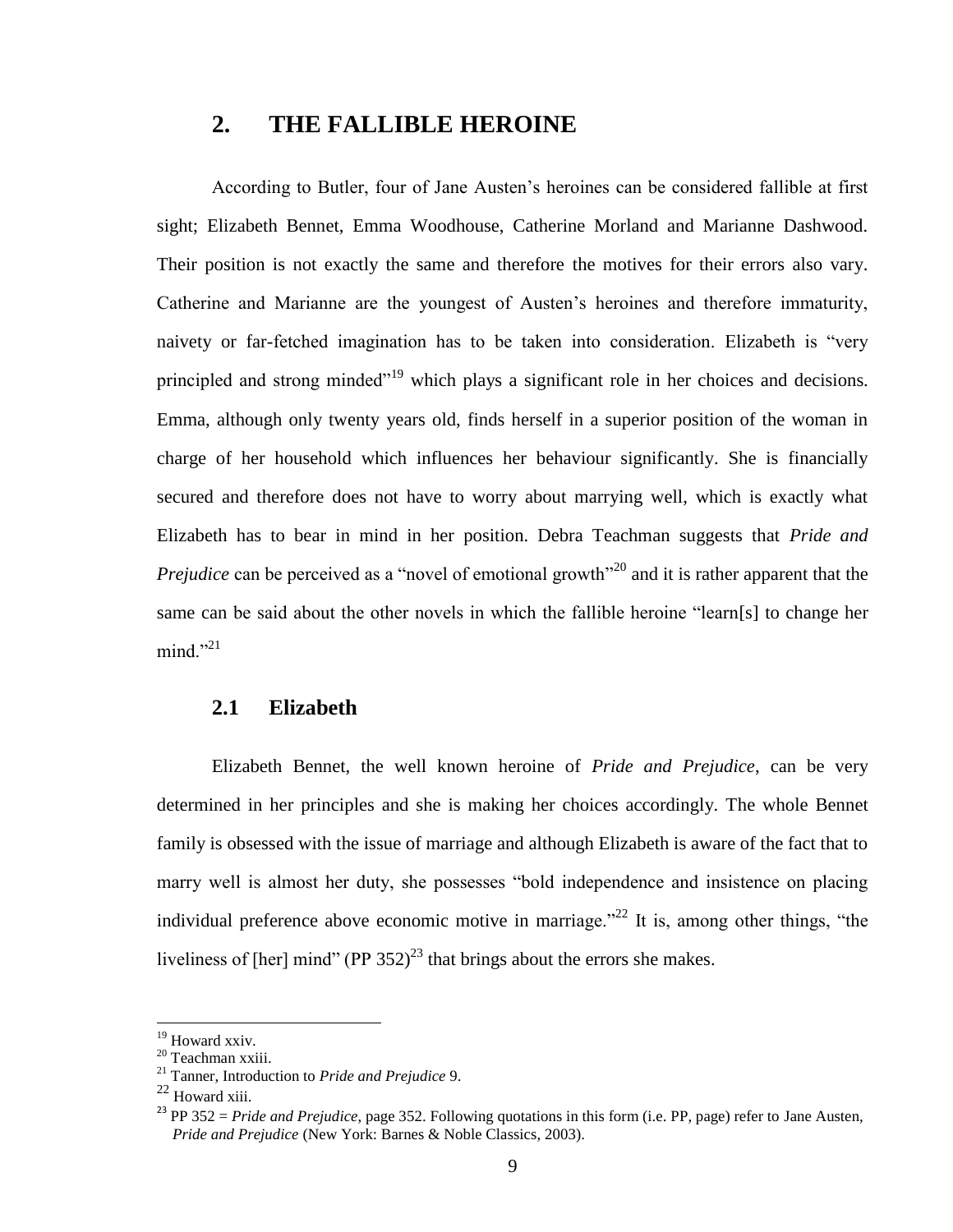The first apparent mistake is Elizabeth"s determination in judging Mr Darcy too quickly. She trusts her first impression of him on their first encounter. The primary impulse to her resolute judgement is a conversation in which Mr Darcy refers to her as "tolerable; but not handsome enough to tempt *me*" (PP 13). This commentary is the reason why Elizabeth begins to look at Mr Darcy adversely. At first, the comment amuses her as she has a "lively, playful disposition" (PP 13) and she goes to tell her friends about it to entertain them. However, she is left with "no very cordial feelings towards [Mr Darcy]" (PP 13). Elizabeth is laughing at the incident on the outside but on the inside, she determines her attitude towards Darcy instantly. Her opinion is clearly stated later in a conversation with her friend Charlotte Lucas. Charlotte mentions Elizabeth will surely find Mr Darcy likeable but Elizabeth resolves that it would be "the greatest misfortune of all! To find a man agreeable whom one is determined to hate! Do not wish me such an evil" (PP 88). As Butler suggests, this is "hate at first sight"<sup>24</sup> for Elizabeth.

Elizabeth is resolute not to change her mind about Darcy and it is unthinkable for her to like him at this point. This implies that Elizabeth is not only stubborn and possesses strength of character but that she is also proud. Later on, her pride shows even more clearly when she makes her second mistake of believing Mr Wickham everything he says about Darcy. After Wickham makes up his story in which Darcy plays a role of a villain, Elizabeth is disgusted and expresses her feelings; Mr Darcy deserves to be "publicly disgraced" (PP 78). She seems to be persuaded by Wickham rather easily and his seemingly charming character plays a considerable role here as he is the man "towards whom almost every female eye was turned" (PP 74). She is "the happy woman" (PP 74) as Wickham can be a great companion and has "the skill of the speaker" (PP 74). This is of crucial importance as this talent together with his looks are the main reasons for Elizabeth to be rather "easily talked into believing him."<sup>25</sup> When he says honourable things such as that he could never do anything against Mr Darcy for

<sup>24</sup> Butler, *Jane Austen and the War of Ideas* 213.

<sup>25</sup> Nicholas Marsh, *Jane Austen: The Novels* (Basingstoke: Macmillan, 1998) 31.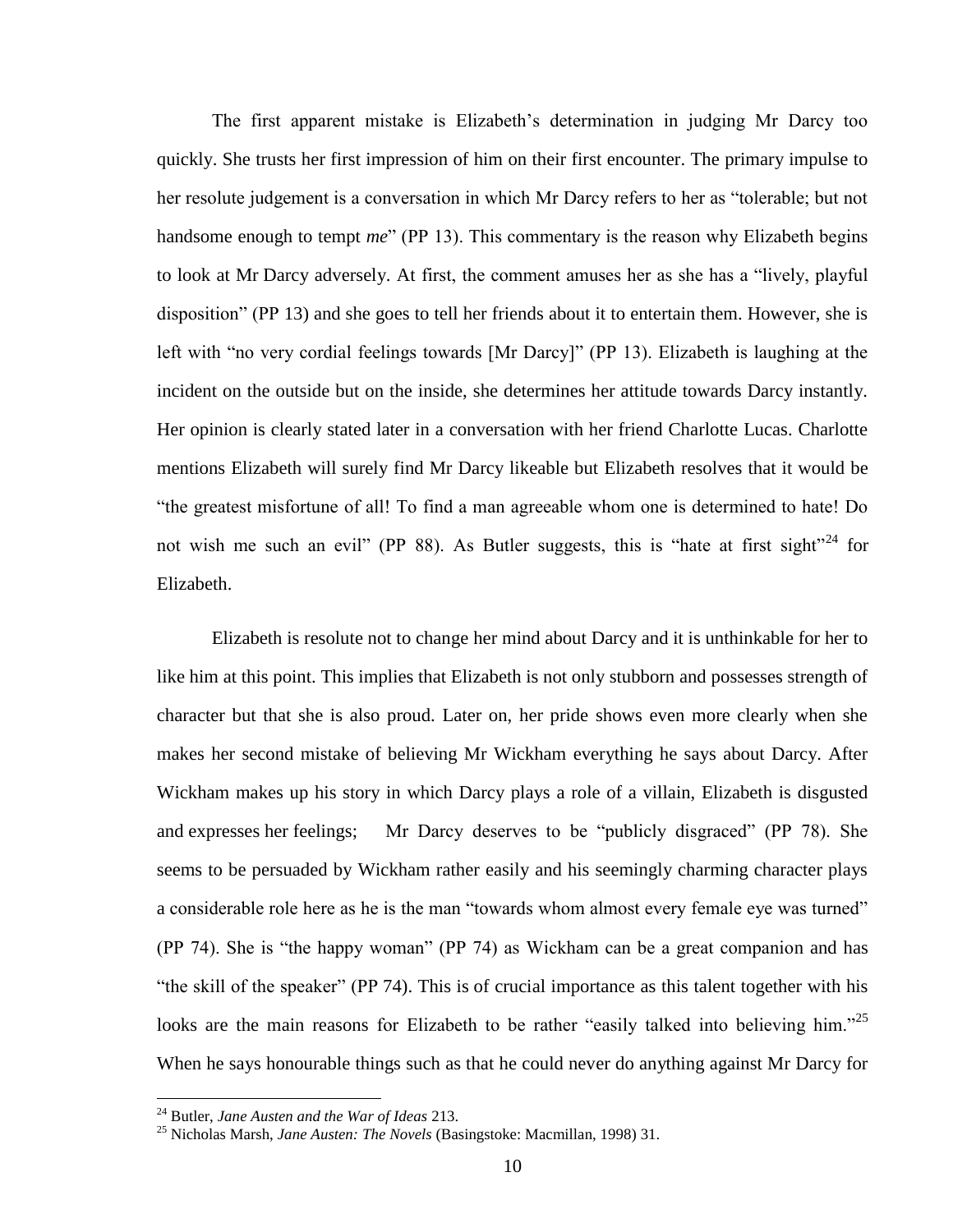the sake of his father, Elizabeth finds him "handsomer than ever" (PP 78). According to Butler, Elizabeth's "pride in her own fallible perception is her governing characteristic."<sup>26</sup> Elizabeth is now even more resolved in what to think about Darcy.

"I had not thought Mr. Darcy so bad as this – though I have never liked him. I had not thought so very ill of him. I had supposed him to be despising his fellow-creatures in general, but did not suspect him of descending to such malicious revenge, such injustice, such inhumanity as this" (PP 78).

She expresses her feelings using strong words and accuses Darcy of injustice and even *inhumanity*. She is blinded both by her pride based on his comment on her looks and by the information Mr Wickham has just told her. When she talks to her sister Jane about Mr Darcy and everything he supposedly did, Jane suggests that "one does not know what to think" (PP 83) but Elizabeth replies "I beg your pardon; one knows exactly what to think" (PP 83). This shows how resolved Elizabeth is. Moreover, she is sure Wickham does not lie as there was "truth in his looks" (PP 83). This, again, signals that his charms persuaded her. As Nicholas Marsh suggests, Elizabeth "arrives at a judgment against her own sense and intelligence, suppressing her own perceptions"<sup>27</sup> because she is charmed by Wickham.

The eavesdropping is an activity which literally prompts misunderstanding. The information Elizabeth overhears is not meant for her ears. She does not know Darcy at all; she only thinks that he is "haughty, reserved, and fastidious" and his manners are "not inviting" (PP 17). Therefore she judges him on the basis of his "superficial behaviour" instead of on the basis of "a firm understanding of the man."<sup>28</sup> Elizabeth is therefore forming her judgement "beforehand without examination,"<sup>29</sup> having only "the evidence of his deportment

<sup>26</sup> Butler, *Jane Austen and the War of Ideas* 207.

 $27$  Marsh 32.

 $28$  Teachman 15.

 $^{29}$  Ibid., 16.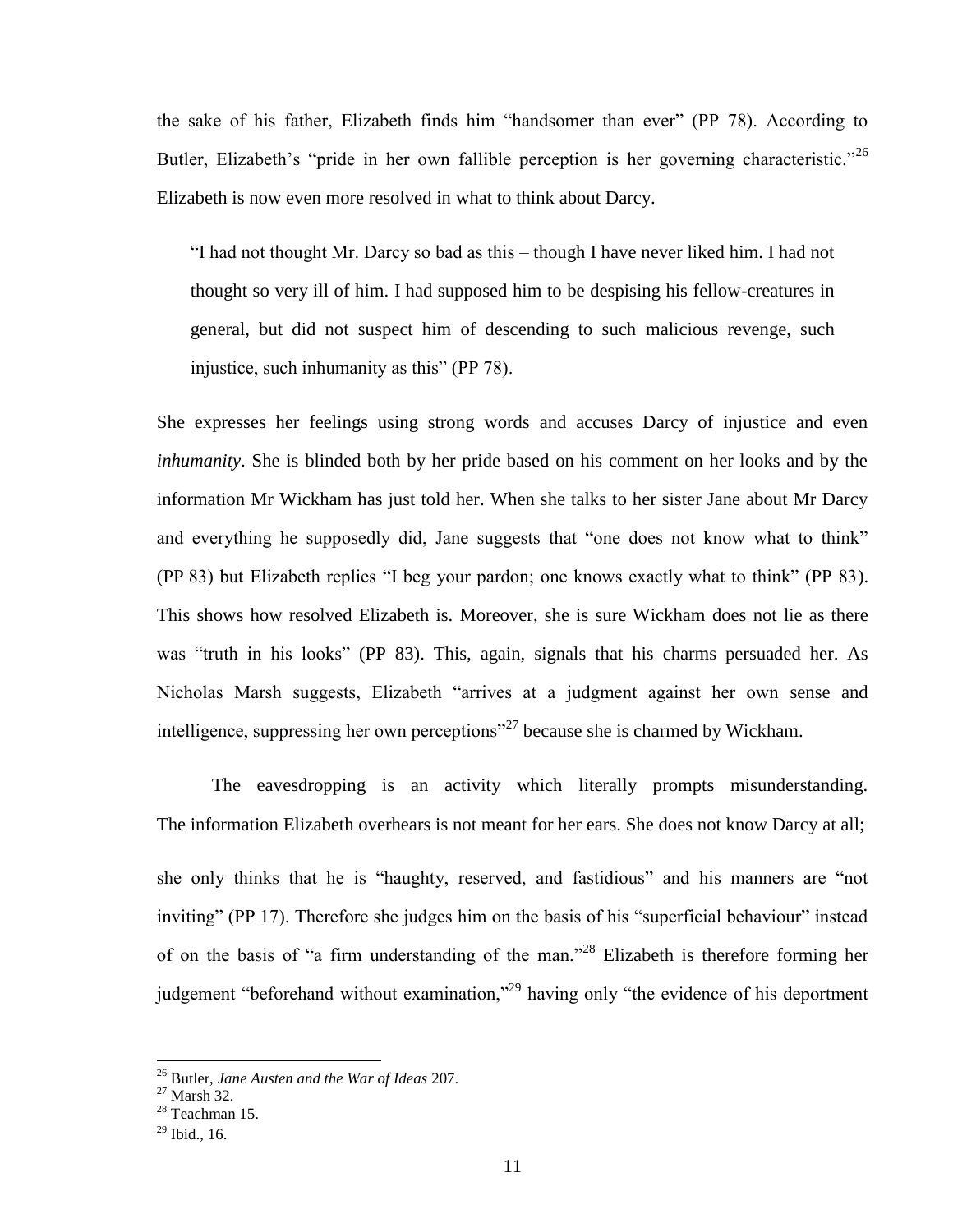and tone."<sup>30</sup> She merely assumes who is the person behind the unflattering remark and because of her "lack of knowledge about [Darcy"s] upbringing, his family situation, and his past behaviour," Elizabeth is "biased against him."<sup>31</sup> When she talks to Wickham, it is a direct contact, a conversation between four eyes. Because of the nature of the situation, Elizabeth is overwhelmed which results in her biased judgement. As Teachman suggests, her acceptance of Wickham is "based solely on the fact that [he] is more sociable and more enjoyable company than Darcy has been."<sup>32</sup> Instead of "examin[ing] the fact," she only takes the "outer appearance of goodness"<sup>33</sup> into account. The immediate nature of the two key situations pushes Elizabeth to decide what is true without hesitation. As Tanner suggests, she "identifies her sensory perceptions as judgements, or treats impressions as insights" and therefore assumes the "violent condemnation of Darcy" and "instant credence"<sup>34</sup> of Wickham. Carol Howard pertinently summarizes the fallibility when she states that Elizabeth makes "an inappropriate set of judgements" by putting "too much weight on first impressions" and that there is also "excess of pride in her own ability to read character."<sup>35</sup> Moreover, it is a well known fact that *Pride and Prejudice* was originally named *First Impressions*. The situations mentioned could be, in fact, considered the most important first impressions of Elizabeth. As was already stated above, the notion of the first impressions is closely connected to Hume"s philosophy. Because Elizabeth's impressions are so "lively,"<sup>36</sup> she is putting "too much confidence in unverified and (...) completely false evidence."<sup>37</sup>

<sup>30</sup> Tanner, Introduction to *Pride and Prejudice* 10.

<sup>31</sup> Teachman 15.

<sup>32</sup> Ibid., 19.

<sup>33</sup> Ibid., 20.

<sup>34</sup> Tanner, Introduction to *Pride and Prejudice* 9.

<sup>&</sup>lt;sup>35</sup> Howard xxiii.

<sup>36</sup> Tanner, Introduction to *Pride and Prejudice* 12.

 $37$  Ibid., 15.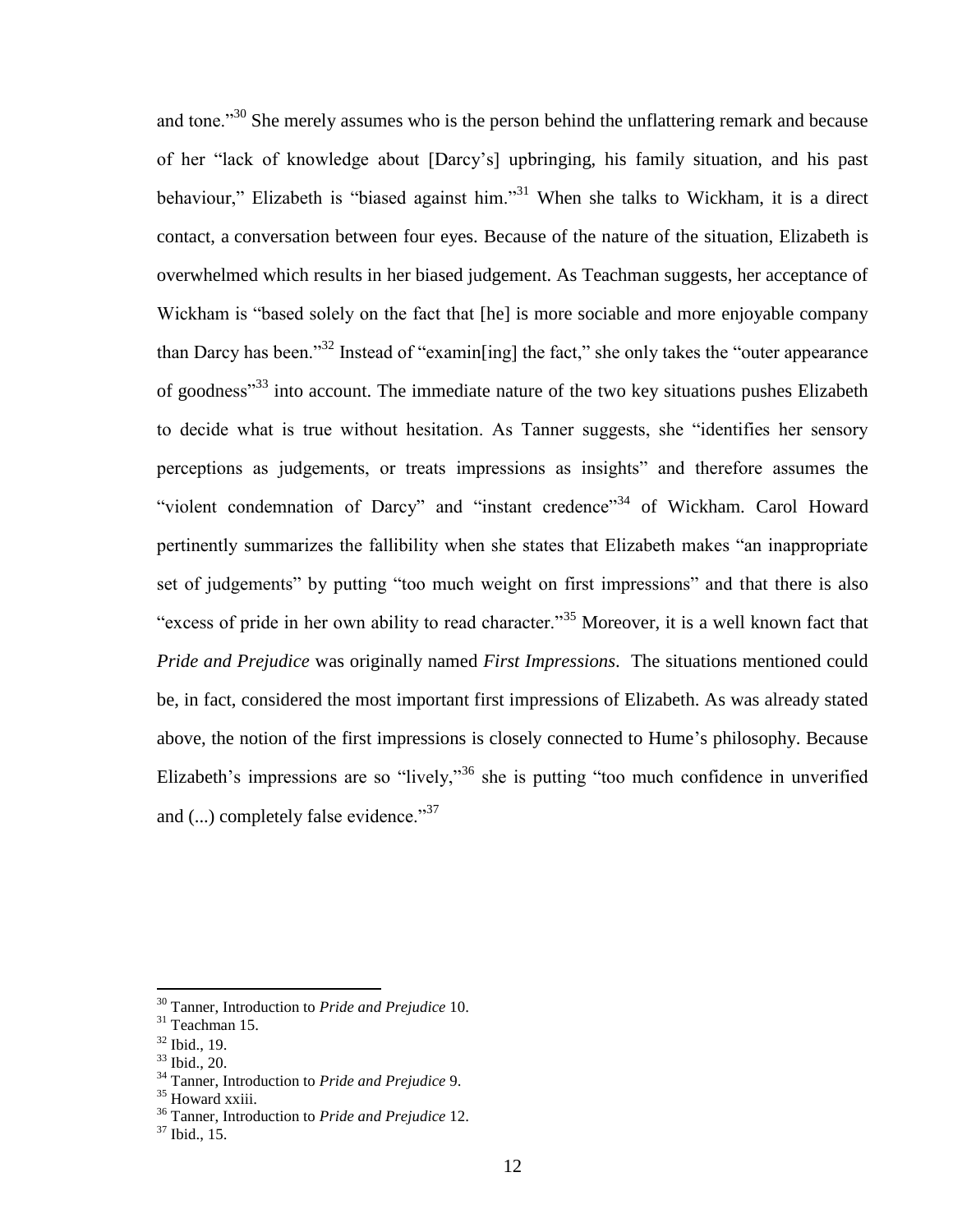# <span id="page-12-0"></span>**2.2 Emma**

 $\overline{a}$ 

Like Elizabeth, Emma Woodhouse also overestimates her ability to judge characters. More precisely, she believes she is the right person to decide about relationships of people around her as she has a talent for matchmaking. Emma"s high opinion of her ability is initiated by her belief that she herself helped to make a match between Miss Taylor and Mr Weston which resulted in their marriage. She considers it her achievement as she declares "I made the match myself" (E 7).<sup>38</sup> This is an important statement as it tells a lot about Emma and her character. Based on her "success", she is resolved to continue with matchmaking for other people. She is very confident to think it was thanks to her interference that this couple has formed an attachment.

The reader is provided with another opinion from a very reliable source, Mr Knightley. He is not only a friend but also a mentor to Emma. While other people respect Emma"s superior position and do not dare to advise her or otherwise interfere in her actions, Mr Knightley is always happy to provide his point of view and his opinions serve as another perspective to the one of Emma. In the particular case of the marriage, Knightley objects that this cannot be Emma"s success as "success supposes endeavour" (E 8). He says there is nothing to be proud of as she just "made a lucky guess" (E 8). Emma is stubborn and opposes that even though it might have been a lucky guess, there was "pleasure and triumph" and "some talent" (E 8) in it. Having "a sort of habitual respect for his judgment in general" (E 55), Emma respects Knightley but her self-importance prevents her from seeing things as they really are. Emma often behaves rather immaturely and not taking advice from Mr Knightley is a significant mistake. He is ready to show her she is not always right but Emma is blind. She is "so absolutely satisfied with herself" and "so entirely convinced that her opinions were right

<sup>38</sup> E 7 = *Emma*, page 7. Following quotations in this form (i.e. E, page) refer to Jane Austen, *Emma* (New York: Bantam Classic, 2004).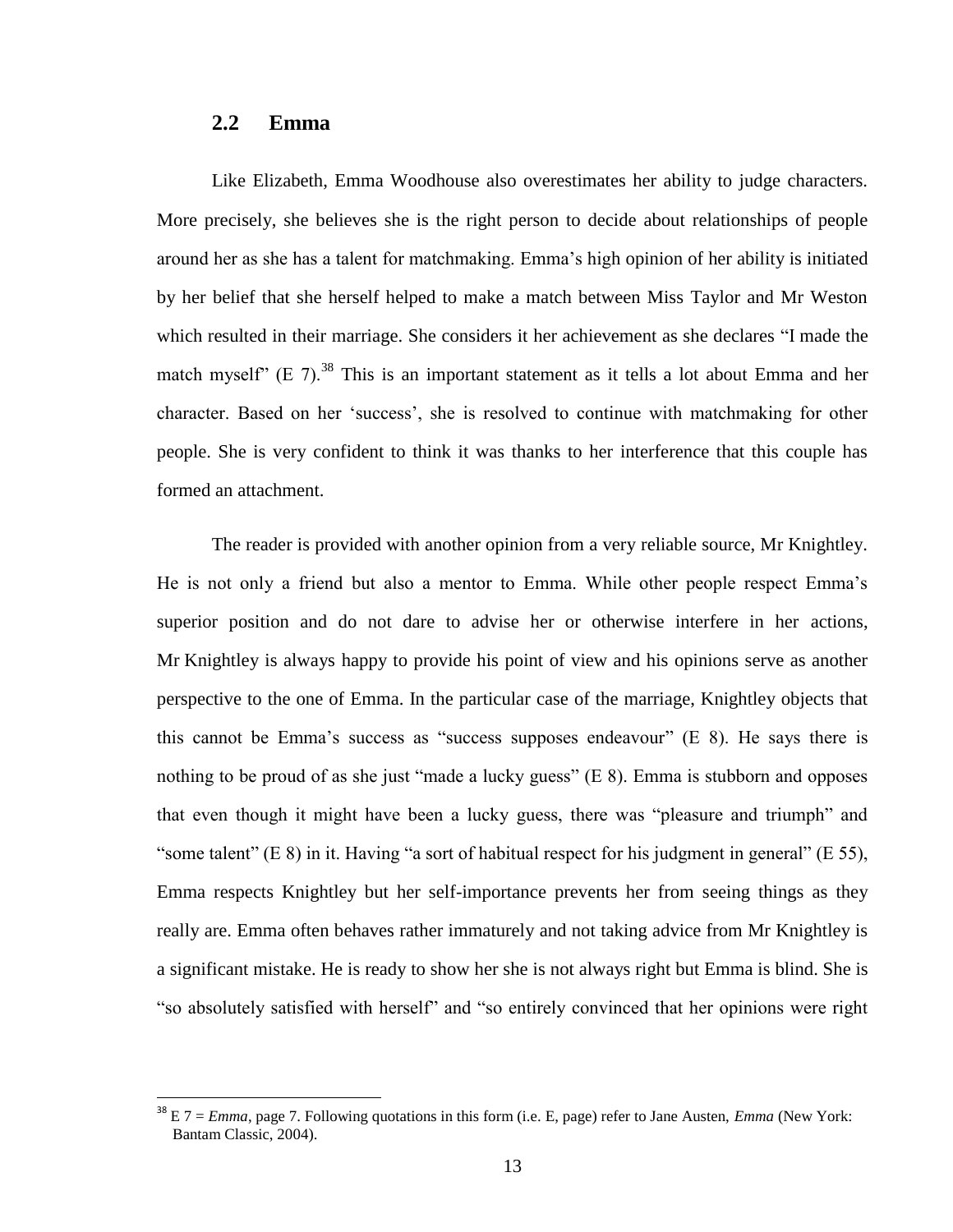and [Mr Knightley"s] wrong" (E 56). Apparently, Emma is not ready to admit she might be mistaken which also implies her immaturity.

To understand Emma"s behaviour, it is important to know that she finds herself in a special position in terms of her social status and financial security. Although only twenty years old, Emma already manages her household as her father is too old and there is no other authority in the house. She is "the real ruler of the household at Hartfield – in her domestic ascendancy she is unique among Jane Austen's heroines."<sup>39</sup> Because she has always had "very little to distress or vex her" (E 1) and is already financially secured, she does not have to worry about getting married as the other heroines do. Despite her young age, Emma can be very responsible especially when she considers her father. She respects him and declares that in order to take care of him, she will never marry. "Marriage, in fact would not do for her. It would be incompatible with what she owed to her father, and with what she felt for him. Nothing should separate her from her father" (E 360). Her feelings are sincere and Emma is truly aware of her responsibilities.

Emma is, however, also taking advantage of her superior position. She has "the power of having rather too much of her own way, and a disposition to think a little too well of herself" (E 1). The position gives Emma confidence and also power over other people. Quite on the contrary to her responsibility, she invents her "game" of matchmaking because she is bored and wants to do something that would entertain her. She "must, indeed" make the matches as it is "the greatest amusement in the world" (E 7). To her father, who is distressed by the fact that Miss Taylor has left their household, Emma promises she will make "only one more" (E 8) match for Mr Elton. Matchmaking is not only an entertainment for Emma as she sincerely believes in her ability to help people. Encouraged by her previous success, she sees another person who might need her "help" in Harriet Smith, a young friend of hers. Emma considers her and Mr Elton "an excellent match" and thinks that it is "too palpably desirable,

<sup>39</sup> Butler, *Jane Austen and the War of Ideas* 251.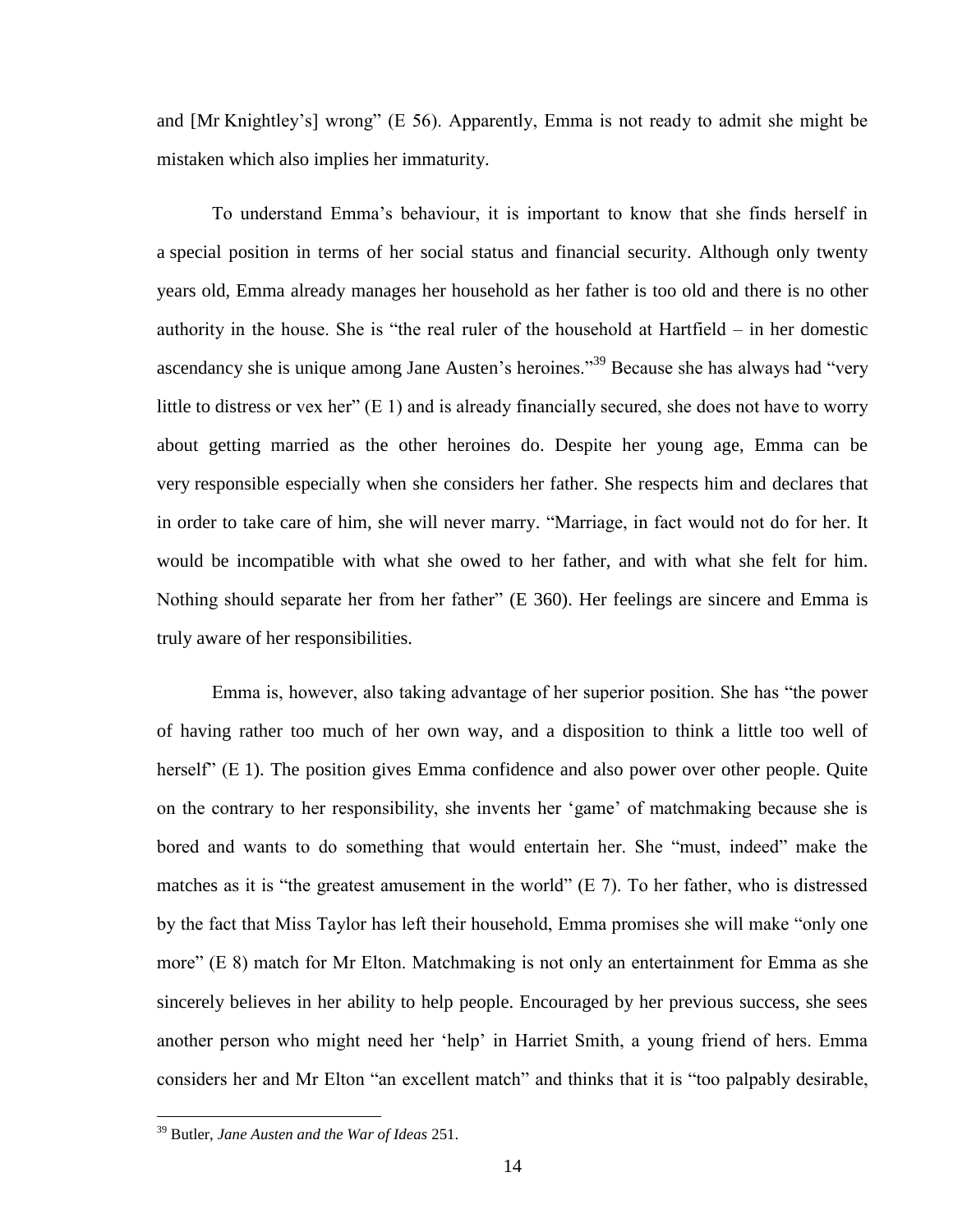natural, and probable, for her to have much merit in planning it"  $(E 27)$ . This clearly shows that Emma believes it is almost her duty to interfere. Her excitement about the "game" and genuine desire to help unite here. Blinded by her previous "success", Emma is "quite convinced" that Mr Elton is "being in the fairest way of falling in love, if not in love already" (E 33). This is a confident statement but Emma is so preoccupied with the idea of a perfect match that she loses touch with reality. As Butler suggests, "so energetic a programme of action demands steady judgement in an inexperienced girl if it is not to lead to disaster.<sup>140</sup> Emma, rather immature, is therefore "off to a bad start" which is largely caused by her "attitude to her mentors."<sup>41</sup> Emma is too sure about her "self-sufficiency"<sup>42</sup> and therefore unable to face a criticism from Mr Knightley who is trying to help her. Taking advantage of her position in order to manipulate people and the inability to listen to Knightley are two crucial mistakes Emma unknowingly makes. The reason is her immaturity and selfimportance.

As Robert Liddell suggests, Emma seems to be a "particularly poor judge of character" with a "great belief in her judgment."<sup>43</sup> The same can be easily said about Elizabeth. Both heroines are rather hasty in making their judgements about other people. Elizabeth"s judgement of Mr Darcy is, in fact, based only on his brief remark and later further confirmed on the basis of some information from a man who is almost a stranger to her. She is proud of herself standing firmly on the side of her sister, who, apparently, had been rejected by Mr Bingley because of Mr Darcy. At this point, there is no one to guide Elizabeth and tell her the truth and therefore she is free to continue her ill-judgement only to realize her mistake later. Emma also seems to recognize her talent for matchmaking too swiftly and does not see that her "help" is not desirable. However, in the case of Emma, there is Mr Knightley, a friend

<sup>40</sup> Butler, *Jane Austen and the War of Ideas* 251.

 $^{41}$  Ibid., 251.

 $42$  Ibid., 251.

<sup>43</sup> Robert Liddell, *The Novels of Jane Austen* (London: Longmans, 1966) 54.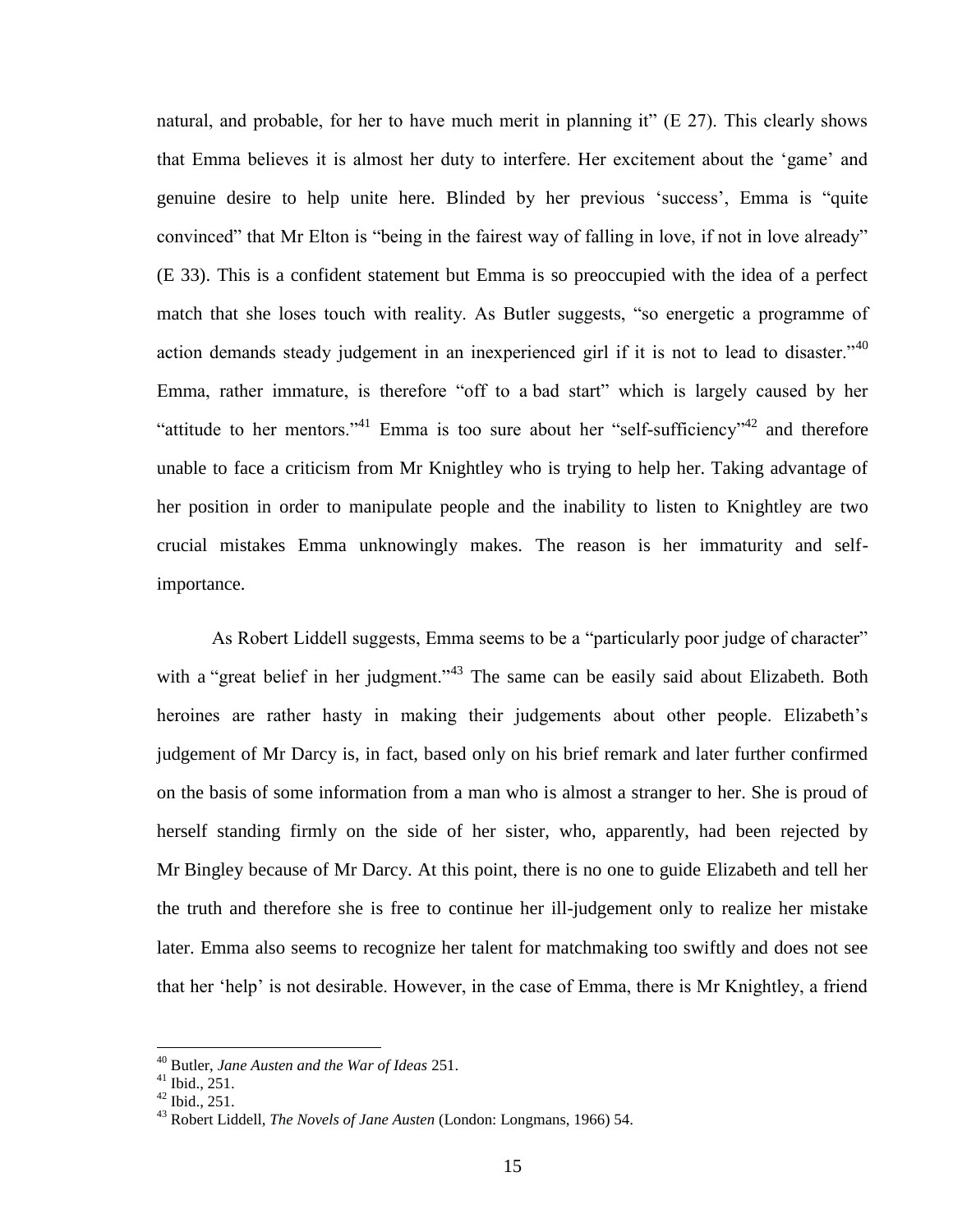who could guide her and advise her if only she would let him. Although the topics Jane Austen explores in *Pride and Prejudice* and *Emma* might differ, the fallibility of both Emma and Elizabeth originates from their pride as well as from their immoderate belief in ability to judge people. Moreover, they sincerely believe that they have the right to behave the way they do.

# <span id="page-15-0"></span>**2.3 Catherine**

Catherine Morland is a girl from the countryside and one of the youngest of Austen"s heroines. At the age of seventeen, "her heart [is] affectionate, her disposition cheerful and open" (NA 17).<sup>44</sup> She has a passion for books, gothic romances especially. Together with her inexperience and naivety, this passion plays an important role in the development of her character. Catherine"s mind is "as ignorant and uninformed as the female mind at seventeen usually is" (NA 17) which inevitably leads to some of the errors she makes. As Butler suggests, Catherine is "naive and inexperienced heroine" who "stands at the threshold of life and needs to discriminate between true friends and false."<sup>45</sup> After she obtains the wonderful opportunity to spend some time in Bath, Catherine is "all happiness" (NA 16). Such a fashionable place full of excitement differs from the country significantly and offers Catherine excitement as well as experience as she finds herself in a society for the first time.

The novel in the late eighteenth century was just coming into existence and the genre was rather popular. The story of *Northanger Abbey* is "quintessentially concerned with novelreading"<sup>46</sup> and Austen merges the genres of Romance and Gothic novel here. She also mocks the Gothic novel as Catherine is the exact opposite of a typical beautiful heroine. Her 'adventures' are ordinary situations and only become supernatural and exciting in her mind. Catherine is presented as both reader and a heroine of a novel. She is, according to Butler, "the

 $^{44}$  NA 17 = *Northanger Abbey*, page 17. Following quotations in this form (i.e. NA, page) refer to Jane Austen, *Northanger Abbey* (London: Penguin Books, 1995).

<sup>45</sup> Butler, *Jane Austen and the War of Ideas* 173.

<sup>46</sup> Jane Austen, *Northanger Abbey*, Introduction by Marilyn Butler (London: Penguin Books, 1995) xv.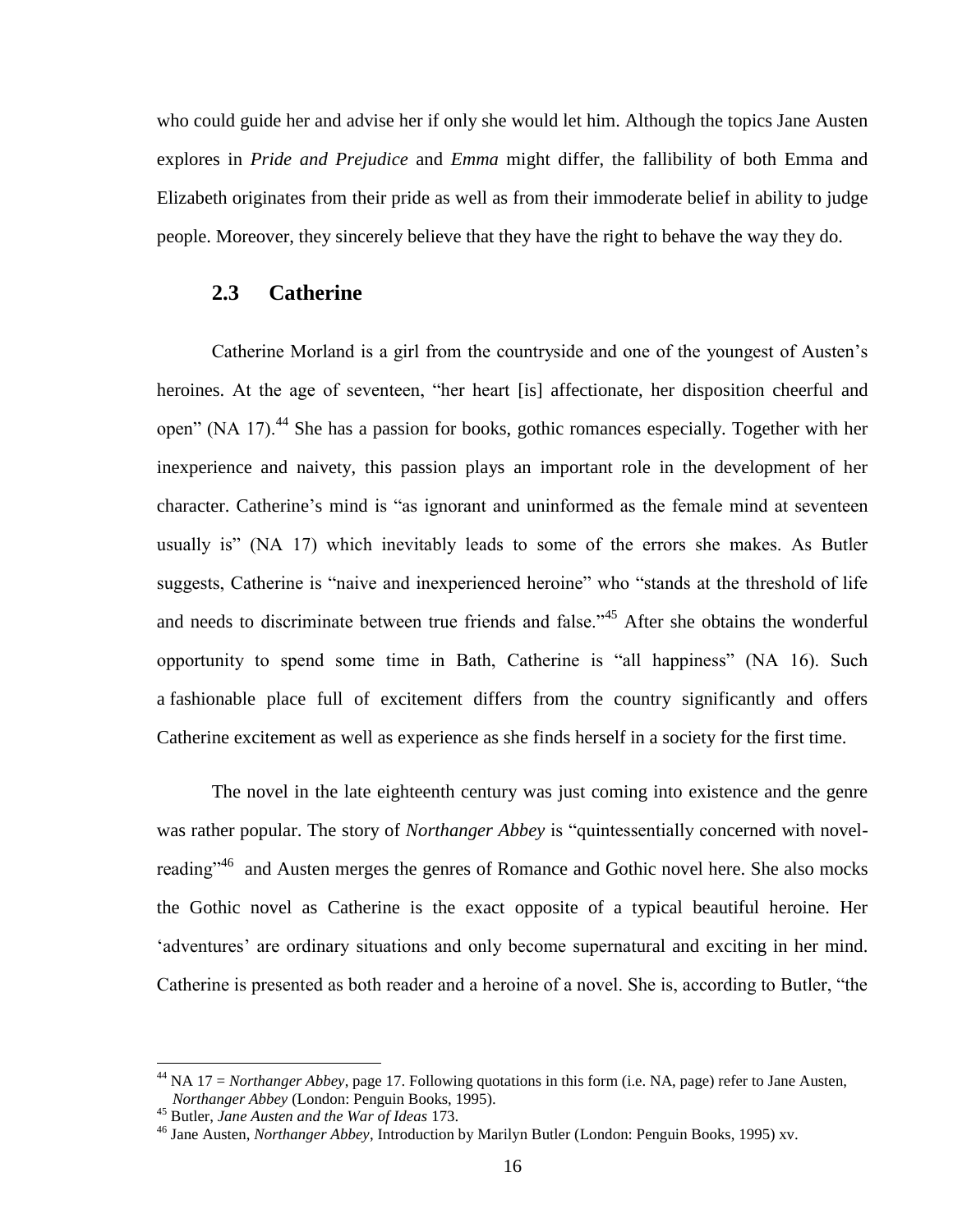archetypal simple reader."<sup>47</sup> Being merely a child, she has to learn how to *read* "people, behaviour, dress and conversation as well as (...) books."<sup>48</sup> As a reader, Catherine explores the rules of society. As a heroine, she becomes overwhelmed by her own imagination but matures gradually.

It could be said that Catherine makes two vital mistakes in the novel. First, Catherine is mistaken when she trusts her newly found friend in Bath, Isabella Thorpe. Isabella is four years older and apparently "at least four years better informed" (NA 30). Thanks to her experience, Isabella becomes a society-guide for Catherine who is overwhelmed by the society of Bath at first. They form an "increasing attachment" (NA 30). They also share passion for novels and Isabella is slowly becoming more important than the books for Catherine. "[I]f it had not been to meet you, I would not have come away from [a book] for all the world" (NA 36) Catherine assures Isabella and implies that no one else but her can detach her from a book. Although Catherine is "delighted with this extension of her Bath acquaintance" (NA 30) at first, it soon becomes apparent that Isabella is not a very good influence. She is confident among men while Catherine has no experience at all. "*[Y]ou* are just the kind of girl to be a great favourite with the men" suggests Isabella but Catherine rejects the idea, "oh! dear, (...) how can you say so" (NA 37), as she has neither the experience nor the confidence of Isabella who is using her charms to attract attention of James Morland, Catherine"s brother. The way the two of them behave "might have informed Catherine, had she been more expert in the development of other people"s feelings" (NA 42). This implies that Catherine is just too inexperienced to understand the obvious flirtation between them. Similarly confused, Catherine does not know how to behave in a company of Isabella"s brother John Thorpe. For instance, when she is not sure whether he can drive her home, she answers "in some distress, from a doubt of the propriety of accepting such an offer" (NA 44). She is simply not sure about the social rules and not yet able to recognize what is appropriate and what inappropriate.

<sup>47</sup> Butler, Introduction to *Northanger Abbey* xvii.

<sup>48</sup> Ibid., xix.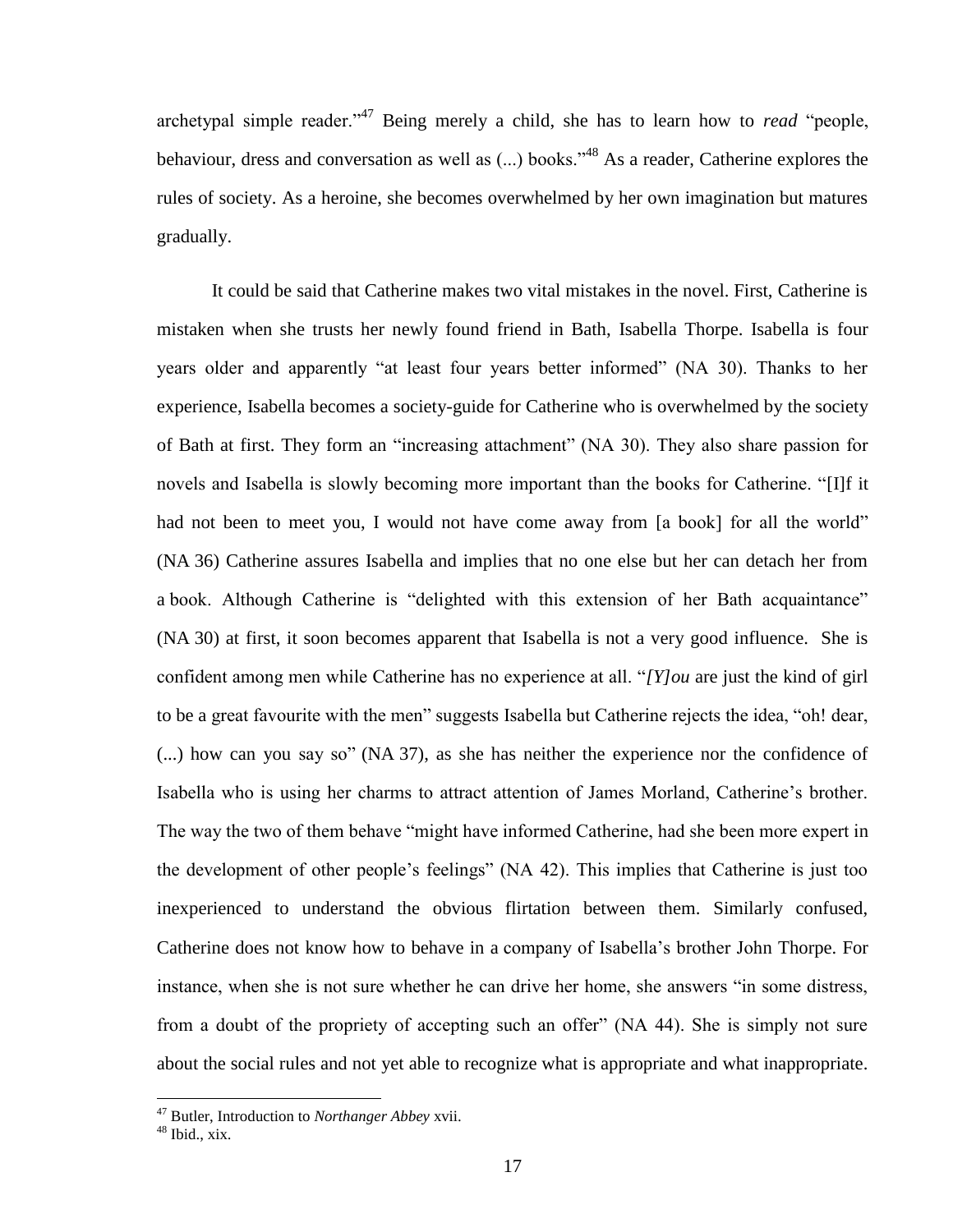Another person Catherine befriends in Bath is Henry Tilney. She feels she is "in high luck" to know him and finds him "as agreeable as she had already given him credit for being" (NA 23). She likes Henry from their first meeting, he has a good influence on Catherine and will play an important role later in the novel.

Catherine begins to observe the true character of Isabella after she sees her flirting with Captain Tilney, an older brother of Henry Tilney. Nevertheless, Catherine does not want to believe what she sees as she considers Isabella a good person. She is too naive and only experience will show her that not all people are as good as she imagines. Instead, Catherine believes that Isabella doesn"t do it consciously. "Captain Tilney was falling in love with Isabella, and Isabella unconsciously encouraging him; unconsciously it must be, for Isabella"s attachment to James was as certain and well acknowledged as her engagement" (NA 130). For Catherine, Captain is the person ruining the relationship of Isabella and James. She cannot see that the affection is mutual and does not want to admit to herself that Isabella could be so vicious. "To doubt her truth or good intentions was impossible" (NA 130). Catherine does not dare to accuse Isabella of anything wrong. She possesses her childish naive belief that all people are good or bad but nothing in between, like the characters from her books.

Isabella is aware of Catherine"s admiration and knows that Catherine can be manipulated. "She knew her beloved Catherine to have so feeling a heart, so sweet a temper, to be so easily persuaded by those she loved" (NA 88). When Catherine almost misses a walk with the Tilneys because of Isabella, it is the first time she begins to see her friend in a different light. Isabella now appears to her "ungenerous and selfish, regardless of every thing but her own gratification" (NA 88). These are "painful ideas" (NA 88) for Catherine because she likes her friend but now "their hearts [are] at war" (NA 89). Catherine finally leaves for a walk with the Tilneys "in great agitation" (NA 90). The conflict is the first important step for Catherine who is learning not to be manipulated by others so easily.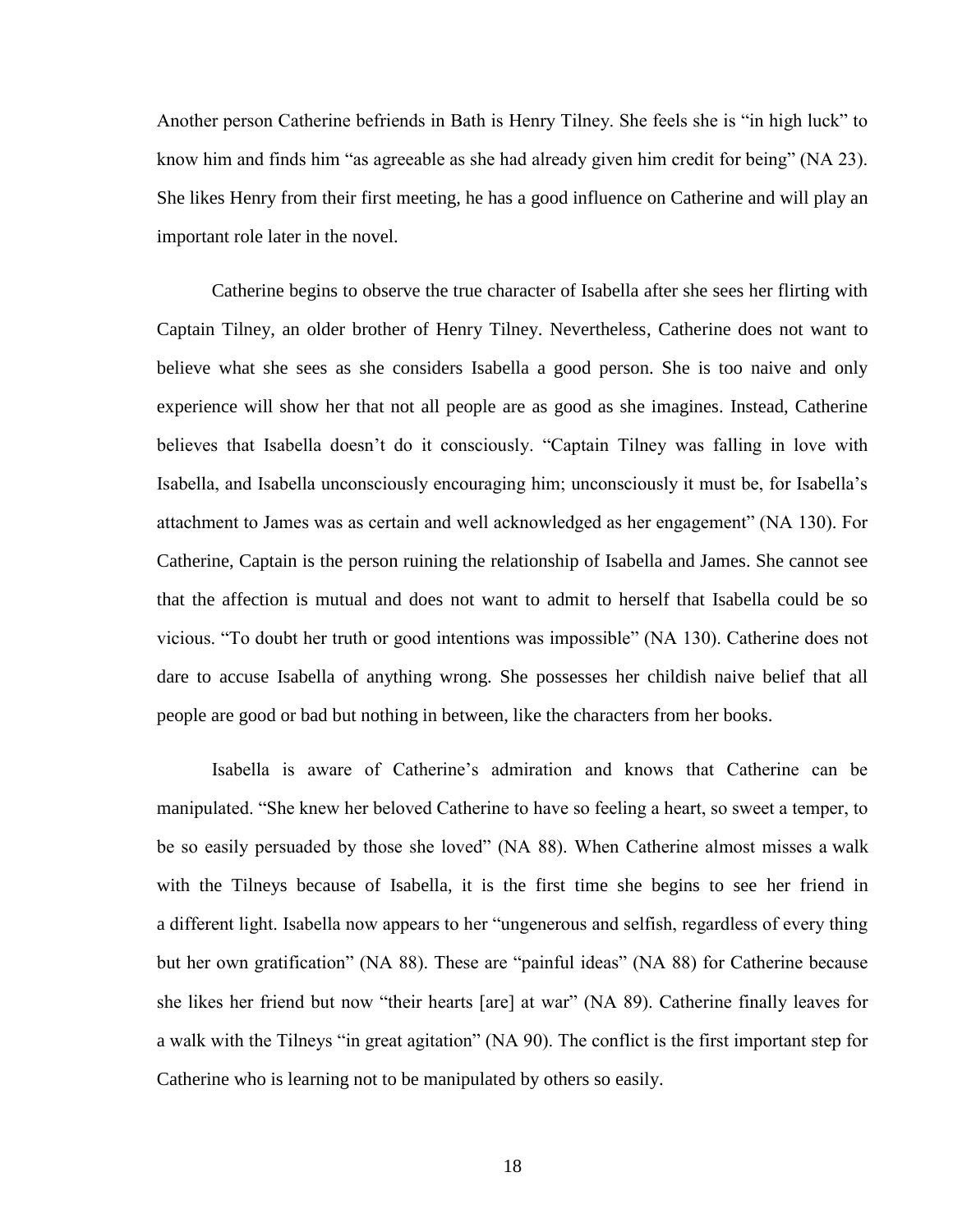The second error of Catherine is connected to her passion for gothic novels. When the Tilneys invite her to spend some time at Northanger Abbey with them, Catherine is very excited. "No one who had ever seen Catherine Morland in her infancy, would have supposed her born to be an heroine" (NA 13). Catherine has a passion for novels and by opening her novel in such a way, Jane Austen is playing with the idea of a heroine experiencing her adventures. The author implies that there is a connection between the heroines of the novels Catherine reads and Catherine herself. Quite interestingly, this association mirrors the fact that Catherine is tangled into the world of novels to a great extent. As it is apparent later in the novel, she is unable to recognize the reality from the imaginative world of her books. Similarly, at the end of chapter one, the *heroine* is mentioned again. "But when a young lady is to be a heroine (...) Something must and will happen to throw a hero in her way" (NA 16). This approach of Austen only reinforces the fact that Catherine is so blinded by the novels she loves and wants to experience a true heroine's adventure so much that she is almost losing her touch with reality. Because of her vivid imagination, Catherine sometimes does not see events in the realm of reality. As Liddell suggests, Catherine "has wandered too far into the land of Romance, and it is Henry who must lead her back."<sup>49</sup>

Northanger Abbey is a setting that awakes Catherine"s imagination as she associates the place with her favourite gothic novels. It is "perfect bliss" (NA 123) for her to spend some time at such a place.

"Northanger Abbey! – These were thrilling words, and wound up Catherine"s feelings to the highest point of ecstasy. Her grateful and gratified heart could hardly restrain its expressions within the language of tolerable calmness. To receive so flattering an invitation!" (NA 123)

 $49$  Liddell 6.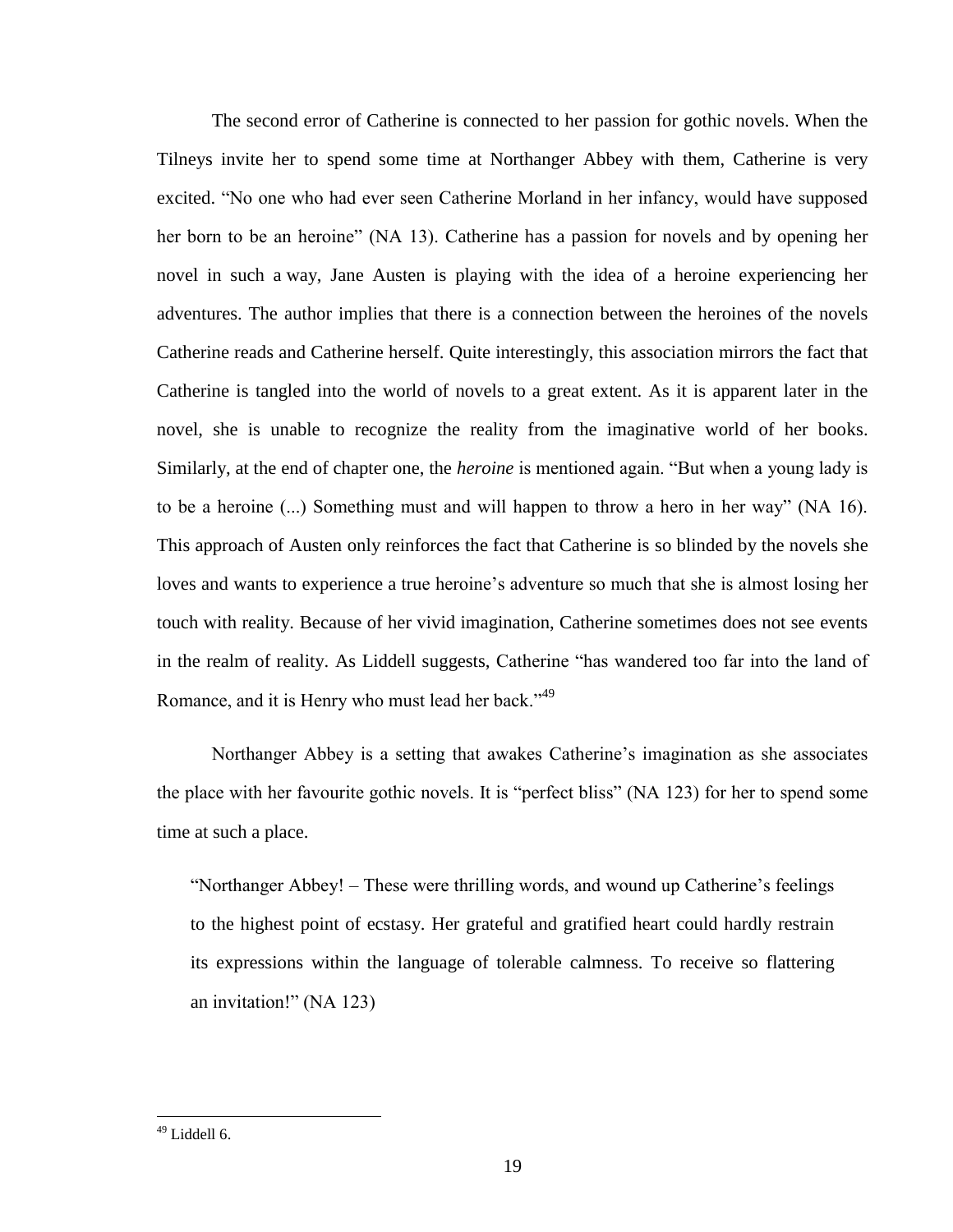For such a gothic novel enthusiast, this is a dream come true and Catherine cannot express how happy she is to go. "Everything honorable and soothing, every present enjoyment, and every future hope was contained in it" (NA 123). Catherine is considering the "present enjoyment" of reading about such places and "future hope" of being able to visit the place herself.

At first, Catherine is sure that Northanger Abbey is going to be "a fine old place, just like what one reads about" (NA 138). However, after discovering that what she considered an ancient manuscript is merely an inventory of linen, she feels that "[n]othing could now be clearer than the absurdity of her recent fancies" (NA 150). The place is simply boring. However, the discovery does not discourage Catherine from inventing a gothic story of her own. There are some uncertainties regarding the death of Henry"s mother and Catherine forms a suspicion that General Tilney, her husband, murdered her. She even begins to see evidence for her accusation. "[T]here was something in the turn of his features which spoke his not having behaved well to her" (NA 157). In Catherine's mind, General is not dissimilar to the villains of gothic novels now. "He must have been dreadfully cruel to her" (NA 157) is Catherine"s decision when she discovers he does not even have a portrait of his wife in his room. "His cruelty to such a charming woman made him odious to her" (NA 157). Without having a proof other that her vivid imagination, Catherine is persuading herself more and more into believing he really is a murderer. Her blood "ran cold with the horrid suggestions" (NA 163). This implies that Catherine is enjoying her imagination. She feels she is becoming a part of something that reminds her of the gothic novels she loves. She sees General as pure evil and imagines everything so vividly that she is not willing to consider any rational explanation any more. Catherine "heroine" is experiencing adventures from a Gothic novel at the abbey and "takes the reader with her into the setting and plot of a Radcliffean novel of terror, mystery and self-induced illusion."<sup>50</sup> From Anne Radcliffe, Austen borrows the

<sup>50</sup> Butler, Introduction to *Northanger Abbey* xxvi.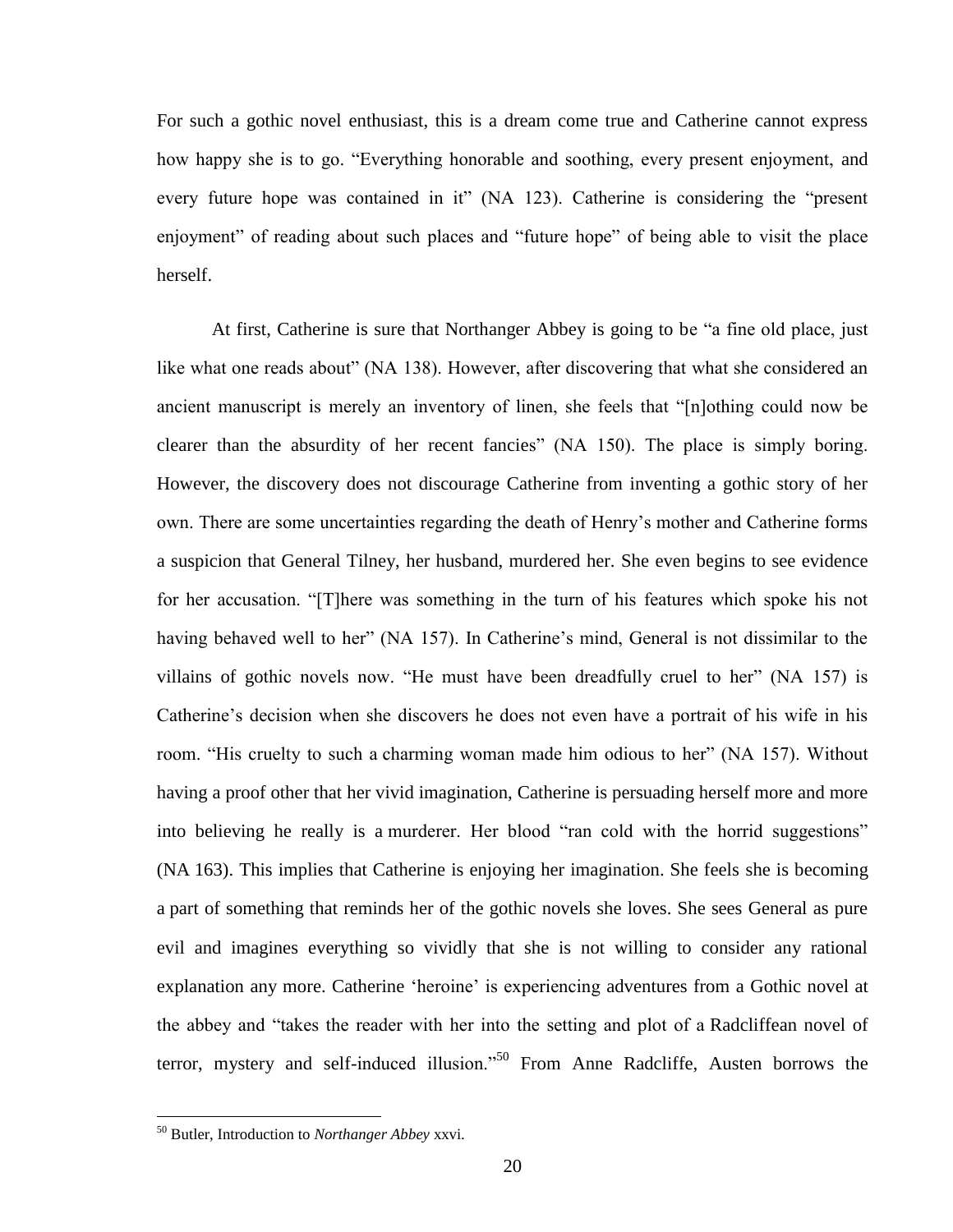"paranoid consciousness of [a] female victim"<sup>51</sup> and like Radcliffe's heroines, Catherine is also "emerging from dependency and irrational fear to self-reliance."<sup>52</sup>

# <span id="page-20-0"></span>**2.4 Marianne**

In the case of Marianne Dashwood, her wrong judgement is based mainly on the nature of her personality. While her sister Elinor knows how to manage strong feelings, Marianne expresses them openly. Elinor is "affectionate" but possesses "coolness of judgment" (SS  $6$ ).<sup>53</sup> Marianne, on the other hand, is "eager in every thing" and "her sorrows, her joys [have] no moderation" (SS 6). When Elinor expresses her affection for Edward Ferrars by saying she "think[s] very highly of him" and "esteem[s]" (SS 17) him; Marianne "burst[s] forth with indignation" and calls Elinor "worse than cold-hearted" (SS 18). Marianne is apparently more openly affectionate than her sister and does not like when people hide their feelings.

After Marianne accidentally meets Mr Willoughby, she is instantly sure he is "the man who could satisfy her ideas of perfection."<sup>54</sup> Marianne is young and rather immature girl with passion for literature and music. She considers Willoughby "equal to what her fancy had ever drawn for the hero of a favourite story" (SS 38). It is soon apparent that he charmed Marianne and "caught all her enthusiasm" (SS 42) and while waiting for him to visit, she is in "a pitiable state of anxiety."<sup>55</sup> When Willoughby visits Marianne for the first time, they talk "with the familiarity of a long established acquaintance" (SS 42) as their taste for arts is "strikingly alike" (SS 42). Marianne is very pleased to find someone who understands her so much. There is no doubt that Willoughby is "exactly formed to engage Marianne's heart" (SS 43). When Elinor rebukes her for her behaviour, Marianne knows she "erred against every common place notion of decorum" by being "open and sincere" (SS 42). She is aware of showing her feelings

<sup>51</sup> Butler, Introduction to *Northanger Abbey* xxvii.

<sup>52</sup> Ibid., xxvii.

<sup>53</sup> SS 6 = *Sense and Sensibility*, page 6. Following quotations in this form (i.e. SS, page) refer to Jane Austen, *Sense and Sensibility* (London: Penguin Books, 1995).

 $54$  Liddell 18.

<sup>55</sup> Ibid., 18.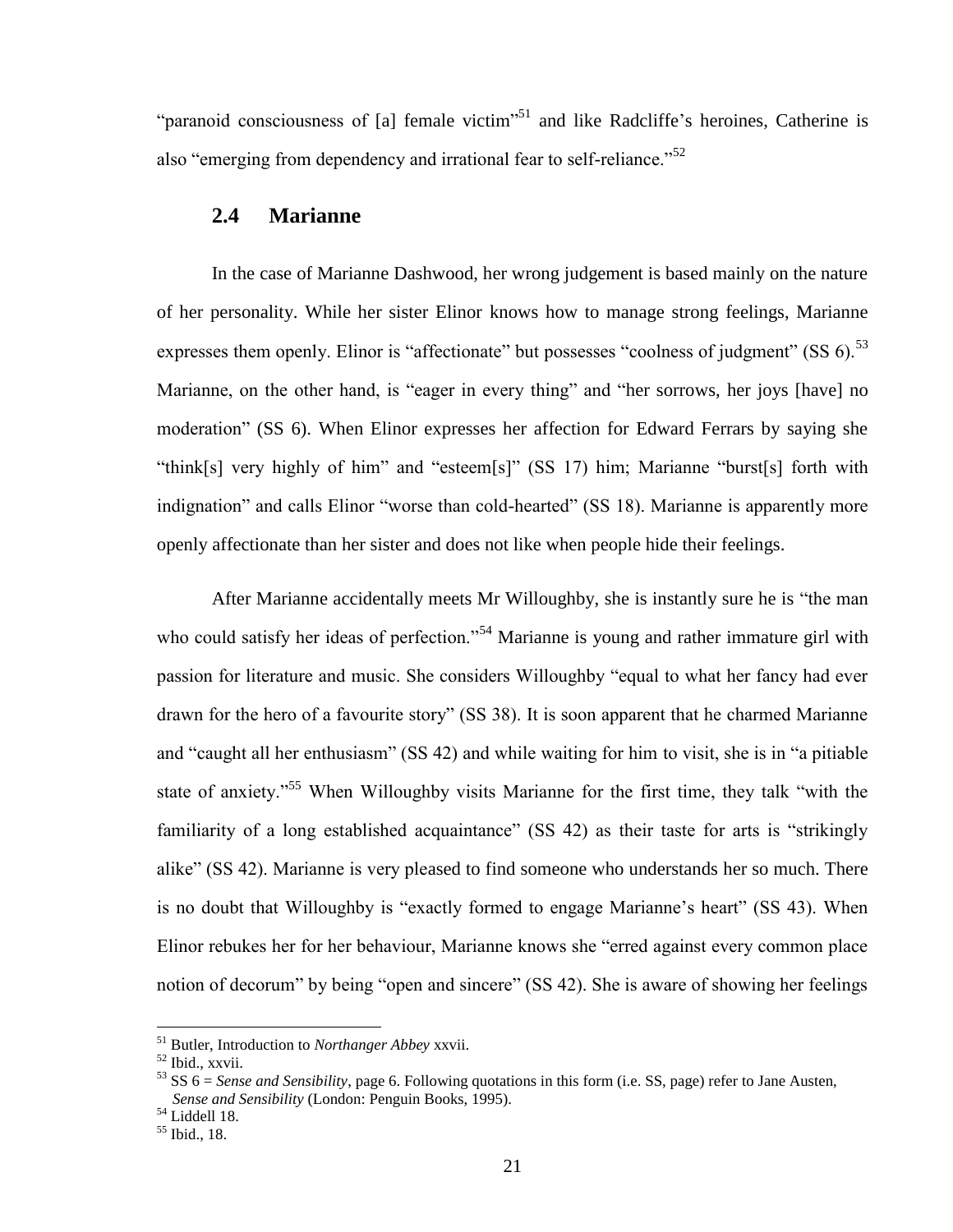of enthusiasm and joy too much but simply cannot help herself as she is not used to hide her feelings like her sister does.

"Willoughby was all that her fancy had delineated in that unhappy hour and in every brighter period, as capable of attaching her; and his behaviour declared his wishes to be in that respect as earnest, as his ability was strong" (SS 43).

Marianne is completely charmed, almost enchanted by Willoughby. "Every thing he did was right. Every thing he said, was clever" (SS 47). He possesses every good quality of character imaginable and she has "no eyes for any one else" (SS 47).

When Marianne accepts a horse as a gift from Willoughby "without hesitation" (SS 51), Elinor thinks it inappropriate as he is a man so little, or at least so lately known to her" (SS 51). The situation initiates a little quarrel between the sisters. While Elinor thinks such gift is "too much" (SS 51), Marianne opposes that with Willoughby, she is "much better acquainted [than] with any other creature in the world" (SS 51). She is stubborn and declares that her "judgment has long been formed" (SS 52). Elinor is wise enough to end the conversation as it would only attach Marianne "more to her own opinion" (SS 52). This, yet again, shows how stubborn Marianne can be and that when she enthuses about something, she does it properly. As Butler suggests, Marianne's way is "subjective, intuitive, implying confidence in the natural goodness of human nature."<sup>56</sup> Marianne's enthusiasm and behaviour leads everyone to assume that she and Willoughby are engaged. When he calls Marianne her Christian name, Elinor can see it as a sign of "an intimacy so decided" (SS 52). After Willoughby cuts a lock of Marianne's hair, Elinor is almost sure that they are engaged but, on the other hand, a "strange kind of secrecy" (SS 63) makes her doubt it.

<sup>56</sup> Butler, *Jane Austen and the War of Ideas* 188.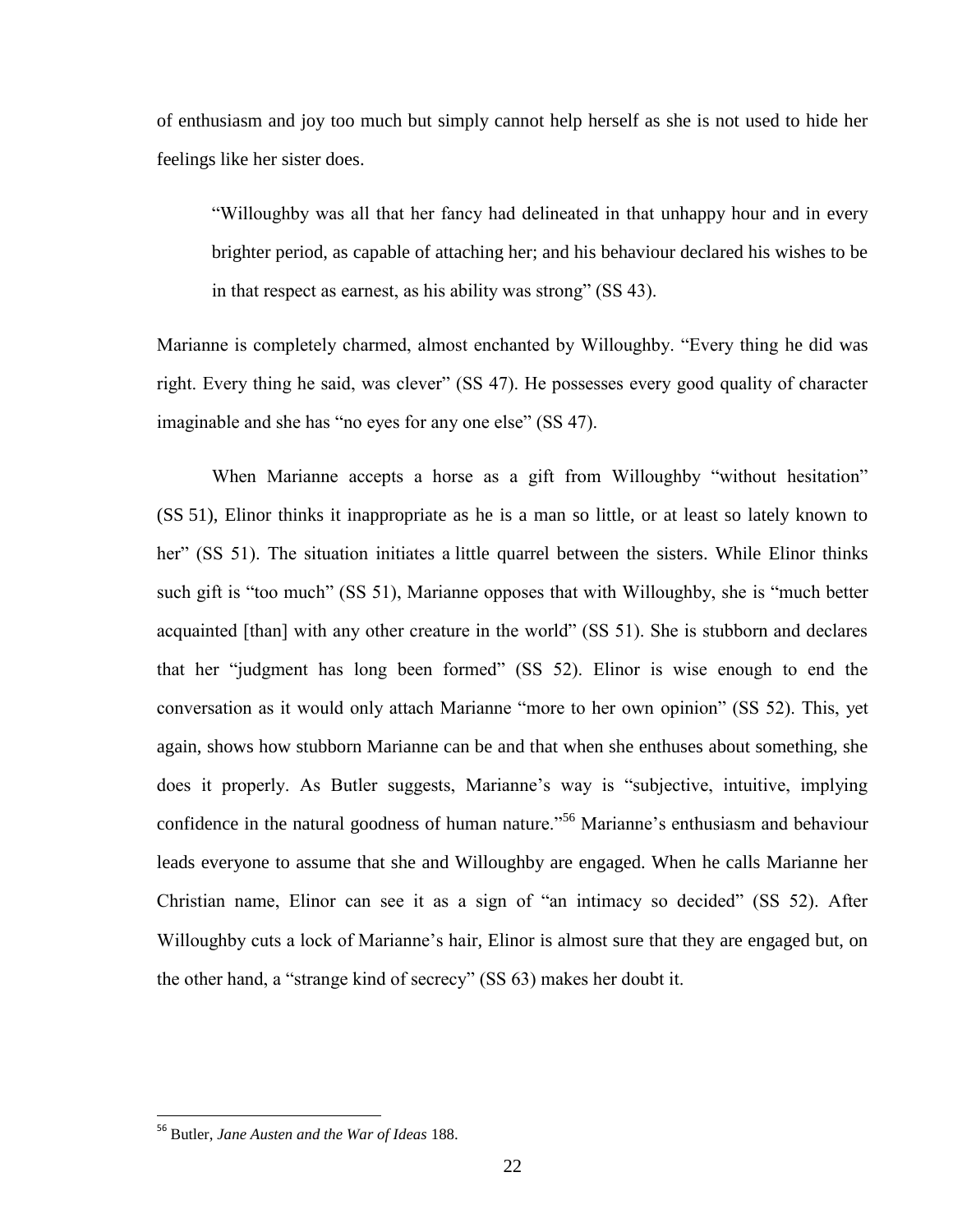# <span id="page-22-0"></span>**2.5 A Comparison of errors of the fallible heroines**

One of the issues that connect Catherine and Marianne is their naivety. They believe that all people are good and are not able to see beyond this idea. Catherine trusts Isabella as in her she finds a friend who is helping her to understand the life in society. Catherine is a girl pure at heart and her inexperience with the real world prevents her from seeing the reality. Her naivety and innocence allow her to believe that everyone else"s character is also uncorrupted. When she defends Isabella after she sees her flirting with Captain Tilney, it is an apparent evidence of Catherine being truly pure and unsuspicious. However, it is also rather naive to believe that only Captain is involved in the flirtation as the affection is surely mutual. Catherine has simply too little experience with relationships to observe that. The naivety of Marianne also shows when she throws herself into the company of Willoughby so eagerly. At her young age, she does not yet have much experience with men and relationships but unlike Catherine, Marianne does have a close person who could help her avoid her mistake if only she was willing to listen. Her older sister Elinor is more cautious and reasonable. Nevertheless, Marianne is not listening to her advice that she should not be so attached to a man she knows so little. By this, Marianne resembles Emma who also refuses to listen to Mr Knightley.

The second feature the two heroines, Catherine and Marianne, share is their passion. An excessive obsession with books is what leads Catherine into making her second mistake of General Tilney"s accusation. If she was not so passionate about reading, Catherine would not confuse the real world with the world of the novels to such an extent. The zeal together with a vivd imagination is what blinds her. Marianne is also very passionate, in her case about music and literature. When she discovers that Willoughby likes the same authors as she does, she is simply sure he is the right man for her and becomes blind to anything else. Moreover, Marianne is very ardent at heart and likes to openly express all her emotions. It is apparent especially in comparison with her sister Elinor who is able to guard her feelings.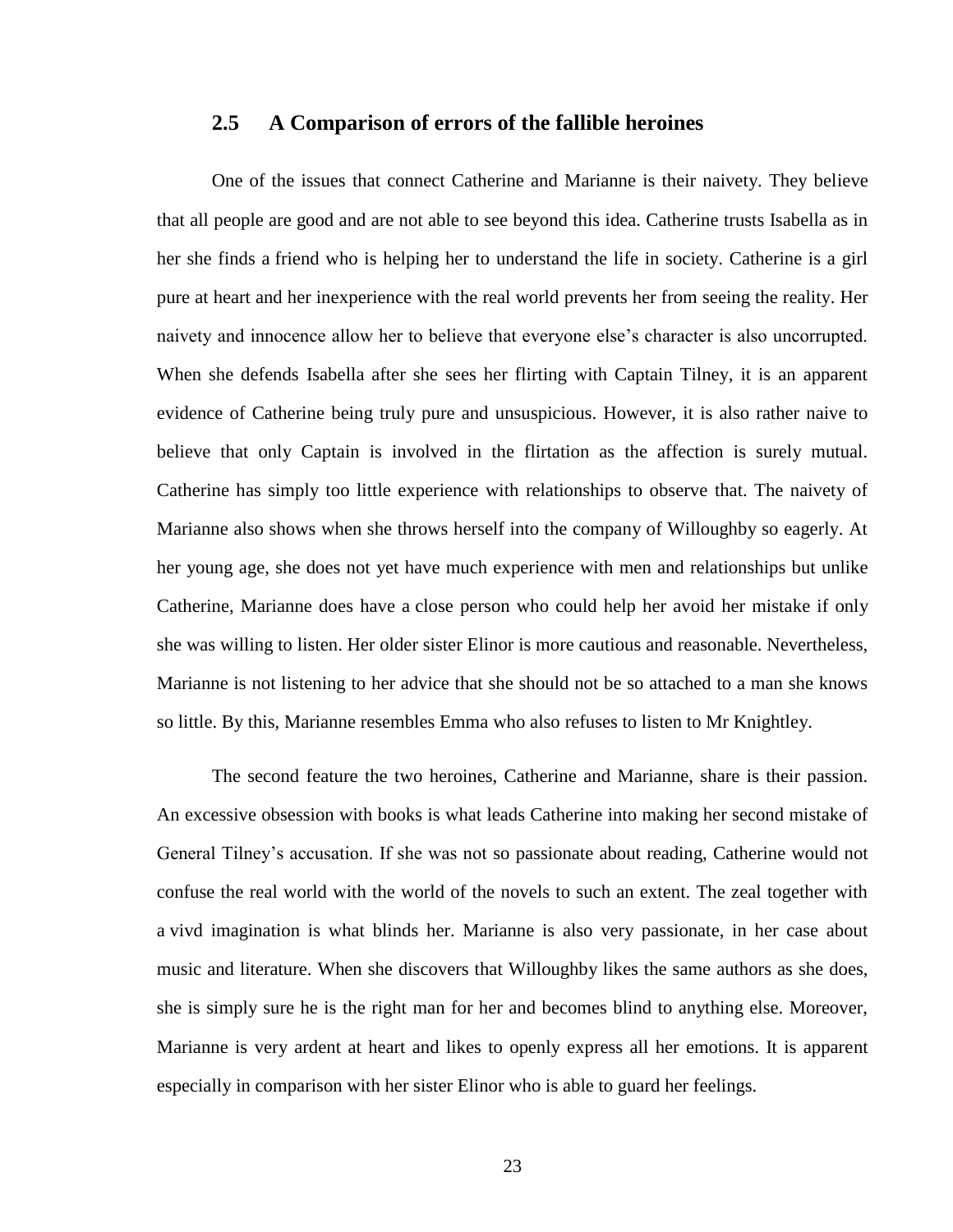As was already mentioned above, Emma and Elizabeth make a similar mistake when they wrongly judge characters of other people. It could be said that the very same error occurs in the case of Catherine and Marianne as well. Nevertheless, there is one crucial difference. While Emma and Elizabeth are consciously aware of their 'skill', the other two heroines are not. Elizabeth mentions that she "valued [herself] on [her] abilities" (PP 196) meaning she is proud of her ability to guess the good or bad characters of people. Emma also values her ability to decide about relationships for other people and calls it her "talent" (E 8). In this sense, they are fallible, as Butler suggests, on the grounds of their "pride" and "presumption."<sup>57</sup> Although their 'abilities' are faulty, the heroines believe in them and this is exactly what distinguishes them from Catherine and Marianne. When Catherine judges Isabella, she does it "by her own standards of honesty and fidelity."<sup>58</sup> These standards are biased as she is still entangled in her childhood fantasies. She is a bad judge of a character because of her immaturity and lack of experience. Marianne is too passionate to be able to stop herself for a moment and think rationally about her actions. She is "infected by romantic stereotypes<sup>"59</sup> which distort her view of reality. On their way to the realization of their errors, Catherine and Marianne have to discover "the unreliability of truths as well as lies."<sup>60</sup>

<sup>57</sup> Butler, *Jane Austen and the War of Ideas* 166.

<sup>58</sup> Barbara Hardy, *A Reading of Jane Austen* (London: Peter Owen, 1975) 88.

 $59$  Ibid., 89.

<sup>60</sup> Ibid., 88.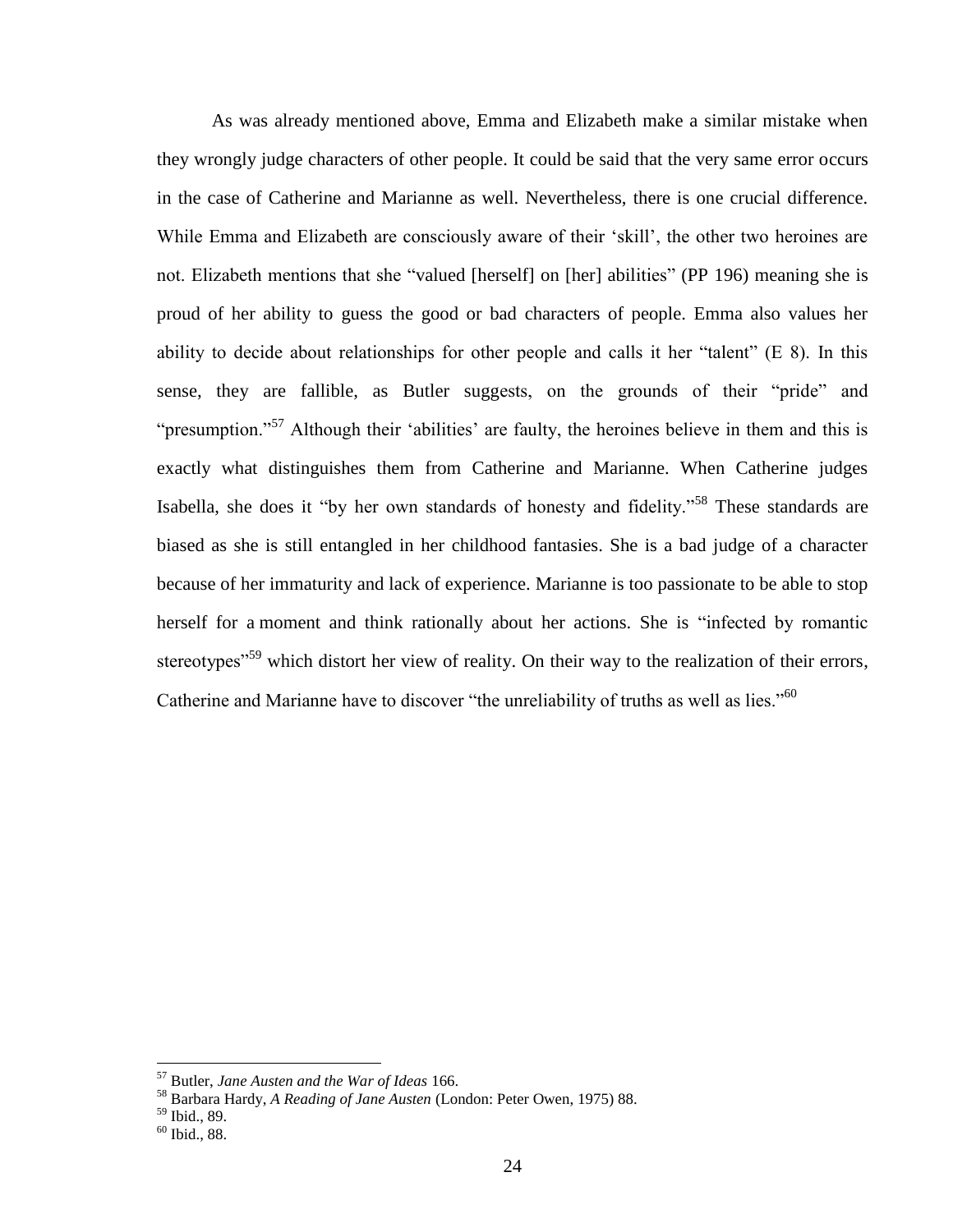# <span id="page-24-0"></span>**3. THE REALIZATION OF ERRORS**

## <span id="page-24-1"></span>**3.1 Elizabeth**

As was already mentioned, each fallible heroine realizes her mistake at some point in the novel. In *Pride and Prejudice*, the reversal of Elizabeth"s attitude is the most important passage. After she rejects Mr Darcy"s marriage proposal, Elizabeth receives an explanatory letter. Her reading of the letter is rather emotional as she does not know what to think. Until now, she was sure that she was right to think ill of Darcy who spoiled the relationship of her sister Jane and Mr Bingley.

The letter comes as a surprise to Elizabeth as she does not know what to expect at all. She is still angry at Mr Darcy because of his marriage proposal and at first, her feelings towards him do not change; she reads "with a strong prejudice against everything he might say" (PP 192). She learns that Darcy "misconstrue<sup>[d]</sup> Jane's quiet amiability as lack of sufficient interest in Bingley<sup> $,61$ </sup> and therefore he discouraged the relationship. This is something Elizabeth does not accept as she considers "his belief of her sister's insensibility" to be "the worst objections to the match" (PP 192). Moreover, this only reassures Elizabeth of how proud he is as he does not express any regrets for what he has done, which "satisfie[s] her" (PP 192). This satisfaction implies that Elizabeth likes the idea of him being wrong and she is only happy to see that he is still "all pride and insolence" (PP 192). Elizabeth is already distraught by the letter and according to Marsh, this accusation of Darcy is her "angry generalization."<sup>62</sup>

The discomposure of Elizabeth"s mind grows after she learns the truth about Mr Wickham. A major emotional turmoil begins here and Austen pertinently chooses the right words to express exactly what Elizabeth feels. The use of rather emotional and dramatic

<sup>&</sup>lt;sup>61</sup> Howard xxv.

 $62$  Marsh 35.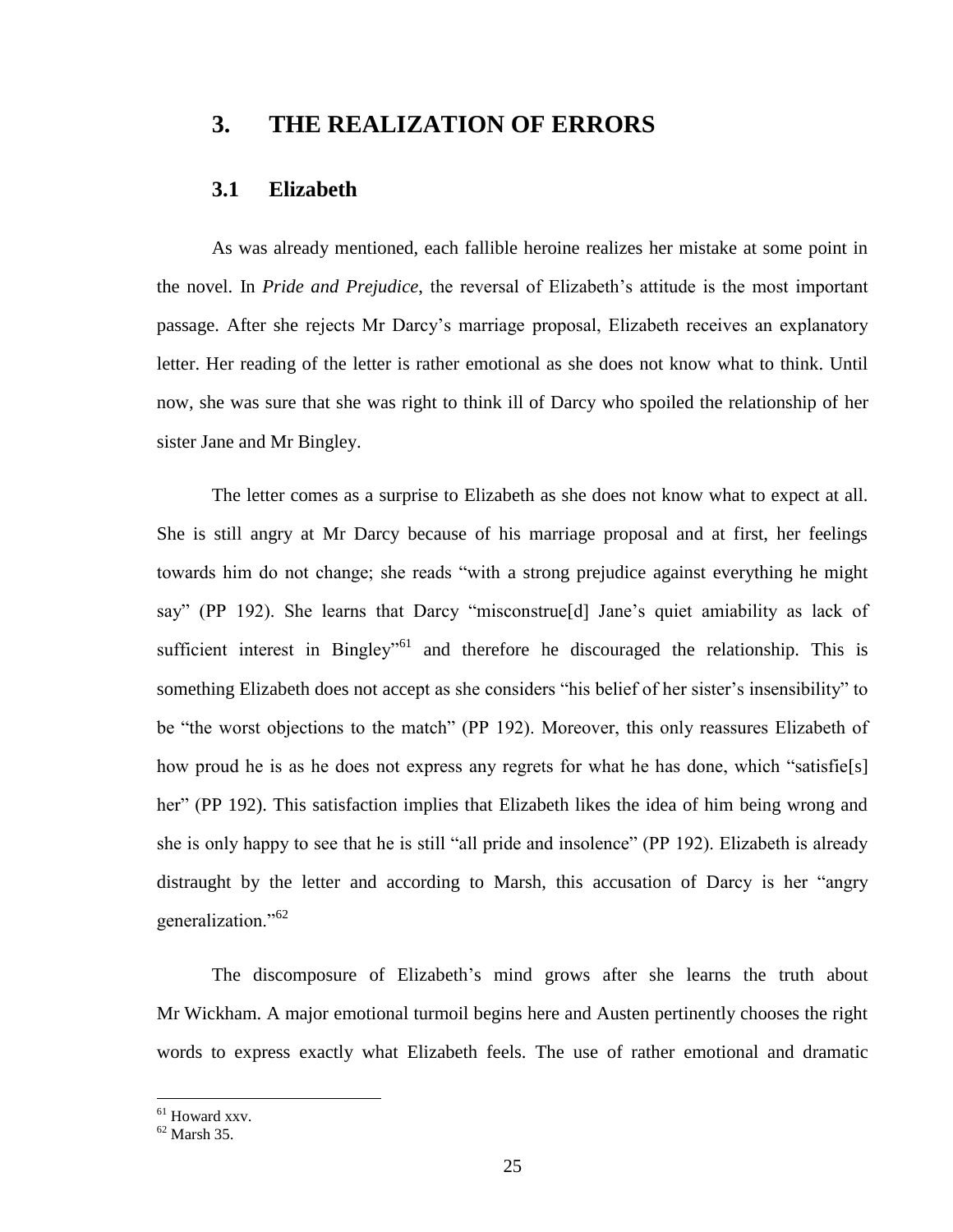expressions such as "astonishment, apprehension (...) horror" (PP 193) together with Elizabeth's feelings "difficult of definition" (PP 193) only support the whole image of such a psychologically extreme situation. In her inner struggle, Elizabeth"s mind can "rest on nothing" (PP 193). She seems to be unable to accept the information about Wickham as, according to Marsh, she is "caught in a conflict between reason and prejudice."<sup>63</sup> She does not want to believe it and prefers intuition to reason as her heart tells her "[t]his must be false" (PP 193). Angry, confused and "incapable of attending to the sense" (PP 192), Elizabeth puts the letter "hastily away" and resolves to "never look in it again" (PP 193) in order to "close her mind to the letter's influence."<sup>64</sup> However, Elizabeth's attitude changes gradually and she begins to listen to her mind instead of her heart. She now "weigh[s] every circumstance" and thinks about "probability of each statement" (PP 193) which implies she is trying to think rationally and there is "reasonableness"<sup>65</sup> present. For the first time, she begins to see that the letter "must make [Darcy] entirely blameless throughout the whole" (PP 194). Elizabeth now recalls her own encounter with Mr Wickham and slowly begins to change her mind about him. Suddenly, she is "struck with the impropriety of such communications to a stranger, and wonder[s] it had escaped her before" (PP 195). Elizabeth sees she trusted a stranger and does not understand why she did not realize this sooner. The letter opens her eyes and she must admit how "differently did everything now appear" (PP 195). She is not yet persuaded entirely but every "struggle in [Wickham's] favour" is now becoming "fainter and fainter" (PP 195).

At this point, Elizabeth is finally ready to realize she was wrong in her judgement of Mr Darcy and is "absolutely ashamed of herself" (PP 196). She now sees how "blind, partial, prejudiced, absurd" (PP 196) she was and realizes she has acted "despicably" (PP 196). Elizabeth does not only admit that it was a mistake to believe Wickham. She can also see that her "folly" was "vanity" (PP 196). This implies that the unlucky remark of Mr Darcy at the

<sup>63</sup> Marsh 34.

<sup>64</sup> Ibid., 34.

<sup>65</sup> Ibid., 34.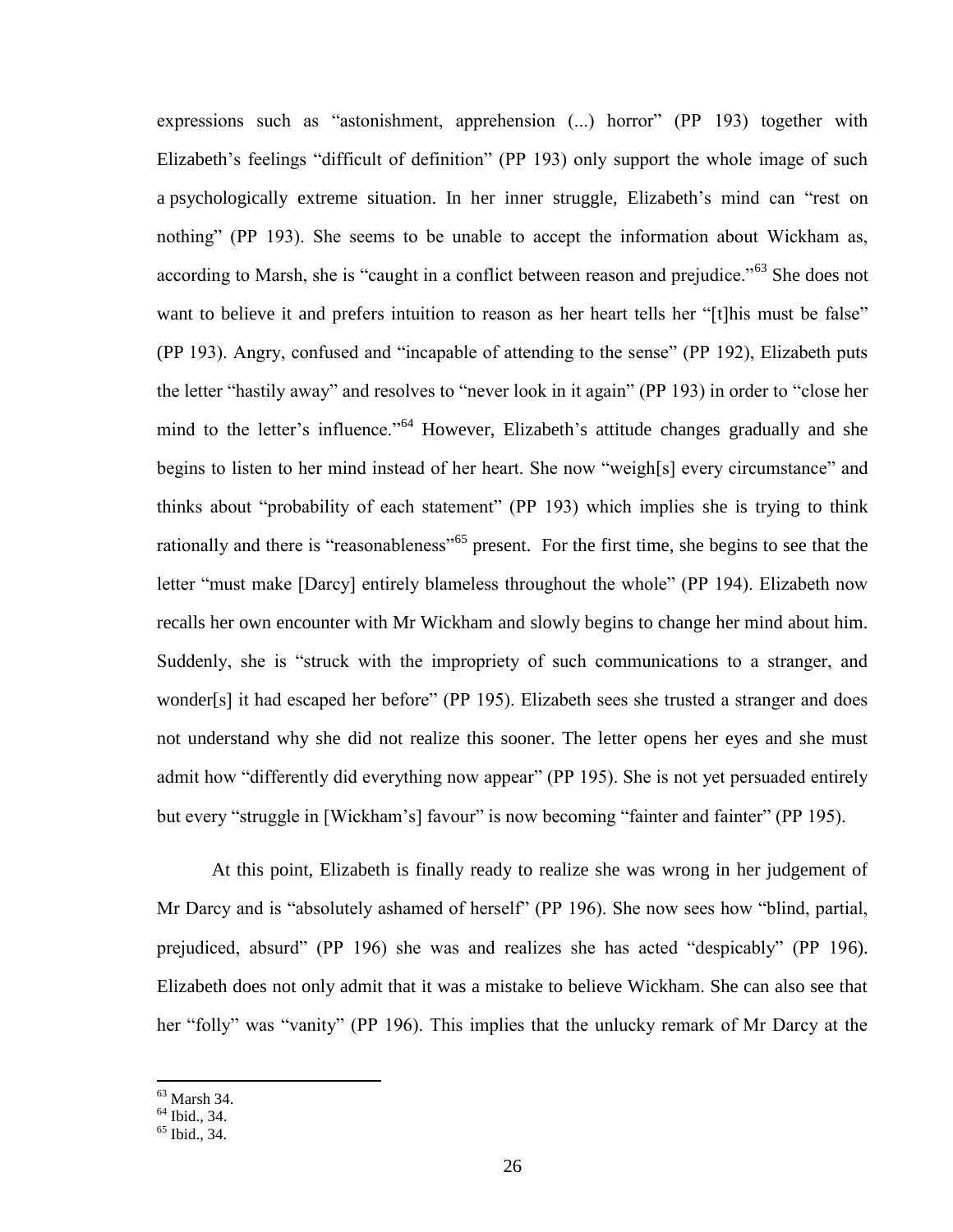ball was not only amusing for Elizabeth but that it also hurt her self-conceit. As Marsh suggests, she learns that she was "vain about her intelligence."<sup>66</sup> With regard to Darcy and Wickham, her vanity was then "alternately flattered and offended by the two men."<sup>67</sup> The famous conclusion, "[t]ill this moment I never knew myself" (PP 196), expresses Elizabeth's state of mind pertinently. She is "heartily ashamed"<sup>68</sup> of "having felt a dislike that could be called hating."<sup>69</sup> Last but not least, Elizabeth can also see the other faults of her character that led to the errors. "I, who have prided myself on my discernment! I, who have valued myself on my abilities!" (PP 196) In this exclamation, Elizabeth realizes that her ability to estimate the character of a person, the skill she was so proud of, failed her. Such discovery is "humiliating" (PP 196) for her. This passage is, in a sense, a moment of maturity for Elizabeth. As Howard mentions, she is now "able to turn her keen powers of perception inward"<sup>70</sup> and recognizes she erred. While she reflects on her behaviour during her personal emotional conflict, Elizabeth shows her strength and discovers a new skill of being able to admit her errors. She goes through "humiliation and painful self-recognition" but proves she possesses "the capacity for introspection<sup>"71</sup> as well. From this moment, "Darcy's character will continue to rise"<sup>72</sup> in Elizabeth's mind.

In comparison to the previous situations, in which Elizabeth became a victim to her first impressions, the letter represents a completely different means of communication. A letter embodies a very private and intimate form of communication as it is only meant for the eyes of the addressee and read "in retirement from the social scene."<sup>73</sup> Therefore, in this particular case, Darcy can openly express all his thoughts and feelings for Elizabeth and, as Tanner suggests, to "convey information in a way which would not be possible on a social occasion

<sup>67</sup> Ibid., 36.

 $\overline{a}$ 

- <sup>68</sup> Ibid., 36.
- $69$  Hardy 52.

 $71$  Ibid., xxiv.

<sup>66</sup> Marsh 36.

<sup>70</sup> Howard xxiv.

<sup>72</sup> Tanner, Introduction to *Pride and Prejudice* 18.

 $73$  Ibid., 26.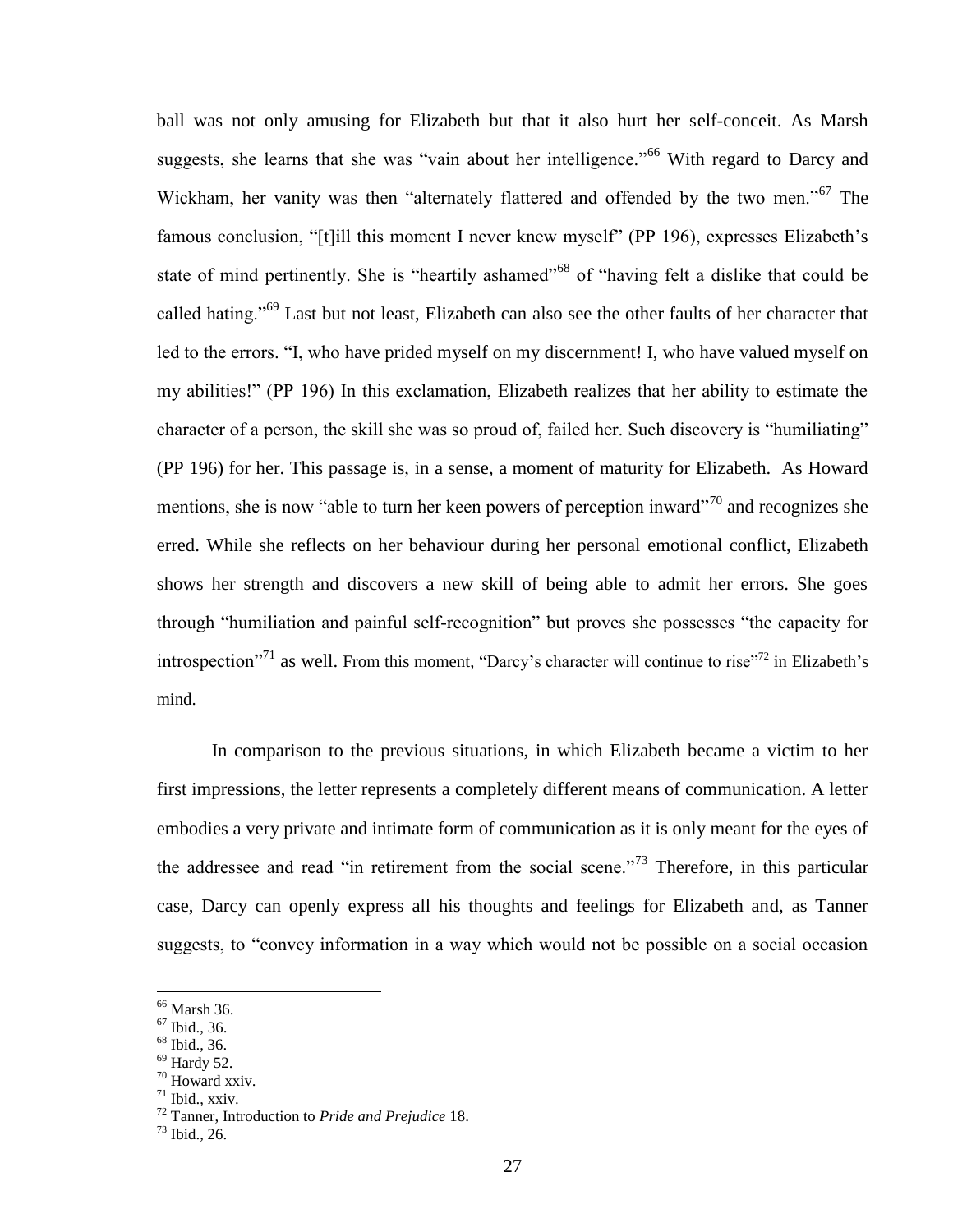where public modes of utterance necessarily restrict the more private ones."<sup>74</sup> A letter as an important method of communication can be found in other novels of Jane Austen as well. In *Northanger Abbey*, the letter plays a similar role as in *Pride and Prejudice*. Like Elizabeth, Catherine also awakes from her delusion thanks to a letter when she learns about the true nature of her friend Isabella. In *Persuasion*, Captain Wentworth declares his love for Anne in a letter and similarly, in *Emma*, Frank Churchill apologizes and explains everything in a letter for the heroine. Thanks to a letter, the two heroines are relieved and their fears are dissolved. Letters in the hands of Austen's characters play an important role as they possess a power of revelation, illumination and truth-telling.

Elizabeth has another moment of "first impression" when she visits Pemberley. However, this one differs from the previous situations significantly. This time, Elizabeth has all the important background information regarding Darcy in her mind. She knows his true nature and therefore she is able to judge the place while possessing real evidence in favour of Mr Darcy. Her judgement has slowly been improving since she read the letter but it is only after she visits the mansion that her attitude transforms completely. As Tanner suggests, the change of her mind cannot be complete without seeing the house as the "physical penetration of the interior of Pemberley" serves as "an analogue and an aid for her perceptual penetration of the interior quality of its owner."<sup>75</sup> Through the estate, Elizabeth can see the nature of Darcy himself. As Howard implies, Pemberley can "reflect the values and temperament of the owner<sup>,76</sup> and so it has the power of making a statement about the owner. Elizabeth is aware of the fact that the mansion reflects Darcy"s personality. She allowed herself to be impertinent before but now, after learning about the true nature of Darcy, she respects him more and "blushe[s] at the very idea" (PP 225) of meeting Darcy himself here. The fact that the housekeeper honours Mr Darcy saying she had "never known a cross word from him in [her]

<sup>74</sup> Tanner, Introduction to *Pride and Prejudice* 26.

 $^{75}$  Ibid., 19.

<sup>76</sup> Howard xxvii.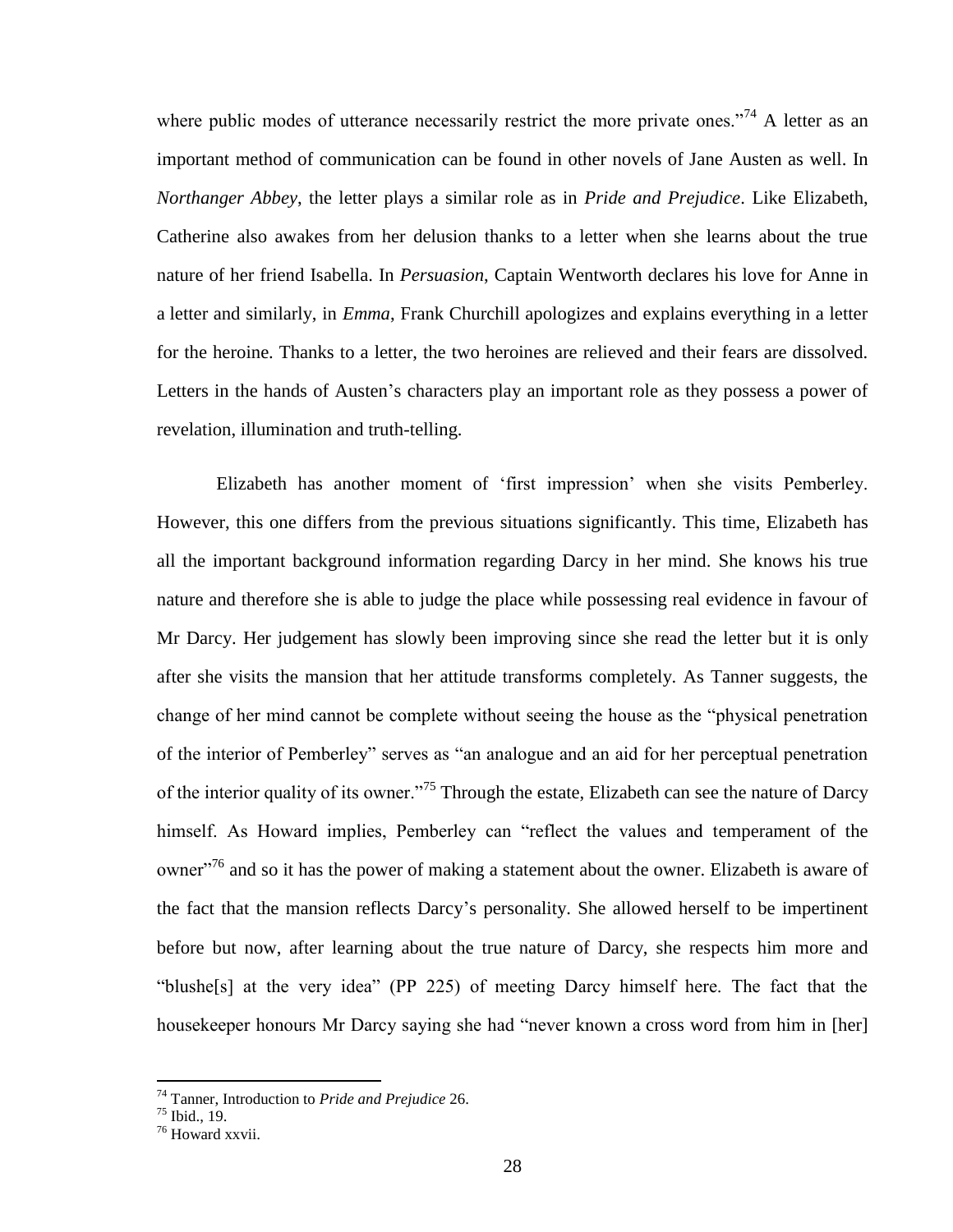life" (PP 232) only reinforces Elizabeth's newly gained opinion on Darcy. She considers this praise "most extraordinary, most opposite to her [former] ideas" (PP 232). Elizabeth wishes to hear more about him and according to Howard, it is apparent that Darcy "commands the allegiance and respect of his servants" and therefore he must be a good estate owner as well as "a man of principles and generosity."<sup>77</sup> Elizabeth considers that "to be mistress of Pemberley might be something!" (PP 229) Such a statement implies that although Elizabeth believes she will marry for love, she is aware of the fact that, according to the society, a woman has to marry well. *Well* in the time of Jane Austen "referred almost exclusively to financial considerations<sup>"78</sup> and, apparently, Elizabeth is aware of her duty and the idea of Pemberley as her future home pleases her.

## <span id="page-28-0"></span>**3.2 Emma**

Emma is thoroughly tangled into her game with other people"s feelings and because of her imagination and confidence, she fails to see that Mr Elton is interested in her, not in Harriet. She, yet again, makes a mistake of not believing Mr Knightley when he is trying to tell her. "What an idea!"(E 96) Emma thinks on Knightley"s account and cannot admit that someone else would be right. She goes even further in considering that his idea must be wrong. She is "amusing herself in the consideration of the blunders which often arise from a partial knowledge of circumstances, of the mistakes which people of high pretensions to judgement are for ever falling into"(E 96). Emma wants to prove to herself that she is right and that Knightley does not know all the circumstances. However, she is "not very pleased" with Mr Knightley for "imagining her blind and ignorant" (E 96). This shows that although Emma thinks she knows better than Knightley, his opinion of her matters to her. Later on, Emma begins to notice Mr Elton's behaviour but she is still not willing to take Knightley's advice into consideration and rejects it as "[a]bsurd and insufferable" (E 101).

<sup>77</sup> Howard xxvii.

<sup>78</sup> Teachman 6.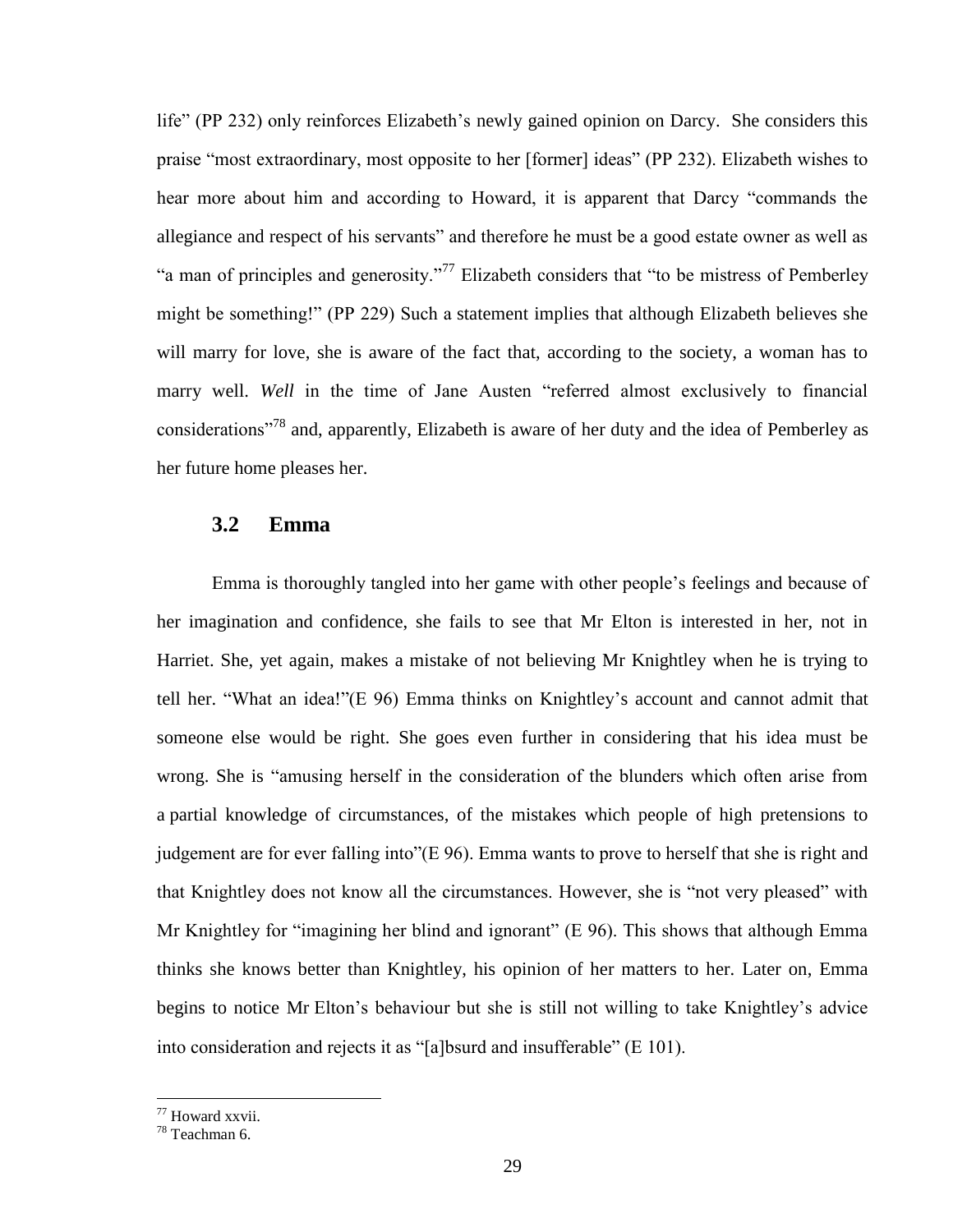When Mr Elton indeed proposes, Emma's "astonishment is much beyond anything [she] can express" (E 112). At that moment, Emma realizes she was blinded by her created image of the perfect match and failed to see what was really happening. She reflects on what she has done and considers it "a most complete error" (E 113). She is "miserable" and calls this unfortunate event "a wretched business" (E 115). While she was manipulating the people around her, Emma did not notice that she, herself, was manipulated and feels "pain and humiliation" (E 115). She was a part of her game without even knowing it but can understand that she "misinterpreted his feelings" (E 117) and therefore it is not surprising that Mr Elton has also misinterpreted hers. Emma is willing to admit that it was completely her mistake and that "the first error and the worst lay at her door" (E 117).

"It was foolish, it was wrong, to take so active a part in bringing any two people together. It was adventuring too far, assuming too much, making light of what ought to be serious, a trick of what ought to be simple. She was quite concerned and ashamed, and resolved to do such things no more" (E 117).

It is apparent that Emma genuinely feels bad when she makes such confession. She realizes that she had no right to actively interfere into feelings of others and declares she will not continue matchmaking. More importantly, Emma also realizes that this is not painful only for her. She has been playing with lives of other people and therefore "compared with the evil to Harriet, all was light"(E 115). Emma is concerned about Harriet even more than about herself. She can see that it was because of her that Harriet "thought of him with hope" (E 118) and Emma herself "assured her of his attachment" (E 118). With an uneasy conscience, Emma goes to bed "with nothing settled but the conviction of her having blundered most dreadfully" (E 118). When she confesses everything to Harriet the next day, Emma feels that it "completely renewed her first shame" (E 121). She is sorry to see Harriet's tears and even considers her to be "the superior creature of the two" (E 122). This is an important moment for Emma who is now able to admit that innocent Harriet is a better person than herself.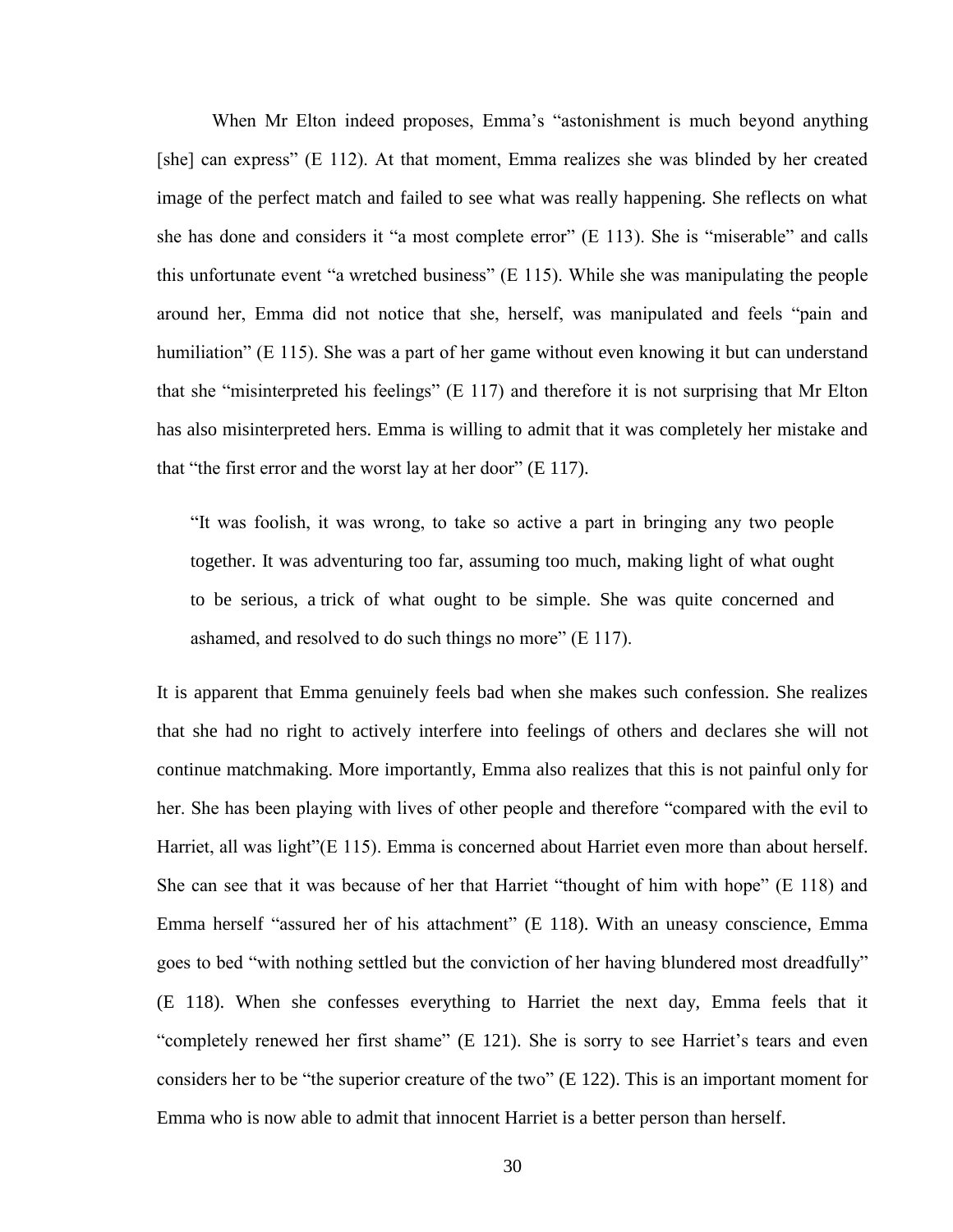Although the incident with Mr Elton opens Emma"s eyes and she is able to consider other people"s feelings now, the true turning point comes later, at the Box Hill picnic. She shamelessly insults old Miss Bates when she jokes about her talkativeness. Although it is a rather cruel remark, no one from the party dares to express it might have been inappropriate. Miss Bates admits she must be "very disagreeable" when Emma says "such a thing to an old friend" (E 320). She is visibly hurt but Emma does not notice it, she thinks her remark was amusing for everybody. Mr Knightley feels obliged to confront Emma now as she went too far. He can see that, blinded by her superior position and everyone"s admiration, Emma does not realize what she did. Knightley cannot believe how "unfeeling" and "insolent" she was; he "had not thought it possible" (E 324). Emma does not know how to react, she says she "could not resist" (E 320) and then, although blushing, she tries to "laugh it off" (E 324). She is apparently ashamed a little but tries to escape from this uncomfortable situation with laughter. Considering how annoying Miss Bates can be, she mentions "[n]obody could have helped it. It was not so very bad" (E 324) and tries to behave as if her remark was appropriate. However, Mr Knightley wants Emma to understand how hurt Miss Bates now is after she "felt [Emma"s] full meaning" (E 324). "It was badly done, indeed! You, whom she had known from an infant" (E 324) continues Knightley in an attempt to awake feelings of guilt and shame in Emma. She finally begins to see that not only she behaved very inappropriately and humiliated Miss Bates but also that Mr Knightley is very upset with her now. After realizing this, she feels ashamed, she is "not able to speak" (E 325) and her feelings are "combined only of anger against herself, mortification, and deep concern" (E 325). Emma's apparent inner struggle is, as in the case of Elizabeth, expressed by strong words. She is almost unable to describe her feelings as she is "vexed beyond what could have been expressed - almost beyond what she could conceal" (E 325). Emotionally, Emma feels something she has probably never felt before as she has always had a very little to worry about. "Never had she felt so agitated, mortified, grieved, at any circumstance in her life. She was most forcibly struck" (E 325). Emma reflects on her error and feels ashamed of being "so brutal, so cruel" (E 325). She is not able to recollect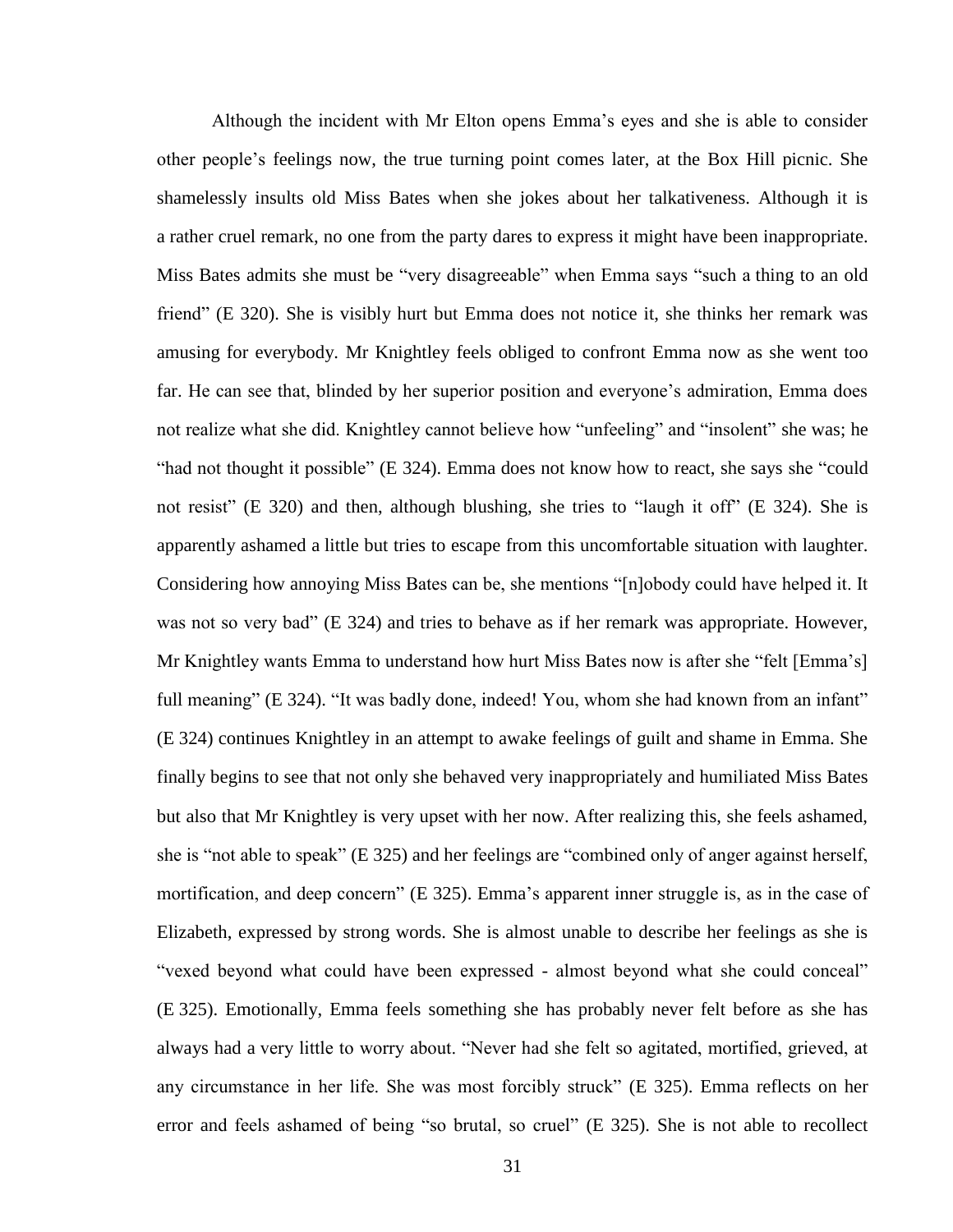herself and on the way home, she has "tears running down her cheeks" (E 325). The tears are "extraordinary" which implies this does not indeed happen to Emma very often. "As she reflected more, she seemed but to feel it more. She never had been so depressed" (E 325). Mr Knightley opened Emma"s eyes and showed her that she has been misusing her advantageous position and this incident was simply too much. Not only she deeply regrets her behaviour, Emma is also sorry she disappointed Knightley.

After realizing her crucial mistake, Emma begins to see other important things in a new light. Thanks to Harriet who confesses she is in love with Mr Knightley, Emma realizes she has deluded herself and failed to see she is in love with Mr Knightley herself. She is "bewildered amidst the confusion of all that had rushed on her" (E 357). Emma is so confused she does not know what to think. She is trying to understand the "deceptions she had been thus practicing on herself" (E 357) and calls her error "blindness of her own head and heart" (E 357). She thinks of Mr Knightley and understands she had been "totally ignorant of her own heart" (E 357). Emma finds herself in an emotional turmoil so strong that she cannot even express what she feels or should feel. "A few minutes were sufficient for making her acquainted with her own heart  $(...)$  she admitted – she acknowledged the whole truth" (E 353). At this moment, Emma discovers "with the speed of an arrow" (E 353) her true feelings. "Mr. Knightley must marry no one but herself!" (E 353) This is another moment of awakening for Emma as she can understand her true feelings for the first time. "She saw it all with a clearness which had never blessed her before" (E 353). Until now, Emma was so preoccupied with matchmaking for other people she did not notice her own feelings. Suddenly, it seems impossible to imagine that Mr. Knightley would marry anyone else. Knightley as a mentor has to help the "very wrong-headed heroine"<sup>79</sup> to realize her errors.

Emma does not make only one mistake but rather a series of mistakes. The first revelation comes after Mr Elton proposes to her. Although she thought she had everything

<sup>79</sup> Liddell 109.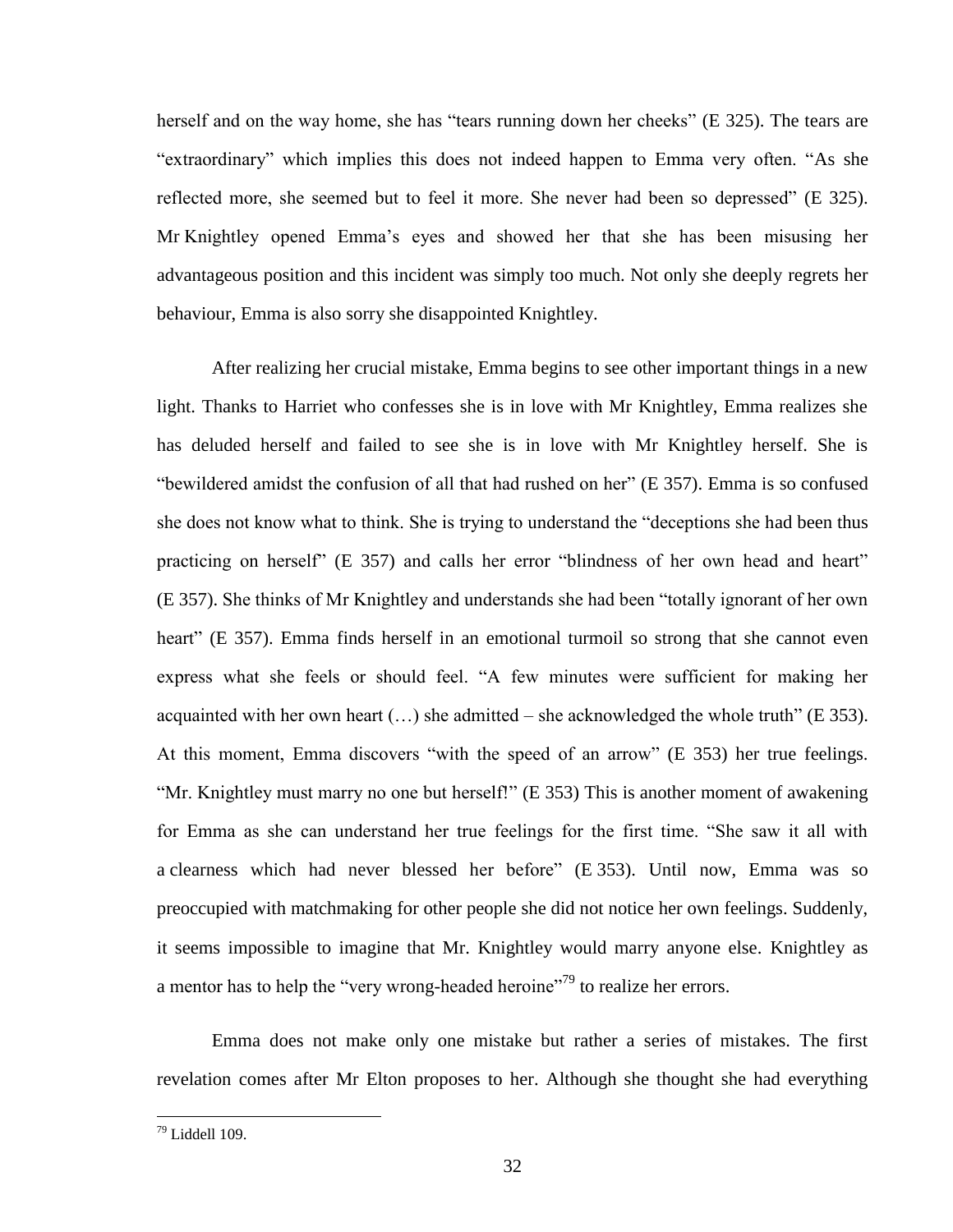under her control, she herself is manipulated without knowing it. However, this is not enough for Emma to change her ways. She is biased by her imagination and so preoccupied with matchmaking that she is blind to the objective judgement represented by Knightley. Another error which accompanies Emma throughout the whole novel is her unwillingness to believe Mr Knightley and his opinions when he tries to help her. There is a special bond between Emma and Knightley from the very beginning of the novel. He is the perfect match for Emma; handsome, clever and with the same social position. Being older and wiser than Emma, he can guide her. He is "always her standard of what a man should be."<sup>80</sup> It takes almost the whole novel for Emma to realize that she is in love with him. This, according to Liddell, shows Austen's technique of "slow and entirely convincing being-together of Emma and Mr Knightley."<sup>81</sup>

#### <span id="page-32-0"></span>**3.3 Catherine**

Catherine is so overwhelmed by her imagination and influenced by the novels she reads that she literally loses touch with reality and it is Henry who has to awake her. After she is caught by him in his mother"s room, Catherine realizes she has made a mistake of accusing Captain Tilney of murder. Henry explains to her that his father was "truly afflicted by her death" (NA 172) and there is no way that she would have been murdered. Catherine is "very glad of it" and thinks it "would have been very shocking" (NA 172) if her idea was true. Henry is trying to explain to Catherine rationally that she has been too influenced by the books she reads. When Henry asks her to "consider the dreadful nature of the suspicions" (NA 172), he wants her to think in the realm of reality and Catherine admits her fantasies were farfetched indeed. She "blushed deeply, and could say no more" (NA 170). When Henry asks her to consult her "own understanding (…) own observation of what is passing around" (NA 172), he wants her to wake up and start living in reality instead of in the books that have shaded her

<sup>80</sup> Liddell 109.

 $81$  Ibid., 110.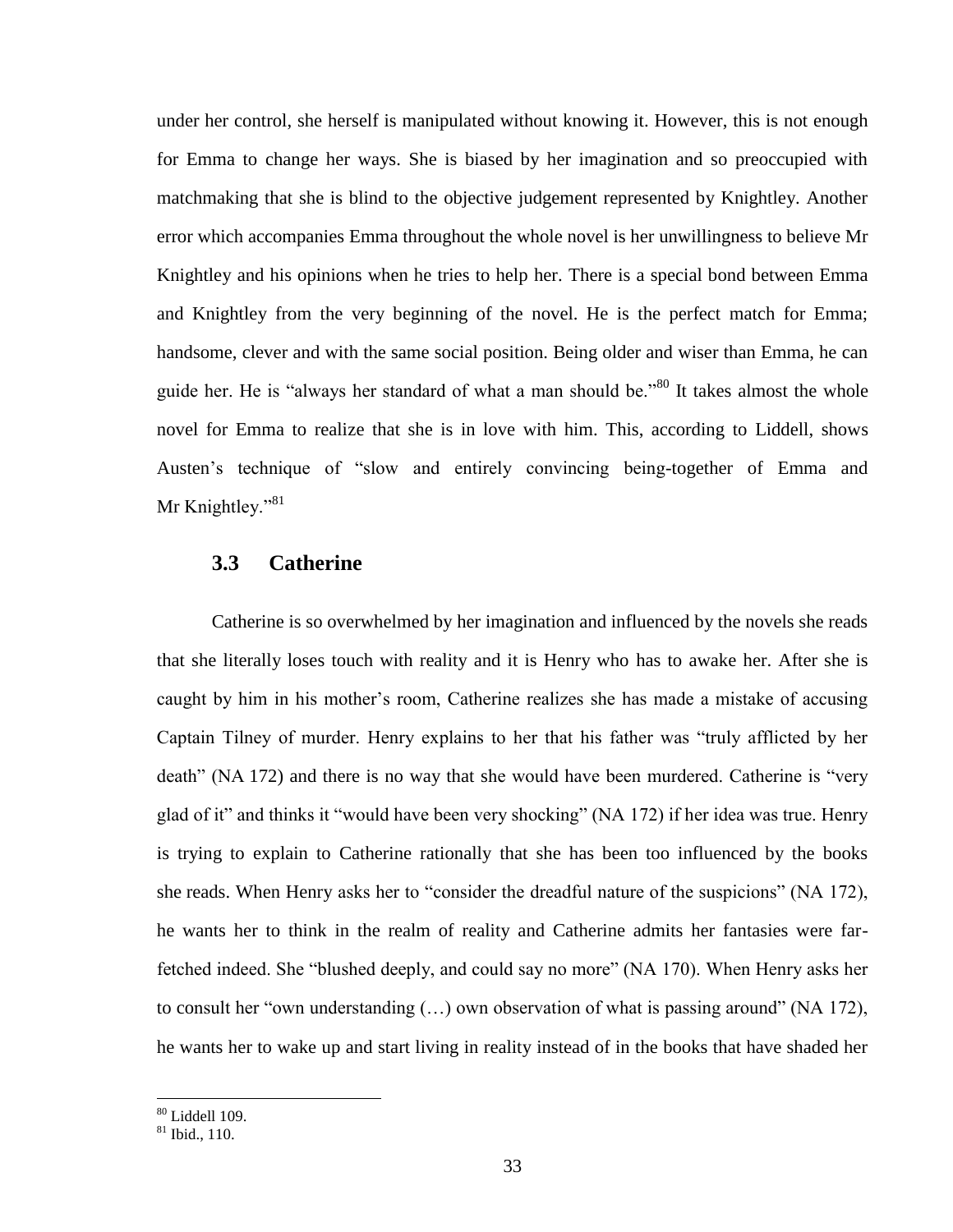sense for what is real. "Remember the country and the age in which we live" (NA 172) is a pertinent remark of Henry as this is exactly what Catherine forgot to consider. After Henry opens her eyes, Catherine is ashamed of her error and runs away with "tears of shame" (NA 172). She is now "completely awakened" (NA 173) from her childhood fantasies and can finally see the "extravagance of her late fancies" (NA 173). "Most grievously was she humbled. Most bitterly did she cry" (NA 173) but not only because of her shame. She is also afraid she loses the trust and favour of Henry and is aware of the fact that she disappointed him as everything she did is now "all exposed to him" and so he must "despise her forever" (NA 173). Catherine feels not only the shame for what she has done, she is also upset as she thinks that Henry might hate her. Catherine is "thoroughly awakened, and thoroughly humbled<sup>382</sup> now. As Butler mentions, she is now able to "abandon her error and humbly submit to objective reality."<sup>83</sup>

During the process of maturing, Catherine is forced to understand that life is not a novel. There is also another lesson she has to learn; unlike the characters from her books, people are not only black and white. This second part of Catherine"s awakening comes with a letter from her friend Isabella. After eloping with Tilney, Isabella asks Catherine to sort out everything between her and Catherine"s brother James. Catherine realizes how blind she was not to see the true character of Isabella until now. "She must think me an idiot" expresses her feelings Catherine and cannot believe Isabella has only been using her. She can now see "what she has been about" and concludes "I wish I had never known her" (NA 190). Catherine is certainly not going to be manipulated by Isabella any more. Catherine makes two major mistakes based on her naivety. The first one is her ridiculous accusation of General Tilney. This is probably the most obvious mistake of Catherine as it is closely connected to the theme of the novel and to the character of a heroine who likes gothic novels. Catherine"s great imagination prevents her from seeing things as they are. However, there is also a second

 $82$  Liddell 7.

<sup>83</sup> Butler, *Jane Austen and the War of Ideas* 176.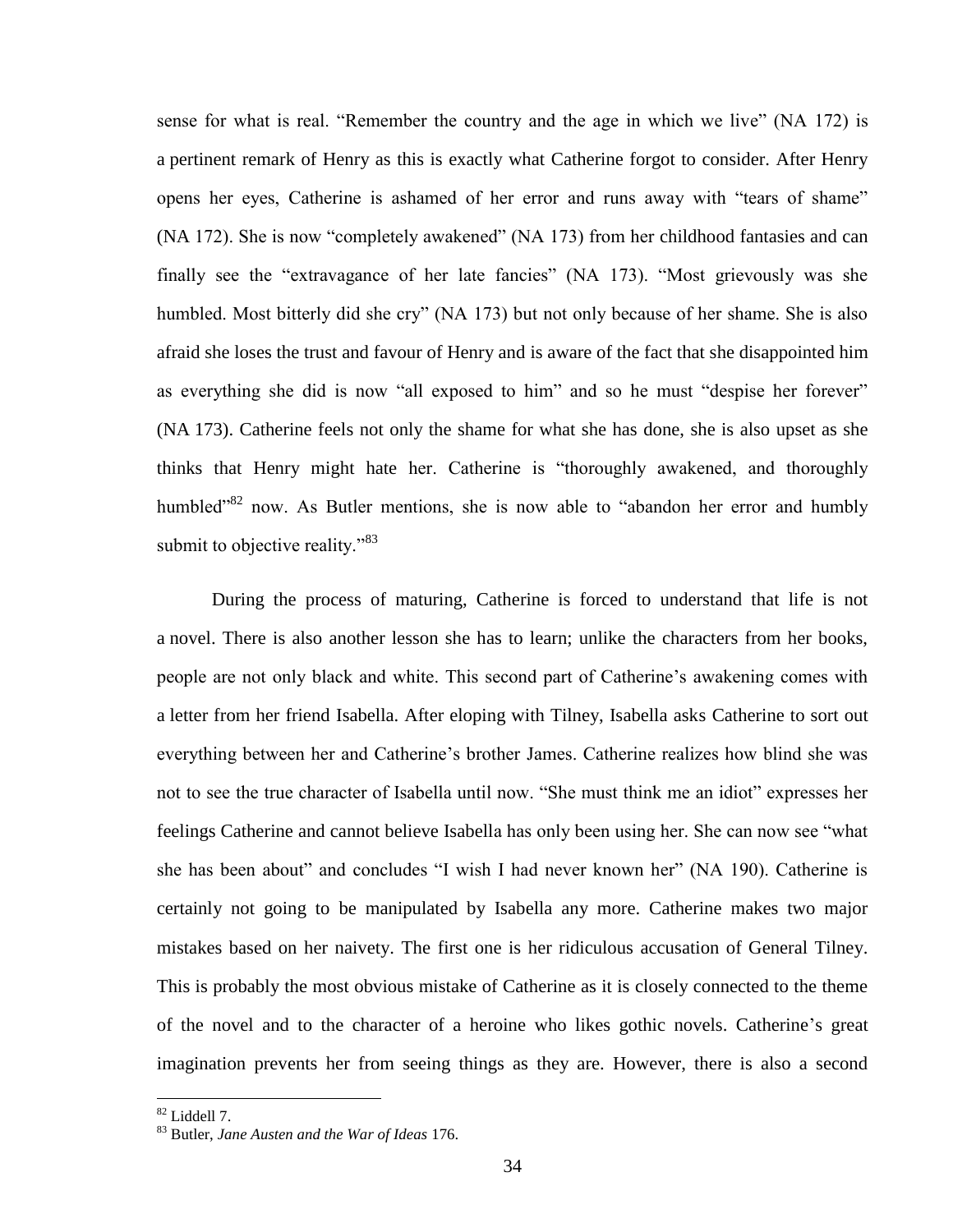considerably important mistake; Catherine lets Isabella manipulate her. Only after reading Isabella"s letter, Catherine realizes how naive she was and finally understands Isabella"s motivations for her behaviour. She is now able to see that people can be both good and bad and nothing in life is just black and white as in the books. Catherine's character is developing through the novel and when she realizes her crucial mistakes, it signals that she is maturing. This process of growing from a child into a young woman makes Catherine differ from other two fallible heroines, Elizabeth and Emma, who are grown already.

### <span id="page-34-0"></span>**3.4 Marianne**

When Willoughby suddenly comes to tell Marianne that he is leaving for London, she does not understand such overturn of events. She leaves the room "in violent affliction" (SS 66). Her eyes are red and she can "neither eat nor speak" (SS 71). It is clear that Marianne bears the news of Willoughby"s departure with difficulty. She is "awake the whole night" (SS 73) weeping and in the morning, she is "ashamed to look her family in the face" (SS 73). Her "violence of affliction" gradually changes into "calmer melancholy" and "occasional effusions of sorrow as lively as ever" (SS 73). Marianne is not able to hide her feelings, which is something that distinguishes her from her sister Elinor. What Marianne does not know is that Elinor, in silence, also suffers. This, however, does not mean that Elinor would be less passionate. The difference is she can hide what she feels. When Elinor learns that Edward Ferrars, a man she has feelings for, has been long engaged to someone else, her reaction is "astonishment (...) as painful as it was strong" (SS 110). Her "complexion varied" but she "stood firm in incredulity and felt in no danger of an hysterical fit, or a swoon" (SS 110). In her place, Marianne would be hysterical. Elinor is "greatly shocked" but her only visible reaction is that she "for a few moments remained silent" (SS 110).

Marianne's reaction after the London ball serves as a nice contrast to Elinor's. After Willoughby behaves almost as if he did not know her, Marianne's feelings are "instantly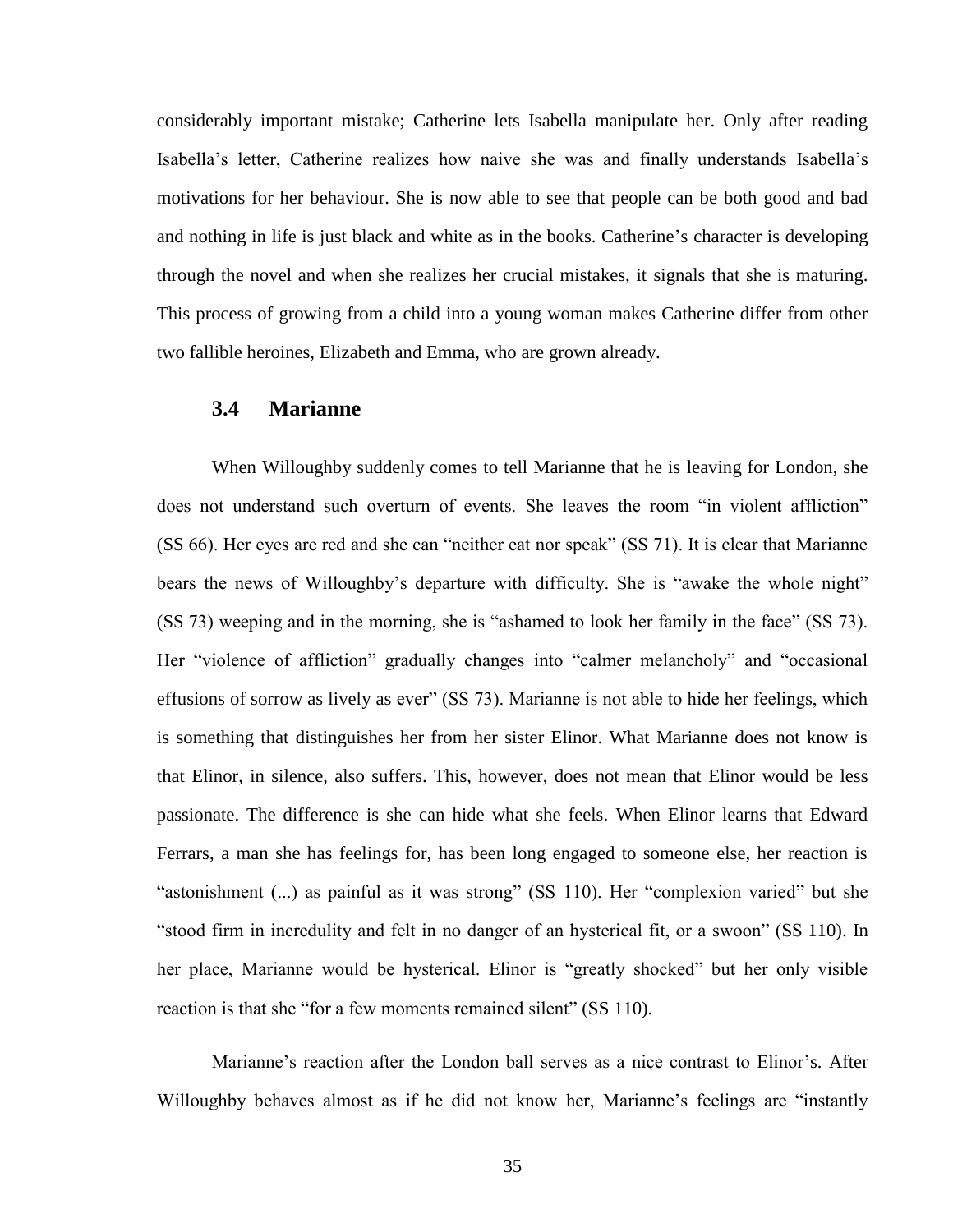expressed" (SS 150). Her face is "crimsoned over", she is "unable to stand" (SS 150). She is not ready to accept his behaviour and resolved that she "must see him again – must speak to him instantly" (SS 150) as she can "not have a moment's peace till this is explained" (SS 150). Marianne expresses herself "in a voice of the greatest emotion" (SS 149) and then falls into "silent agony" (SS 150). Next day, she is writing a letter to Willoughby with "frequent bursts of grief" (SS 152). He answers and explains that he is engaged to some other woman. After reading the news, Marianne "almost screamed in agony" (SS 154). She feels she was "cruelly used" but cannot believe that Willoughby would be "capable of such cruelty" (SS 159). She calls his letter "barbarously insolent" (SS 160) and in a "restless pain of mind", Marianne is "growing more and more hysterical" (SS 161). Later, her grief changes into a "silent misery" (SS 166). She receives the news of his marriage "with resolute composure" but then bursts into tears again and for the rest of the day she is "in a state hardly less pitiable than when she first learnt to expect the event" (SS 183). The whole family considers it a betrayal as Willoughby's behaviour persuaded them he loved Marianne. He possessed "all the distinguishing tenderness which a lover's heart could give" (SS 63).

After she recovers from a violent fever, Marianne is finally able to reflect on the past events. She knows her illness was "entirely brought on by [herself]" (SS 239) and that her "own feelings had prepared [her] sufferings" and "almost led [her] to the grave" (SS 239). On a symbolical level, it could be said that when Marianne falls ill, she is subconsciously giving up on everything. She is unable to cope with the situation of leaving her love and refuses to forget him. More than anything else, Marianne is sorry for how she behaved in her grief. She feels "[e]very body seemed injured by [her]" for she was "insolent and unjust" (SS 294). She is sorry for not being "more considerate" (SS 294) especially to Elinor.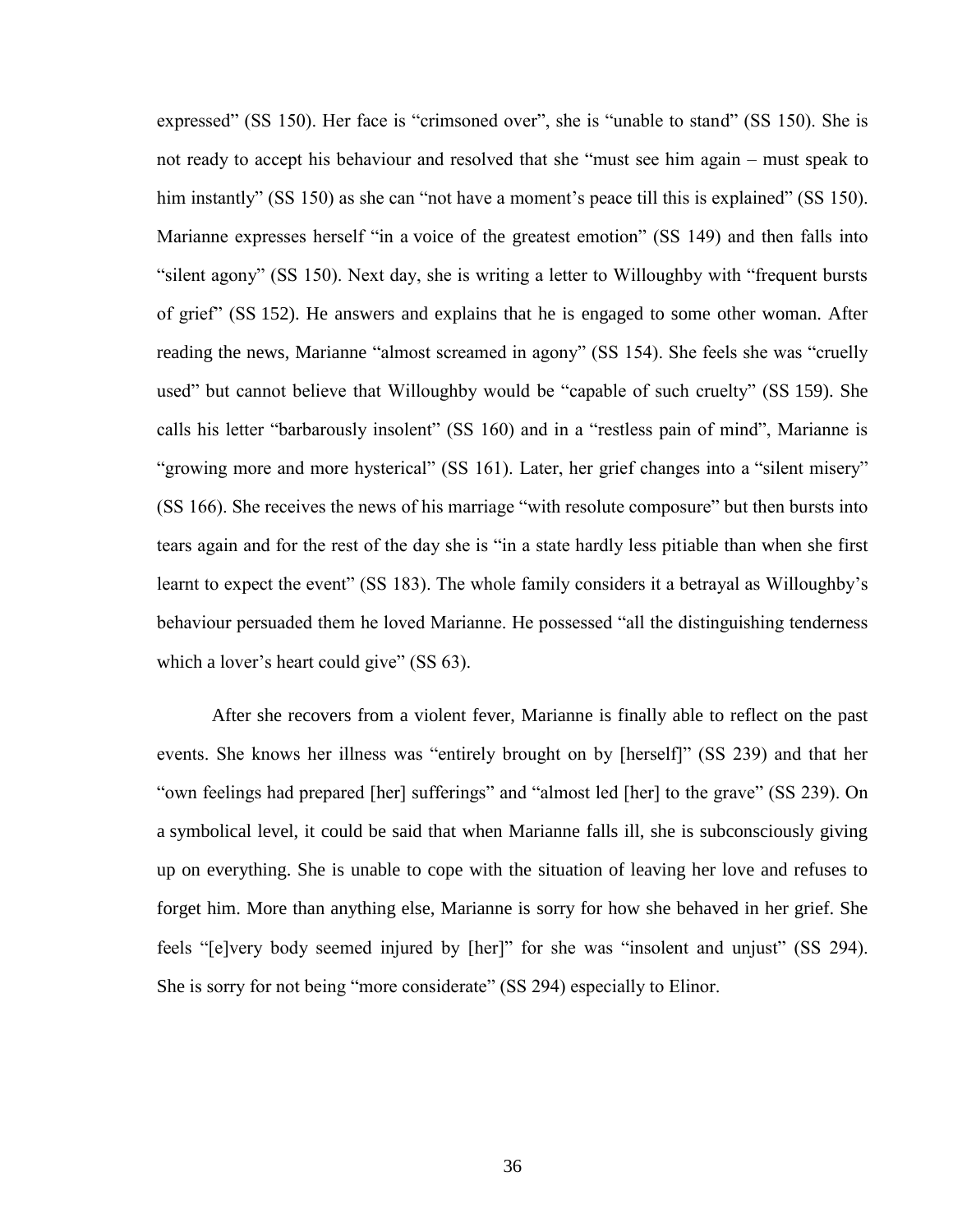"[D]id I turn away from every exertion of duty of friendship; scarcely allowed sorrow to exist but with me, regretting only that heart which had deserted and wronged me, and leaving you from whom I professed an unbounded affection, to be miserable for my sake" (SS 294).

Marianne believes she should have been more helpful to Elinor and regrets her selfishness. She declares that from now on, she will try to be less openly passionate and promises "my feelings shall be governed and my temper improved. They shall no longer worry others, nor torture myself" (SS 294). She is now reconciled with the past and states "I have nothing to regret – nothing but my own folly" (SS 298). It could be said that the character of Marianne develops even further as, "instead of falling a sacrifice to an irresistible person, as once she had fondly flattered herself with expecting" she "found herself (...) submitting to new attachments, entering on new duties" as a wife of Colonel Brandon, a respectable gentleman. This new Marianne has learnt her lesson and matured.

### <span id="page-36-0"></span>**3.5 A comparison of realizations of errors**

One feature connecting all four heroines is that after the error, they reflect on it and learn from it; they themselves make a "moral discovery."<sup>84</sup> Emma is realizing her mistakes gradually. First, she realizes what she has done after the shock of Mr Elton"s proposal. Not only did she wrongly judge her "talent" but more importantly, she disappointed and hurt Harriet. It is a large step forward for her and indicates that she is beginning to change her attitude. The second and most crucial point in the book is the Box Hill passage. This situation brings a thorough awakening to Emma and is comparable to the passage in *Pride and Prejudice* in which Elizabeth reads the letter from Mr Darcy. Emma deeply regrets her behaviour now and also realizes how much she disappointed Mr Knightley. Emma's third apprehension is connected to her personal feelings. Although she considers Knightley a close

<sup>84</sup> Butler, *Jane Austen and the War of Ideas* 166.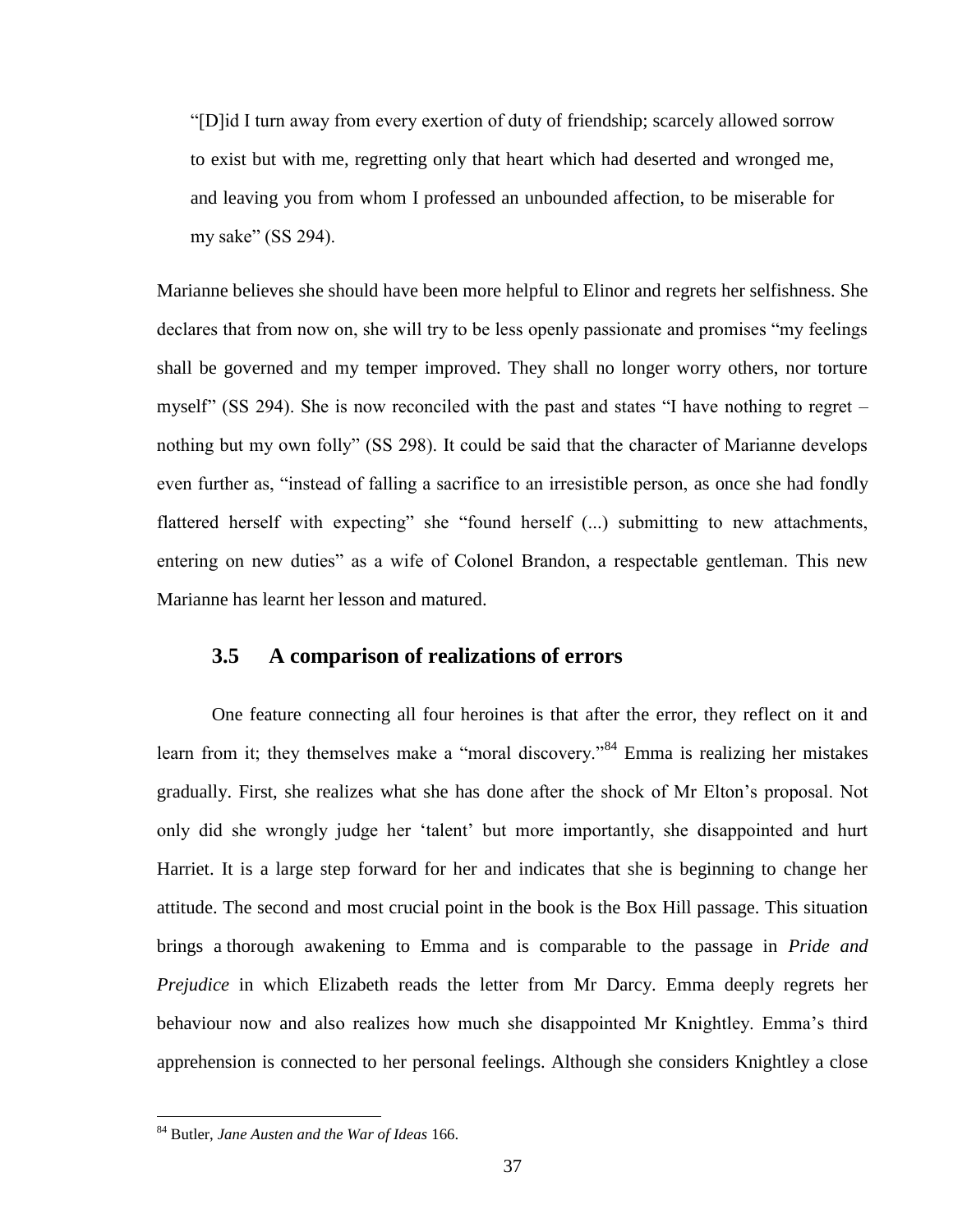friend, she never actually thinks of him as a potential husband. Thanks to Harriet, Emma realizes she is in love with him herself. While interfering with feelings of other people, Emma has been neglecting hers. Now she is finally able to concentrate on herself and understands what she really feels. According to Hardy, Emma "looks back with shame at her elations, her interpretations and her fantasies, all grounded in selective and self-flattering speculations."<sup>85</sup> When she realizes she loves Mr Knightley, it "illuminates a past in which she has been only half-awake, in spite of her pride in perception and plan."<sup>86</sup> As Hardy suggests, Emma was so sure about everything she did and carefully planned that she forgot to see the reality.

Another heroine who loses touch with reality is Catherine. She also experiences her own awakening when Henry Tilney reproaches her for her far-fetched ideas. Catherine cannot believe how she could be so foolish. This is a part of the process of her maturing and her childhood fantasies are, thanks to this lesson, suppressed. There is, however, one more lesson for Catherine when she discovers the true nature of Isabella Thorpe. It indicates she is more experienced now and realizes that it is not possible to trust everyone. Catherine firmly states that she wish she had never known Isabella and understands that their friendship was false. Bath and Northanger Abbey are places where Catherine experiences real life and matures. While Emma and Catherine realize they were wrong instantly, Elizabeth only slowly awakes from her delusion after she reads Darcy"s letter. As Hardy suggests, Elizabeth is distressed by "past blindness of her imagination, its easy susceptibility and its determined misreadings."<sup>87</sup> Above all, Elizabeth feels shame and shame together with blindness is something that connects all the four fallible heroines.

Marianne's awakening, however, slightly differs from the other three's. She might have made a mistake by being too passionate and obsessed with Willoughby, who was almost a stranger to her. She had attached herself to him despite her sister's warnings. She also

<sup>85</sup> Hardy 100.

<sup>86</sup> Ibid., 100.

<sup>87</sup> Ibid., 100.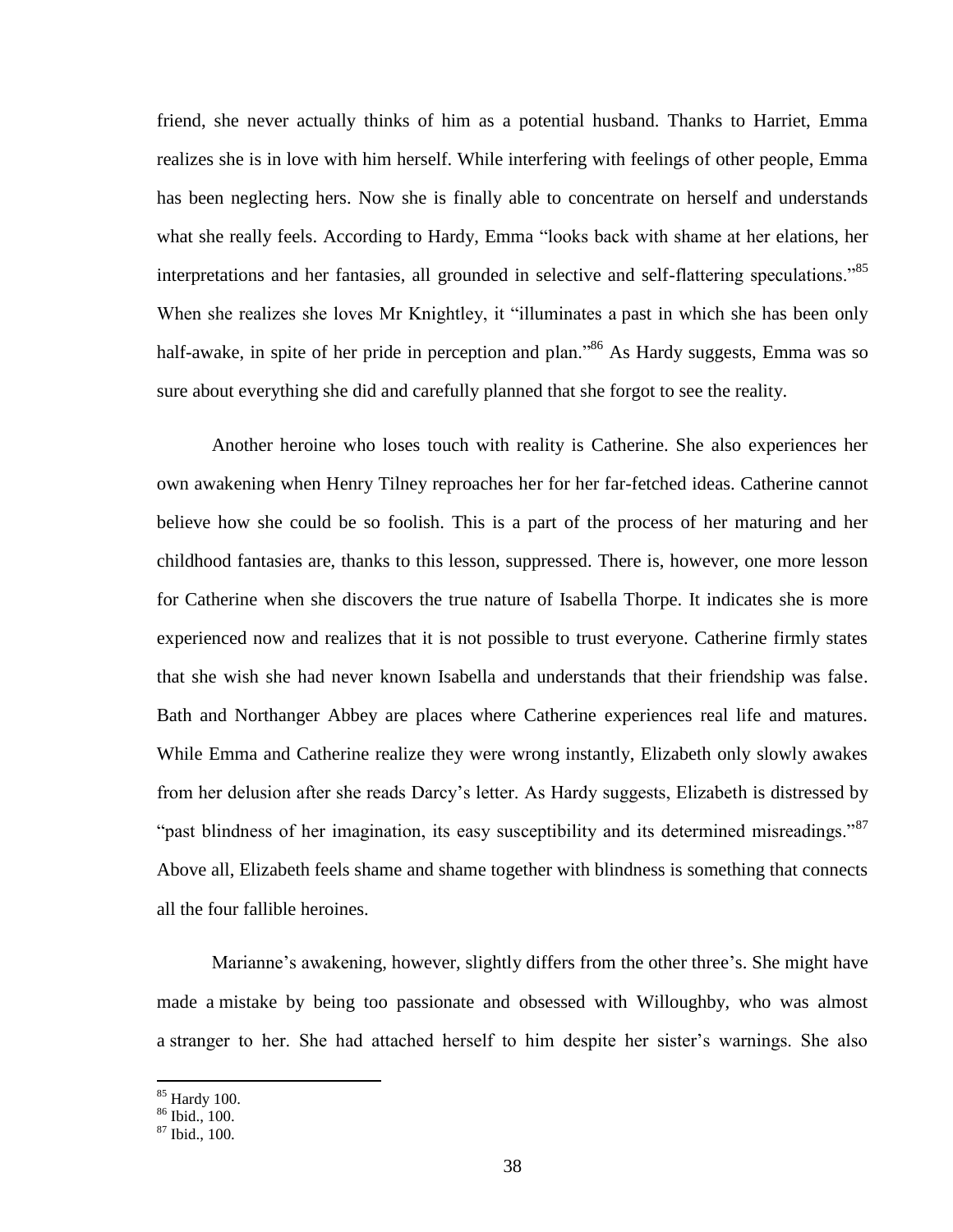blindly believed that he loved her although he had never openly declared it. However, Marianne cannot blame herself when Willoughby leaves as it is not her fault at all. The lesson for her to realize is that she should not be guided by her feelings so thoughtlessly anymore. Marianne rather puts an emphasis on regretting her behaviour after Willoughby"s departure. She admits she had erred when, in her grief, she only thought of herself while her sister might have needed some help and comprehension.

The fallible heroines certainly learn a lesson on their way to self-knowledge. As Hardy aptly suggests, all the heroines "progress and mature by working through falsehood towards truth."<sup>88</sup> Especially in the case of Elizabeth and Emma, it is apparent that the understanding is not only about discovering the truth but also about the "difficulty of telling the truth."<sup>89</sup> When Elizabeth reads the letter, she does not want to admit her error; it is rather difficult for her at first. Similarly, Emma cannot believe her own feelings after she discovers she loves Mr Knightley. In both cases, the heroines are very emotional as well as confused which signalizes how difficult it can be to acknowledge the truth. As Butler suggests, all four heroines have to "arrive at the same realization that  $(...)$  'pride' and 'vanity' have blinded them in relation both to themselves and to external reality."<sup>90</sup> In "private reflection," the heroines "mature in judgement, reconsider first impressions, and [are] able to make substantial changes to [their] mental reality-picture."<sup>91</sup>

<sup>88</sup> Hardy 87.

<sup>89</sup> Ibid., 89.

<sup>90</sup> Butler, *Jane Austen and the War of Ideas* 192.

<sup>91</sup> Tanner, Introduction to *Pride and Prejudice* 26.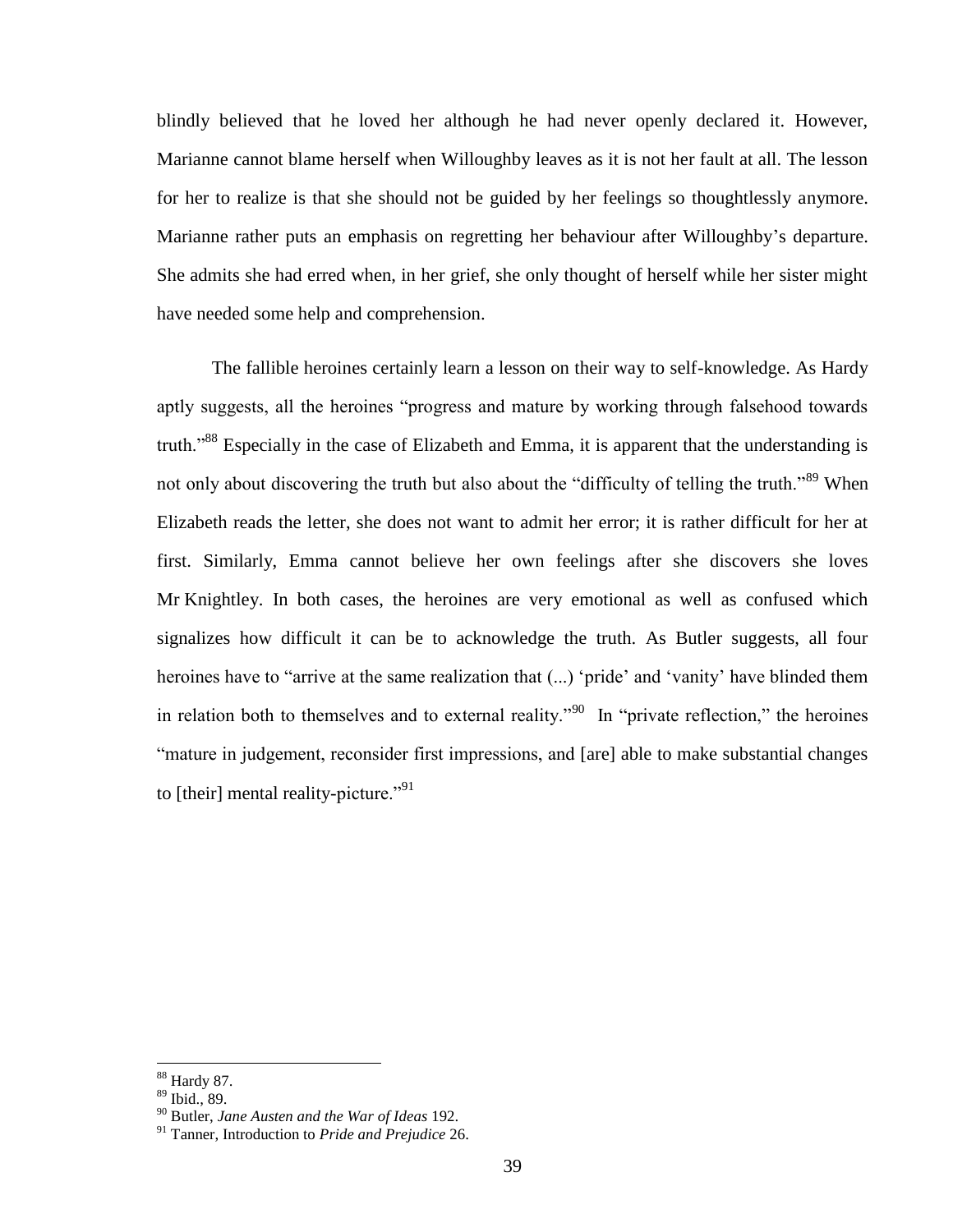# <span id="page-39-0"></span>**4. THE EXEMPLARY HEROINE**

## <span id="page-39-1"></span>**4.1 Fanny**

 $\overline{a}$ 

As Butler suggests, the exemplary heroine is typically hurt by some injustice of the surrounding environment and there surely is a lot of unfairness to be talked about in the case of the *Mansfield Park* heroine, Fanny Price. At the very beginning of the novel, Fanny is miserable. She is sent to Mansfield Park to be brought up there as her parents cannot afford to raise her. This is an injustice Fanny cannot influence. She is losing her family and finds herself in a completely alien environment. She is "[a]fraid of everybody, ashamed of herself, and longing for the home she had left" (MP 50).<sup>92</sup> This is a natural reaction of a young child in a new situation and Fanny sees "something to fear in every person and place" (MP 51). Moreover, she feels she does not belong here; she is "disheartened by Lady Bertram"s silence, awed by Sir Thomas's grave looks, and quite overcome by Mrs. Norris's admonitions" (MP 51). She feels lonely because nobody is paying enough attention to her. "Her feelings were acute, and too little understood to be properly attended to. Nobody meant to be unkind, but nobody put themselves out of their way to secure her comfort" (MP 50). From her home full of her siblings, Fanny is used to laughter and attention. This new place could not be more different from home and although nobody is unfriendly on purpose, Fanny feels unwelcome. Her cousin, Edmund Bertram is the only person who can comfort her and Fanny finds her only friend in him. He is nice to her from the very first moment and reminds Fanny of her beloved brother William. He helps her "with all the good will that her brother could himself have felt, and probably with somewhat more exactness" (MP 53). Thanks to Edmund, Fanny grows more comfortable; "[t]he place became less strange, and the people less formidable" (MP 53). The new environment is stressful for Fanny at first. Nevertheless, it cannot be simply stated

 $92$  MP 50 = *Mansfield Park*, page 50. Following quotations in this form (i.e. MP, page) refer to Jane Austen, *Mansfield Park* (Baltimore: Penguin Books, 1966).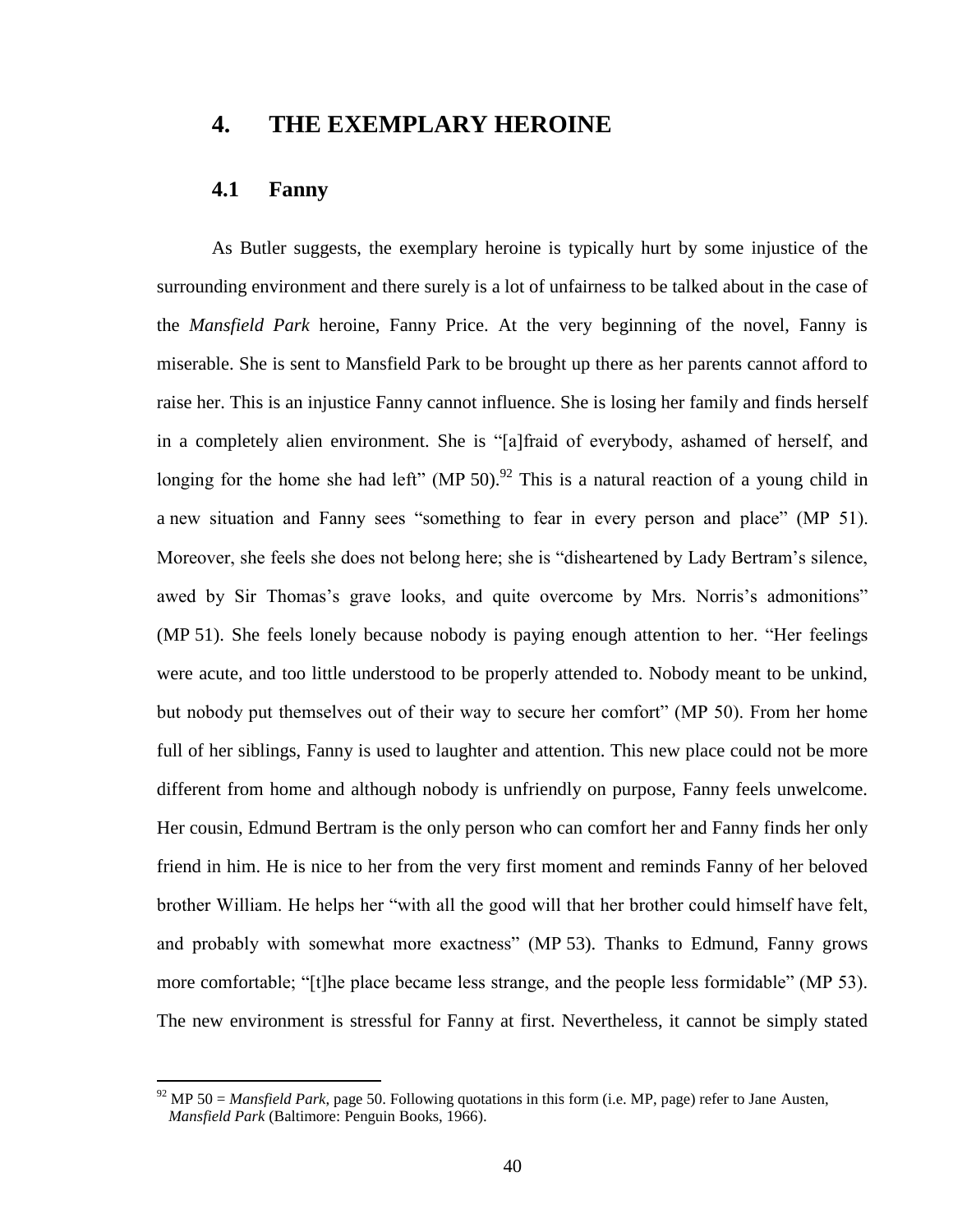that this event would be an injustice. Thanks to her uncle, Fanny is going to be brought up in a better environment. It is only much later when Fanny appreciates she had been brought to Mansfield Park. When she visits her birthplace in Portsmouth later in the book, she realizes that her home is "a place of chaos."<sup>93</sup> She can see the striking difference between Mansfield Park, the "house of order"<sup>94</sup> and Portsmouth, "the abode of noise, disorder, and impropriety" where "nothing was done as it ought to be" (MP 381).

Henry and Maria Crawford arrive at Mansfield with the only intention; to amuse themselves. It is decided that a play called Lovers" Vows is going to be rehearsed and performed. This is an important part of the novel as the play, in fact, enables the "actors" to hide their true feelings behind the characters of the play and therefore to openly express them. The Crawfords come from London, which is considered not only the world of "glamour, excitement, activity, amusement" but also "world of endlessly false appearances" where "manners substitute for morals."<sup>95</sup> Theatre is a symbol of "short term pleasures."<sup>96</sup> Such false appearances are inherent with Henry and Maria and Mansfield Park is now under their influence. Maria and Edmund are playing the lovers and through their characters they are, in fact, revealing their feelings for each other. As Butler suggests, "Edmund, who has always been considerate of Fanny, is now seduced by his physical delight in Mary into forgetting her."<sup>97</sup> Fanny, a skilled observer, cannot overlook their behaviour and therefore "[Edmund's] drama becomes Fanny"s [as] she loves him and he loves Mary."<sup>98</sup> Fanny does not even want to take part in the play as she does not want to disappoint Sir Thomas who would disapprove of it. However, everyone tries to persuade her to play which makes her very uncomfortable and so she is "growing more and more red from excessive agitation" (MP 169). When Fanny defends herself "I really cannot act" (MP 168), it shows that she is not only true to her  $\overline{a}$ 

<sup>93</sup> Jane Austen, *Mansfield Park,* Introduction by Tony Tanner (Baltimore: Penguin Books, 1966) 13.

<sup>94</sup> Ibid., 13.

<sup>95</sup> Ibid., 15.

<sup>96</sup> Marsh, 90.

<sup>97</sup> Butler, *Jane Austen and the War of Ideas* 228.

<sup>98</sup> Douglas Jefferson, *Jane Austen's Emma: A Landmark in English Fiction* (London: Sussex University Press, 1977) 24.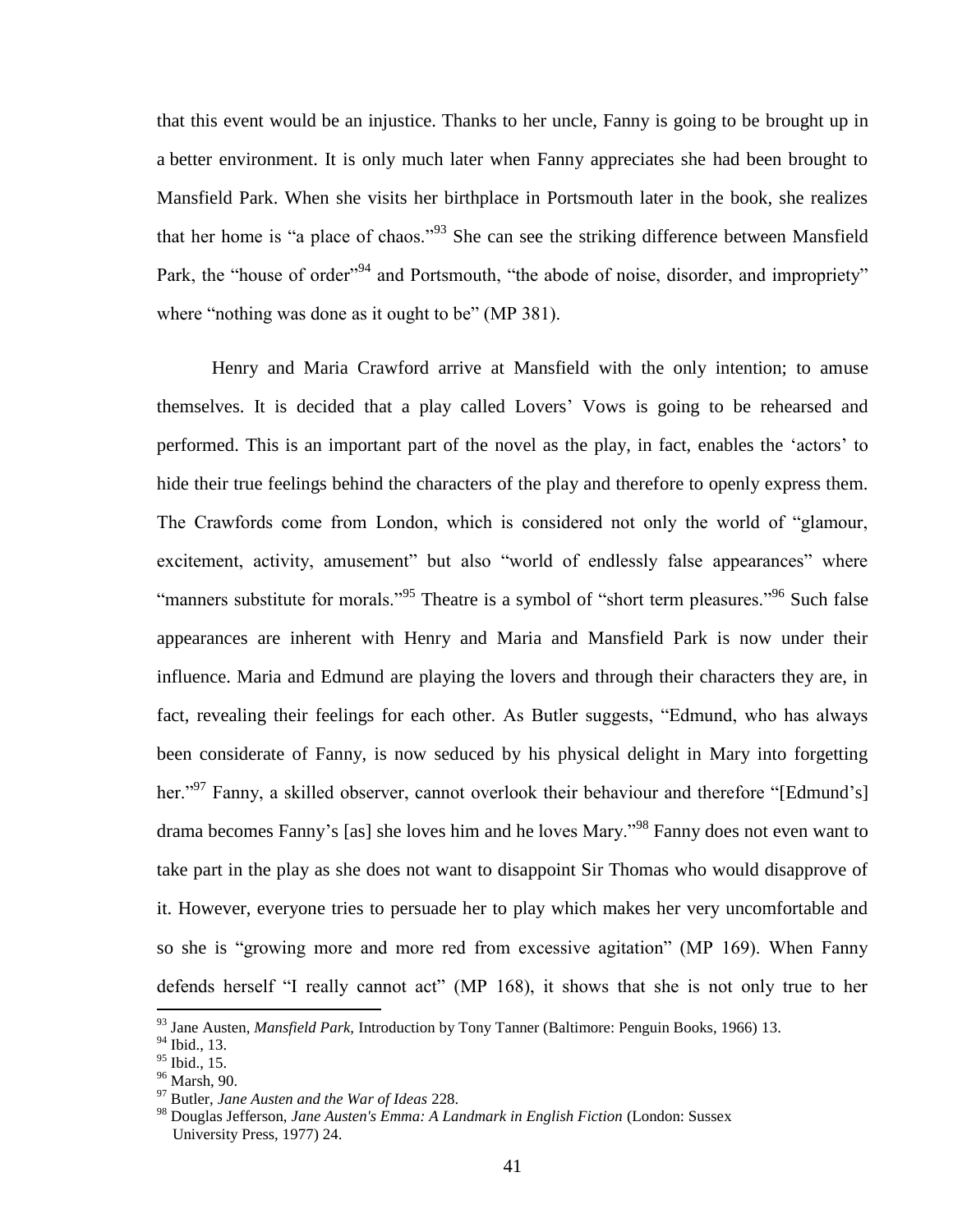principles but also modest and tries to be as little a burden as she can. Moreover, Fanny does not want to pretend to be someone she is not. This could be implied not only for the play but for the life of Fanny as such. She is a principled girl with a good sense for what is right or wrong. After she is asked to participate, her "awareness of something wrong in the behaviour of the others becomes also a personal drama<sup>"99</sup> to her.

It is evident that Fanny and her cousins are not treated equally; she is always the least important one and reminded constantly that she has to obey everyone else. No one seems to care what Fanny thinks; "[f]ew young ladies of eighteen could be less called on to speak their opinion" (MP 81). This inferior position makes Fanny a spectator of people and events for most of the time. She learns to observe the world around her very well. As Jefferson suggests, she can "measure with her own sensibility the exact degree of other people"s kindness or unkindness."<sup>100</sup> Although she is "full of jealousy and agitation" (MP 180) when Edmund and Mary play lovers, she never says a word aloud. This shows the nature of Fanny who prefers to suffer silently. She is used to the fact that no one is interested in her opinions and often feels "insignificant" (MP 180). Fanny"s behaviour shows the nature of her character pertinently. Many times, she could have declared her feelings for Edmund but she is silent. It is not surprising considering the fact that she is used to be always the last, always the least important. When Fanny speaks for herself, it is very rare. She hardly ever expresses her opinion but one evening, at a dinner, she defends Sir Thomas who she respects above all. "She had never spoken (…) so angrily to any one; and when her speech was over, she trembled and blushed at her own daring" (MP 236-237). Fanny is not very comfortable in such a situation and thinks it may have been too courageous. Apparently, this is not a typical behaviour of Fanny and she feels uncomfortable about it. Unlike Emma, Fanny has "the least reason for self-confidence and assertiveness."<sup>101</sup>

<sup>&</sup>lt;sup>99</sup> Jefferson 24.

 $100$  Ibid., 23.

<sup>101</sup> Ibid., 23.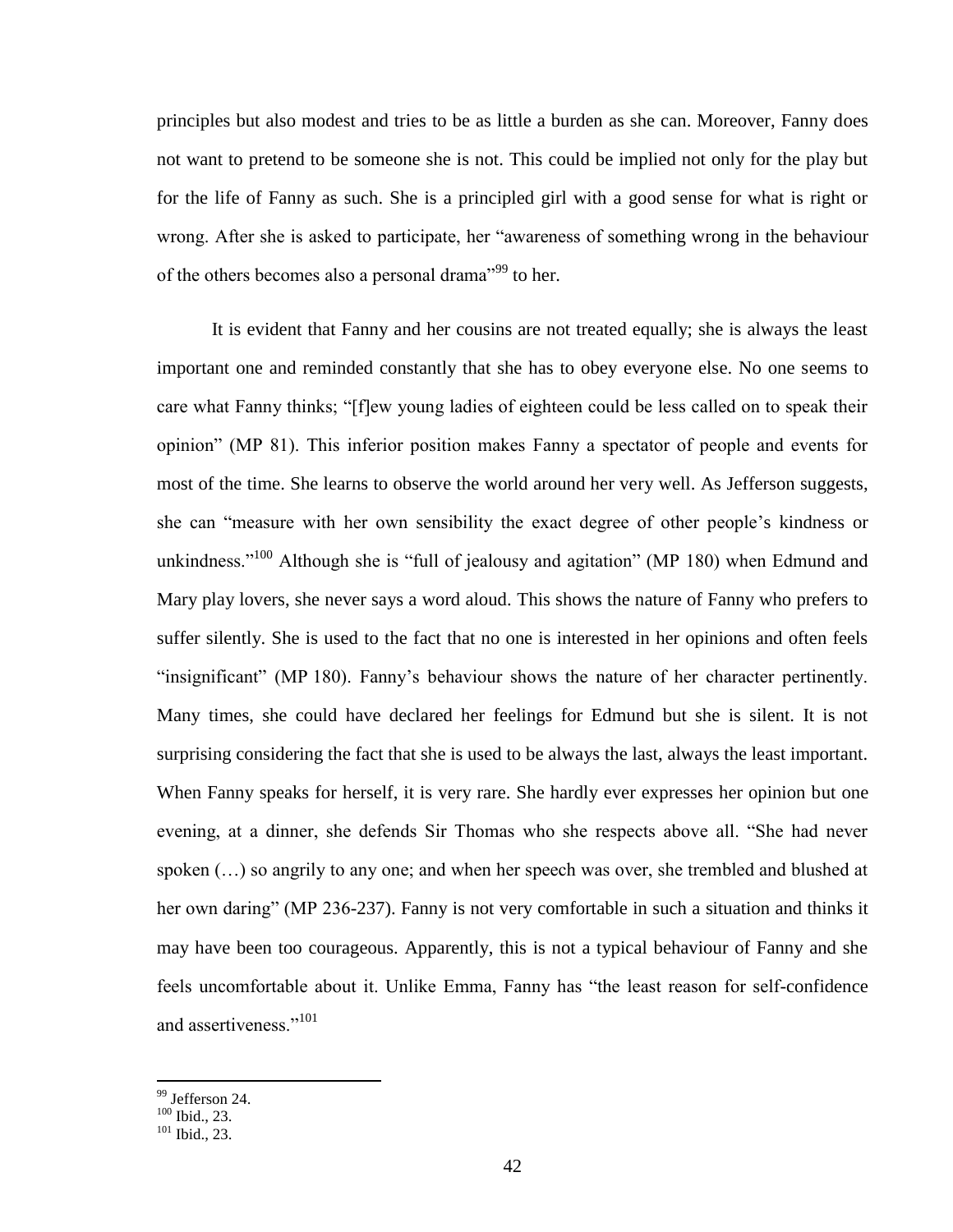The conflict of values of generations is rather apparent in Mansfield Park. The Crawfords who intrude the order of the place come from "the world of liberty, amusement and fashion [with] no redeeming virtues."<sup>102</sup> London is a world "governed only by considerations" of money"<sup>103</sup> and stands in a sharp contrast against the "old order and way of life."<sup>104</sup> During the absence of Sir Thomas, London symbolically takes over and "very nearly bring total ruin to the world of Mansfield Park."<sup>105</sup> Fanny seems to be the only person sincerely afraid of losing the "traditional rural ways and values"<sup>106</sup> Sir Thomas and the place as such represents. As Tanner pertinently concludes, "Mansfield, at its best, perfects people, London, at its worst, perverts them."<sup>107</sup>

As Butler suggests, in the novel where heroine is exemplary, "characters other than the heroine  $(...)$  must perceive how far they have been deluding themselves<sup> $''^{108}$ </sup> and this is exactly the case of Edmund. While fallible heroine "makes the moral discovery", in the novel with exemplary heroine, the heroine "brings it about in someone else."<sup>109</sup> In *Mansfield Park*, it is Fanny who, thanks to her flawless character, makes Edmund realize she is the right person for him. After all, Fanny and Edmund share the same traditional values and after Edmund realizes he was only deluded by the beauty of Maria, he can finally see how important Fanny is to him.

The greatest injustice that happens to Fanny is when Henry Crawford proposes to her only to amuse himself. Thinking that she will fall in love with him, he wants to break her heart. Fanny is very uncomfortable about it. She "twice attempted in vain to turn away from him" (MP 305) and cannot believe that he could be serious. "This is all nonsense. Do not distress me. I can hear no more of this" (MP 305) she says to him. She is very surprised; "she could hardly stand." Fanny has a good reason not to believe Henry as she is the only one who

<sup>102</sup> Tanner, Introduction to *Mansfield Park* 14.

<sup>103</sup> Ibid.*,* 15.

 $104$  Marsh 24.

<sup>105</sup> Tanner, Introduction to *Mansfield Park* 14.

<sup>106</sup> Ibid.*,* 15.

<sup>107</sup> Ibid.*,* 14.

<sup>108</sup> Butler, *Jane Austen and the War of Ideas* 166.

<sup>109</sup> Ibid.*,* 166.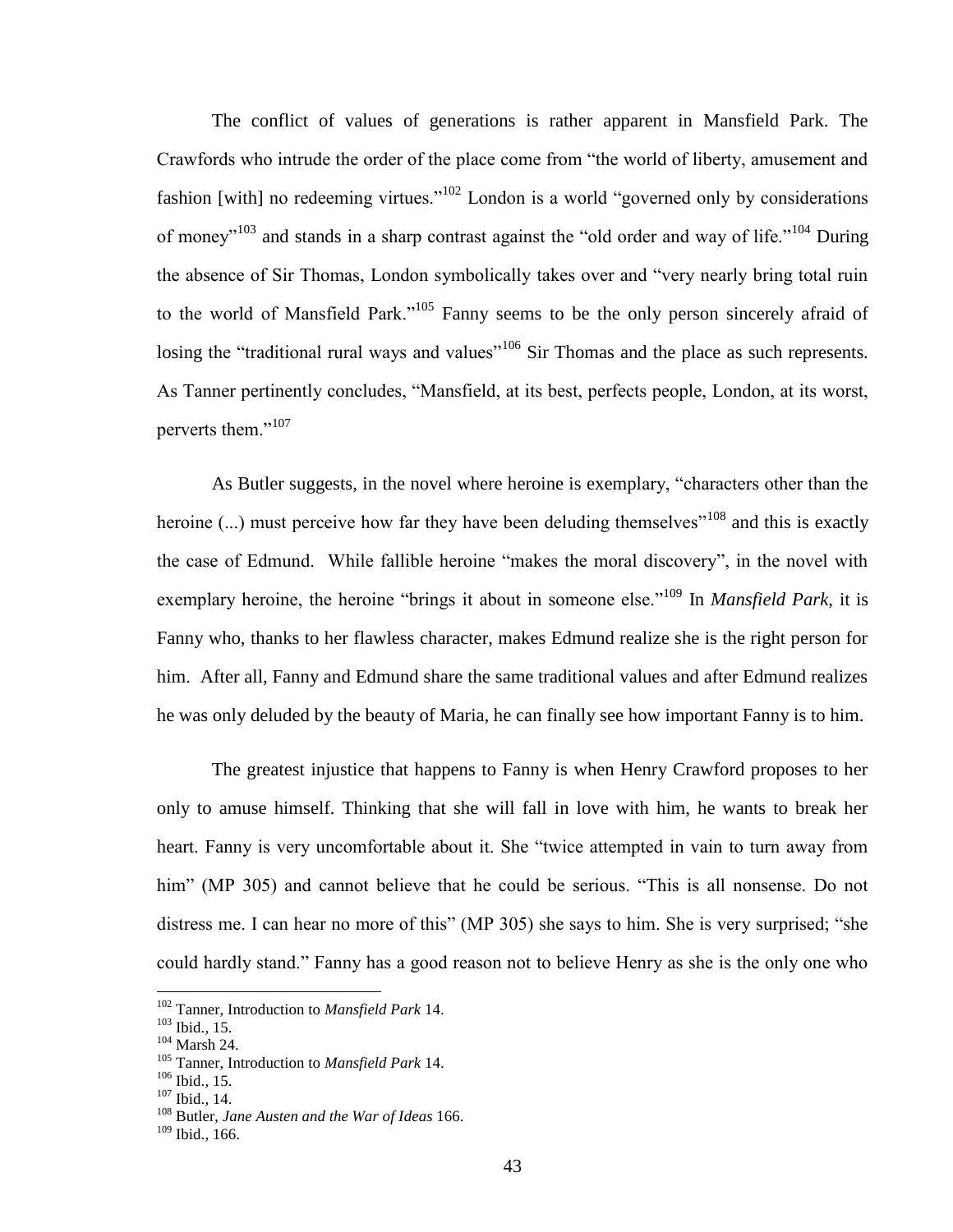knows about his "relapse into adultery."<sup>110</sup> He secretly flirts with one of her cousins, Maria. She knows that "such were his habits that he could do nothing without a mixture of evil" (MP 305). However, the rest of the family does not know the true nature of Henry. Sir Thomas considers him a gentleman and therefore he does not understand why Fanny would reject him and accuses her of "ingratitude" (MP 319). He is upset as she "disappointed every expectation" he had and "shewn [herself] very, very different from anything that [he] had imagined" (MP 318). Fanny respects her uncle; his opinion matters to her significantly and therefore she is very upset. She is accused of thinking "only of [her]self" (MP 318) and cries "bitterly" (MP 319).

Although it hurts her that Sir Thomas is so deeply disappointed, Fanny does not tell him the truth about Henry and Maria. Instead, she chooses to suffer. This passage is the lowest point in the novel for Fanny; she could not possibly feel worse.

"Her heart was almost broke by such a picture of what she appeared to him; by such accusations, so heavy, so multiplied, so rising in dreadful gradation! Self-willed, obstinate, selfish, and ungrateful. He thought her all this. She had deceived his expectations; she had lost his good opinion. What was to become of her?" (MP 319)

Fanny considers herself to be in a position of Sir Thomas's daughter. In this sense, she feels she had disappointed him as a father, as someone who always wanted only the best for her. She is unsure about the future. He gave her "the severest pain of all" (MP 320). Although Fanny is "miserable for ever" (MP 320) and her mind is "all disorder" (MP 320), she does not think at all about telling the truth. This is the "stillness" and "quietness,"<sup>111</sup> qualities so typical of Fanny. As Marsh suggests, she "represents female resistance, setting up her individual feelings and her judgement in opposition to the power of Sir Thomas wields." As she does not

<sup>110</sup> Tanner, Introduction to *Pride and Prejudice* 21.

 $111$  Ibid., 21.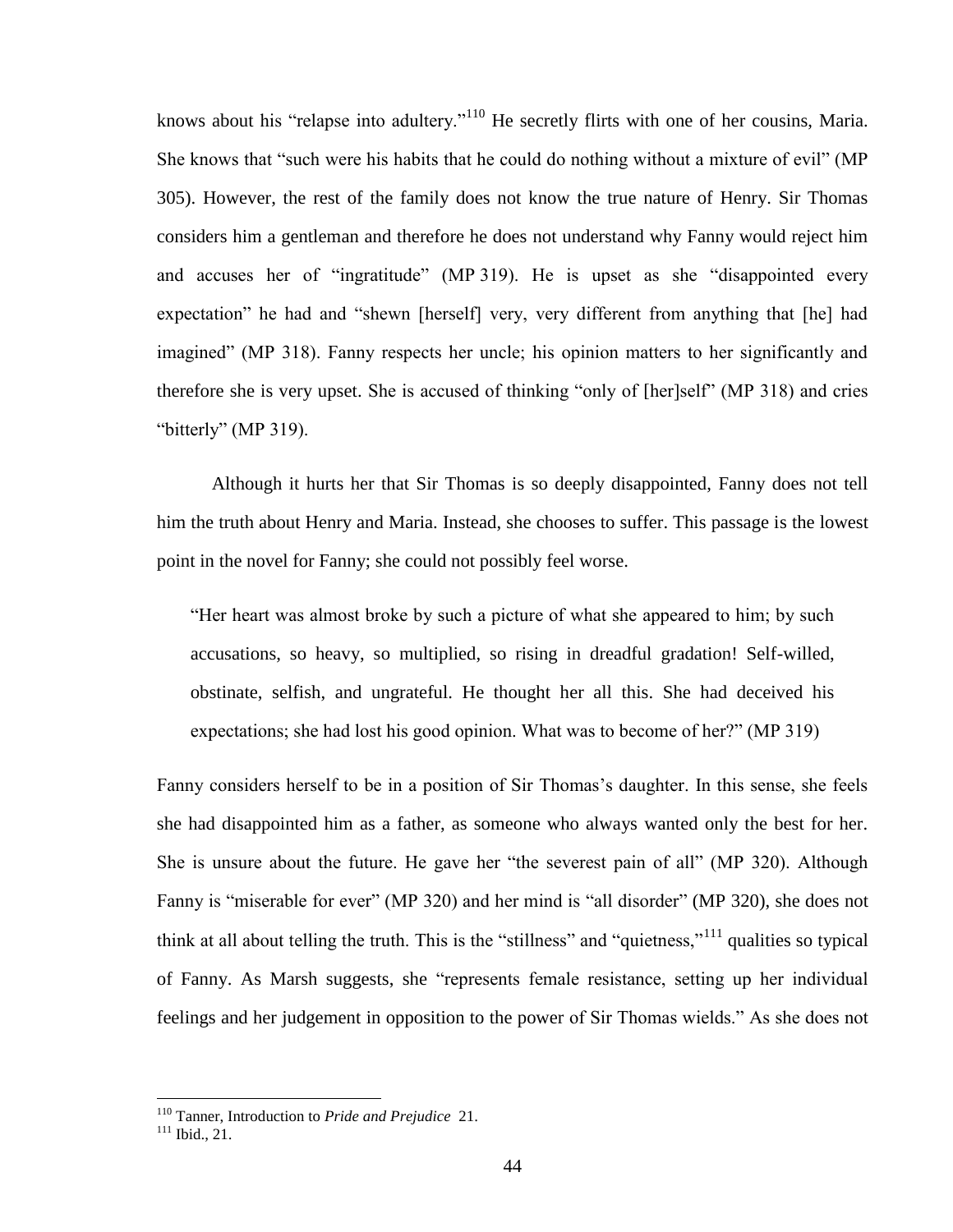know what to say and "her breath [is] almost gone" (MP 316), Marsh calls her a "victim" under "an appalling pressure."<sup>112</sup>

The reversion in the narrative comes together with the news of the elopement of Maria and Henry. It is a scandal as Maria is a married woman now. For Fanny, however, this is liberation. Thanks to this situation, Fanny is not seen as the wrong one who refused Henry any more. She knows she is now safe from Henry. "She was, she felt she was, in the greatest danger of being exquisitely happy, while so many were miserable. The evil which brought such good to her! She dreaded lest she should learn to be insensible of it" (MP 431). Fanny is ashamed for her feelings of happiness as she feels it is inappropriate to be happy when everyone else is not. It is such a relief for her that everyone knows the truth now and she is "incapable of suitably sharing the distress even of those whose distress she thought of most." Fanny cannot decide whether it is right or wrong to be happy. As Marsh suggests, her "selfish joy [is] overwhelming her principles."<sup>113</sup> She knows that such a development of events means separation of Edmund and Mary and that she will be, once again, beloved by her uncle. Still, Fanny "feels guilty because the Bertrams' catastrophe brings her pleasure."<sup>114</sup>

It is rather difficult to decide where Fanny belongs. The problem might be that she is simply too exemplary, too flawless. As Tanner suggests, Fanny is "totally passive"<sup>115</sup> and "triumphs by doing nothing."<sup>116</sup> The passivity is one of the typical features of Fanny"s character. She does not do much; most of the time, she is only observing the events happening around her. She does not interfere and "hardly risks."<sup>117</sup> On the other hand, when she knows she is right, Fanny stands for her principles even if it means to oppose her uncle, the greatest authority for her. According to Tanner, the fact that Fanny "does not put a foot wrong"<sup>118</sup>

 $\overline{a}$ 

<sup>114</sup> Ibid., 54.

 $112$  Marsh 147.

<sup>113</sup> Ibid., 54.

<sup>115</sup> Tanner, Introduction to *Mansfield Park* 8.

<sup>116</sup> Ibid.*,* 8.

<sup>117</sup> Ibid., 8.

<sup>118</sup> Ibid., 8.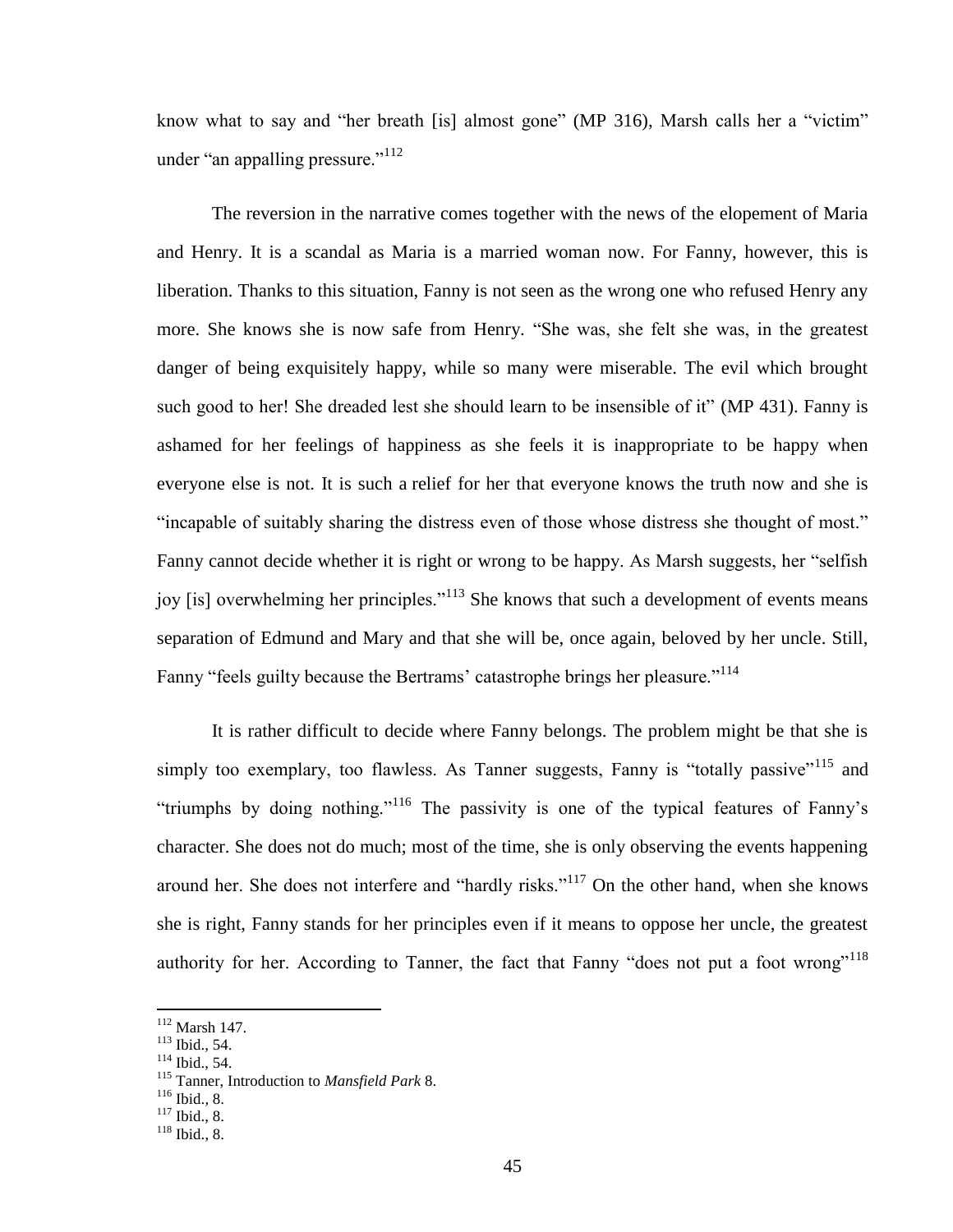makes her "even less sympathetic"<sup>119</sup> among the readers. Sympathetic or not, it seems like there cannot be a more exemplary heroine. However, the fact that she is so static does not make her a very exciting heroine.

### <span id="page-45-0"></span>**4.2 Anne**

At the age of twenty-seven, Anne Elliot is the oldest of all Austen"s heroines and her age plays an important role in the novel. When Anne meets Captain Wentworth for the first time, she is too *young*. Years later, she is too *old* and her age is an obstruction. At a very young age, Anne falls in love with a handsome but poor Frederick Wentworth. However, under the influence of Lady Russell who "deprecated the connexion in every light" (P  $27$ ),  $120$ she is persuaded not to marry him. Lady Russel is someone Anne "had always loved and relied on" (P 27) and so she was "persuaded to believe the engagement a wrong thing: indiscreet, improper, hardly capable of success, and not deserving it" (P 27). The main issue is the fact that Wentworth is not financially secured. Years later, Anne recalls the past events and knows that she thinks differently now. As Marsh suggests, Anne "deeply regrets her caution"<sup>121</sup> and "wishes she had taken a risk."<sup>122</sup> Whenever she thinks of Wentworth, it brings a "revival of former pain" (P 30).

"She was persuaded that under every disadvantage of disapprobation at home, and every anxiety attending his profession, all their probable fears, delays, and disappointments, she should yet have been a happier woman in maintaining the engagement, than she had been in the sacrifice of it"(P 29).

Anne feels that she would have been happier now if she chose differently. Nevertheless, she "did not blame Lady Russell, she did not blame herself for having been guided by her" (P 29).

<sup>119</sup> Tanner, Introduction to *Mansfield Park* 8.

<sup>120</sup> P 27 = *Persuasion*, page 27. Following quotations in this form (i.e. P, page) refer to Jane Austen, *Persuasion* (London: Penguin Books, 2003).

 $^{121}$  Marsh 61.

<sup>122</sup> Ibid., 62.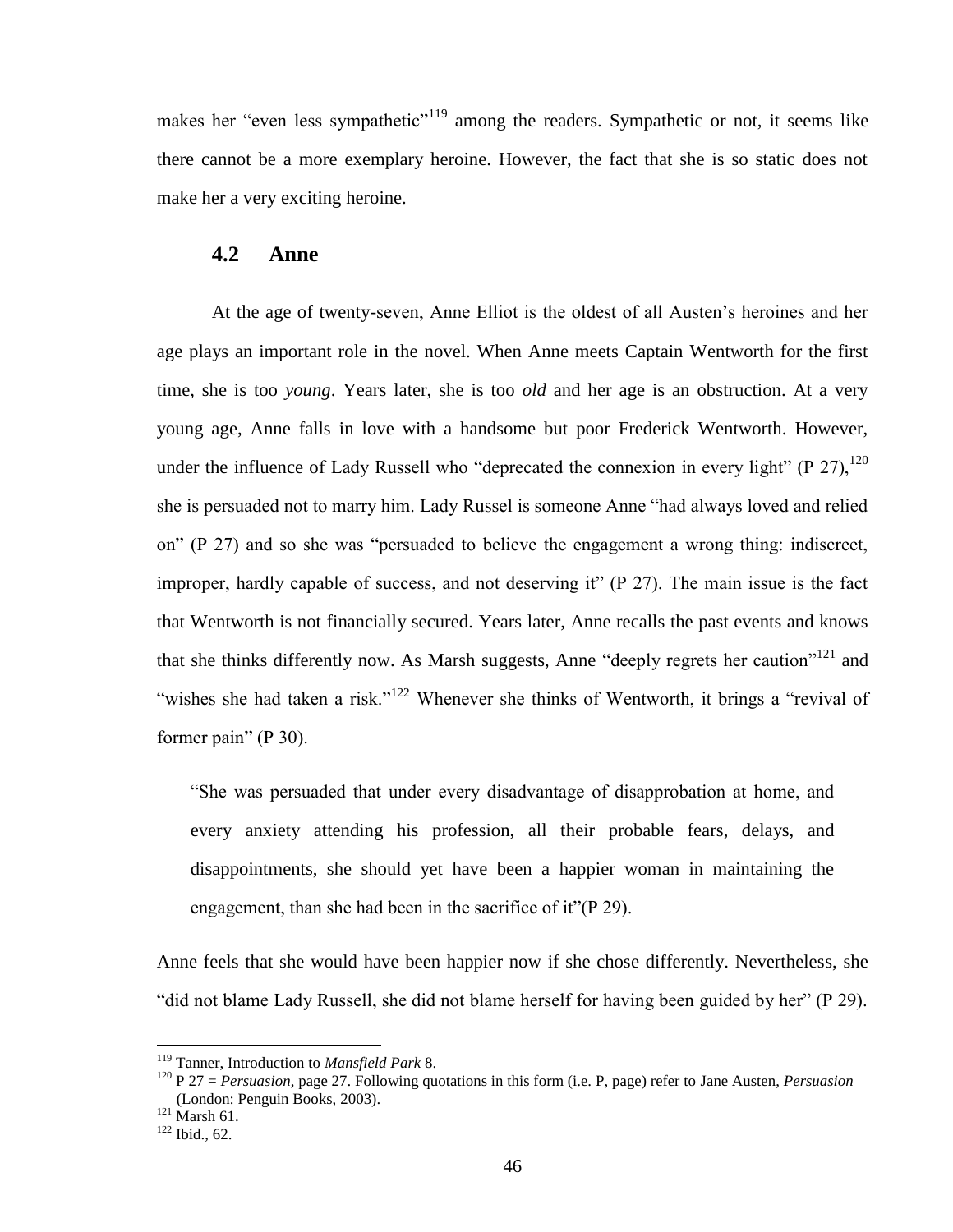According to Marsh, Anne finds herself in an inner conflict between "considerate thoughtfulness and care on the one side; and a thoughtless, headstrong attitude to life on the other."<sup>123</sup>

When Anne meets Captain Wentworth for the first time after eight years, she is excited. "[A] thousand feelings rushed on Anne, of which this was the most consoling, that it would soon be over" (P 56). She is thrilled but also worried about their reunion. When she recalls what happened years ago, she considers that "all had been given up" (P 56). Giving up might suggests Anne is considering her decision a mistake. Therefore, it is rather interesting that she does not blame herself for what she did. Captain Wentworth's feelings for Anne are now rather cold as he cannot forgive her and blames her for "not showing the same degree of confidence in him $^{124}$  as he is now in a good financial situation. It seems like his affections are now turned towards Louisa Musgrove, a young and rather immature girl. Nevertheless, this begins to change after Louisa"s accident takes place. As Anne helps to take care of Louisa, Wentworth can see her strengths; her "self-control" and "ability to act."<sup>125</sup> This is a moment of revelation for Captain Wentworth. He is now able to see that his judgement of Anne was "prejudiced by his bitterness at the broken engagement"<sup>126</sup> and that her behaviour was "neither a symptom of weakness, nor cold-hearted prudence, but a further sign of principle and fortitude."<sup>127</sup> This is a very important observation as, for Captain Wentworth, weakness is something he thinks Anne possesses. Now, he is convinced it is not the case and begins to see her in a different light.

Anne"s behaviour implies that she is still in love with Captain Wentworth although she believes she has no chance. After she learns that it is another man, Captain Benwick, who is in love with Louisa, this information "[makes] Anne's heart beat in spite of herself, and [brings]

 $123$  Marsh 61.

<sup>124</sup> Butler, *Jane Austen and the War of Ideas* 275.

<sup>125</sup> Ibid., 276.

<sup>126</sup> Ibid.*,* 276.

<sup>127</sup> Ibid., 276.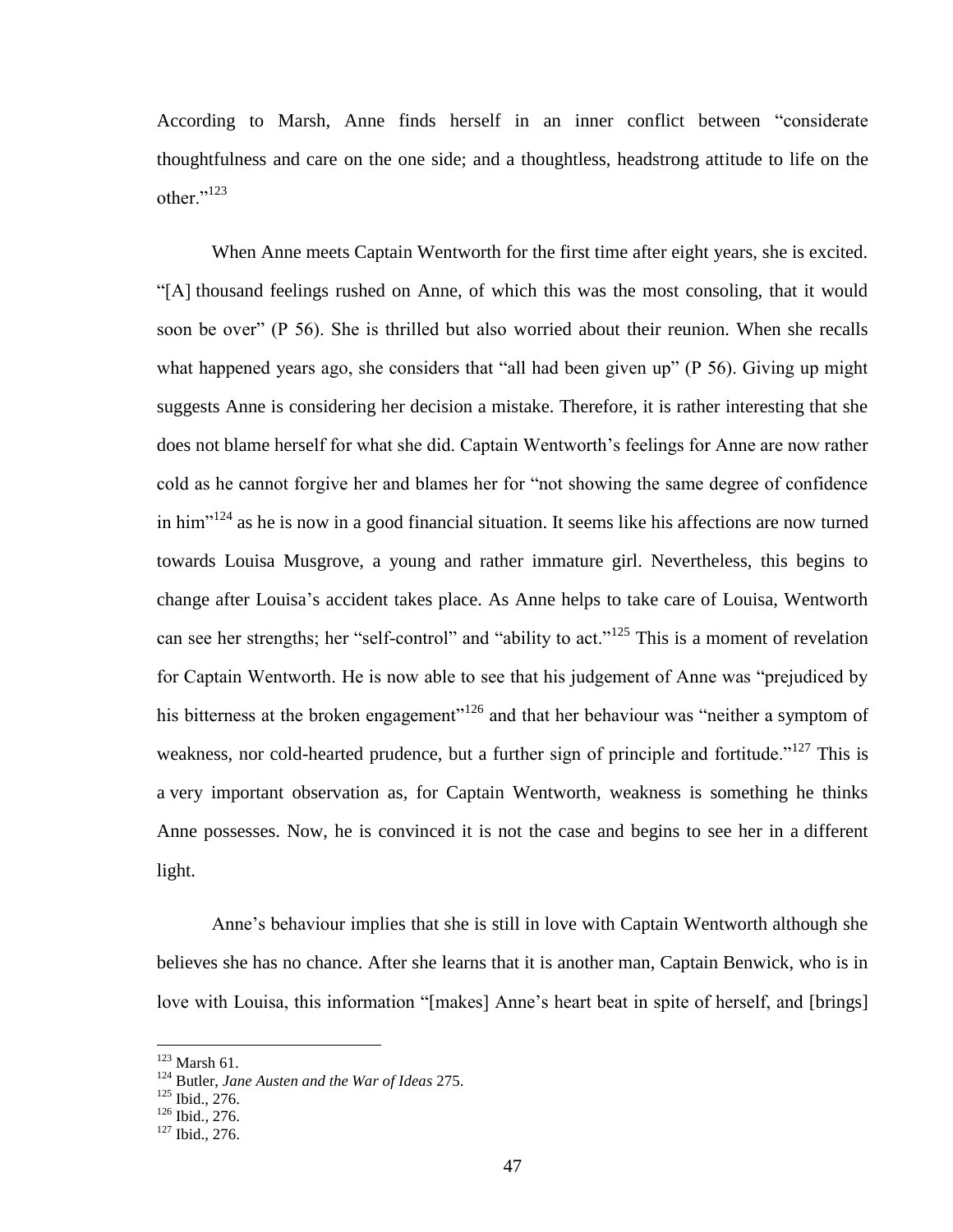the colour into her cheeks when she [thinks] of Captain Wentworth unshackled and free" (P 158). She is hoping quietly that she might still have a chance. In Bath, they are accidentally reunited again and Captain"s behaviour is far from the coldness of their first meeting. Anne is happy to be able to talk to him again; "her happiness was from within. Her eyes were bright, and her cheeks glowed" (P 175). She recalls the way he talked to her, "his manner and look," "his half averted eyes"; according to her, it all "declared that he had a heart returning to her at least" and so he "must love her" (P 175). However, as Marsh suggests, Anne still has a "fear of hoping too much."<sup>128</sup> The crucial turning point for Anne comes with a letter from Wentworth in which he confesses to his feelings for Anne. He talks of "half agony, half hope" (P 222) and promises he offers himself "with a heart even more [her] own" (P 222). Anne is rather surprised but also delighted. "Such letter was not to be soon recovered from" (P 223) she thinks and feels "overpowering happiness" (P 223). Her happiness is comparable with the one of Fanny after she receives the message about Maria"s elopement. These passages represent the climax of the novels and from this point the heroines know that all their sufferings are behind them.

The end of the novel only confirms how exemplary Anne was. It is Wentworth himself who admits it was because of his "pride" and "folly" (P 227) that he never wrote a letter to her. He assures her that he "persisted in having loved none but her" (P 226). He admits that he "could think of [her] only as one who had yielded, who had given me up, who had been influenced by any one rather than by me" (P 229) but now regrets his behaviour and says he understands why she rejected him. "I shut my eyes, and would not understand you, or do you justice" (P 231) he confesses and realizes he was wrong. As Butler suggests, this is "the image characteristic of Jane Austen"s faulty heroines – that of blindness upon which light suddenly breaks."<sup>129</sup> Anne also explains her motivation for her decision; she is sure she made a good decision because it was her duty. "I have been thinking over the past, and trying impartially to

 $128$  Marsh 61.

<sup>129</sup> Butler, *Jane Austen and the War of Ideas* 276.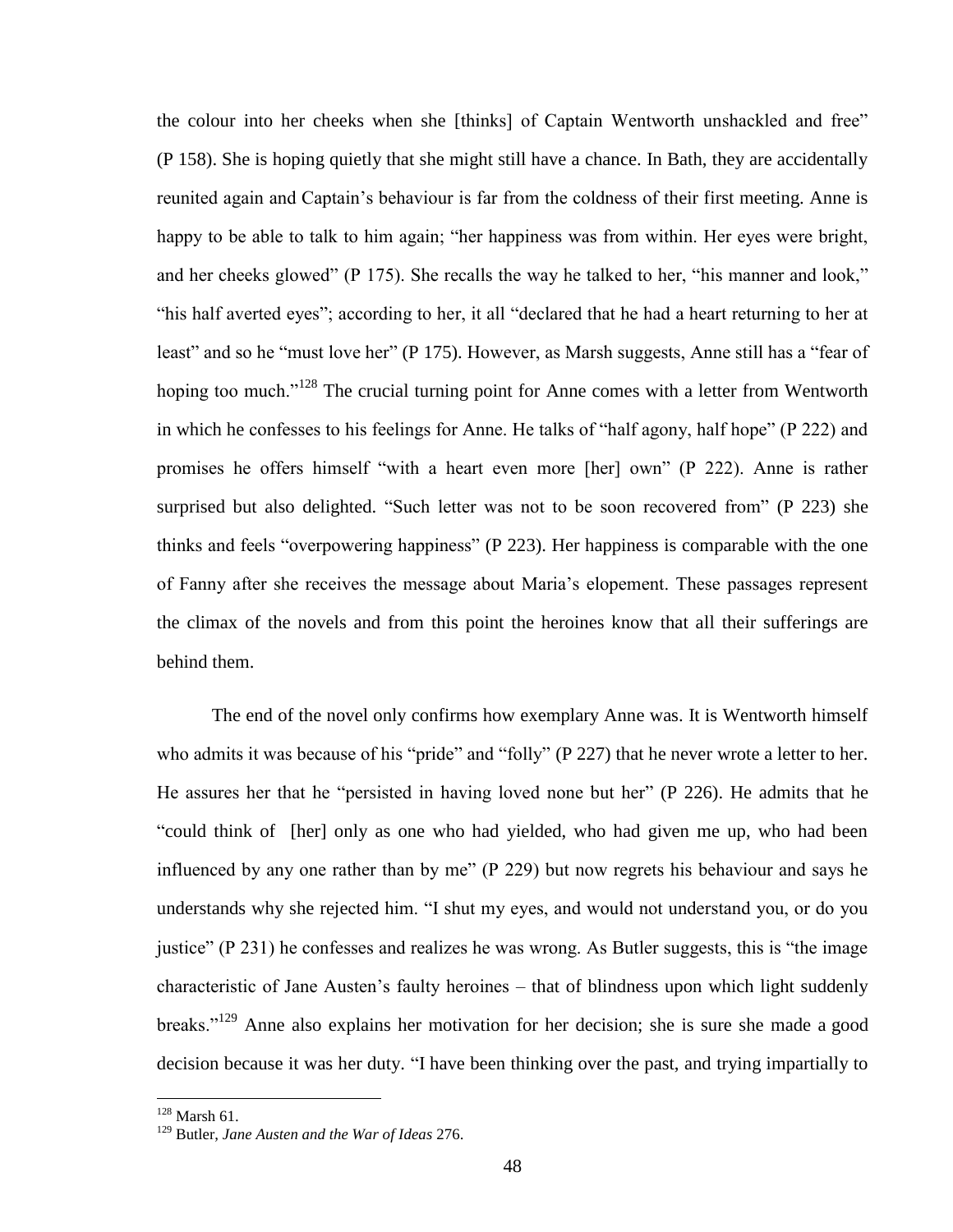judge of the right and wrong (…) I must believe (…) much as I suffered from it, that I was perfectly right in being guided by the friend" (P 230).

Anne certainly belongs among the exemplary heroines and when she declares that "a strong sense of duty is no bad part of a woman's portion" (P 231), she summarizes pertinently the vital issue of the novel. Her sense of duty together with Fanny"s sense for traditional principles are virtues that make these two heroines exemplary. In comparison to Elizabeth Bennet, who is strong enough to oppose to her mother and reject Mr Collins, Anne leaves others to decide for her. However, this is not perceived as her weakness or mistake as she, herself, states it was "perhaps one of those cases in which advice is good or bad only as the event decides" (P 230-231). According to Hardy, it is perceived as Anne"s "strength" when she can "accept the past without violent blame and remorse  $(...)$  as a part of herself."<sup>130</sup>

In comparison to lively Elizabeth or passionate Marianne, Fanny and Anne are both rather passive heroines. There is a lot happening inside their minds but they never openly display what they feel. On the inside, Anne feels "regret, loss, deprivation, shock, doubt and tension."<sup>131</sup> On the outside, however, this does not show. As Butler suggests, Anne's feelings are "often indistinguishable from those of a victim of her environment"<sup>132</sup> and, in the case of Fanny, the reader tends to feel the same.

# <span id="page-48-0"></span>**4.3 The exemplarity of the fallible heroines**

Although the fallible heroines show their independence to a certain degree, there are strict rules of the society to be followed. Women in the early nineteenth century did not have much choice in their lives. Within the traditionally patriarchal society the status of women was clearly stated. It was generally expected that they would not work and therefore they

 $\overline{a}$  $130$  Hardy 101.

 $131$  Ibid., 53.

<sup>132</sup> Butler, *Jane Austen and the War of Ideas* 283.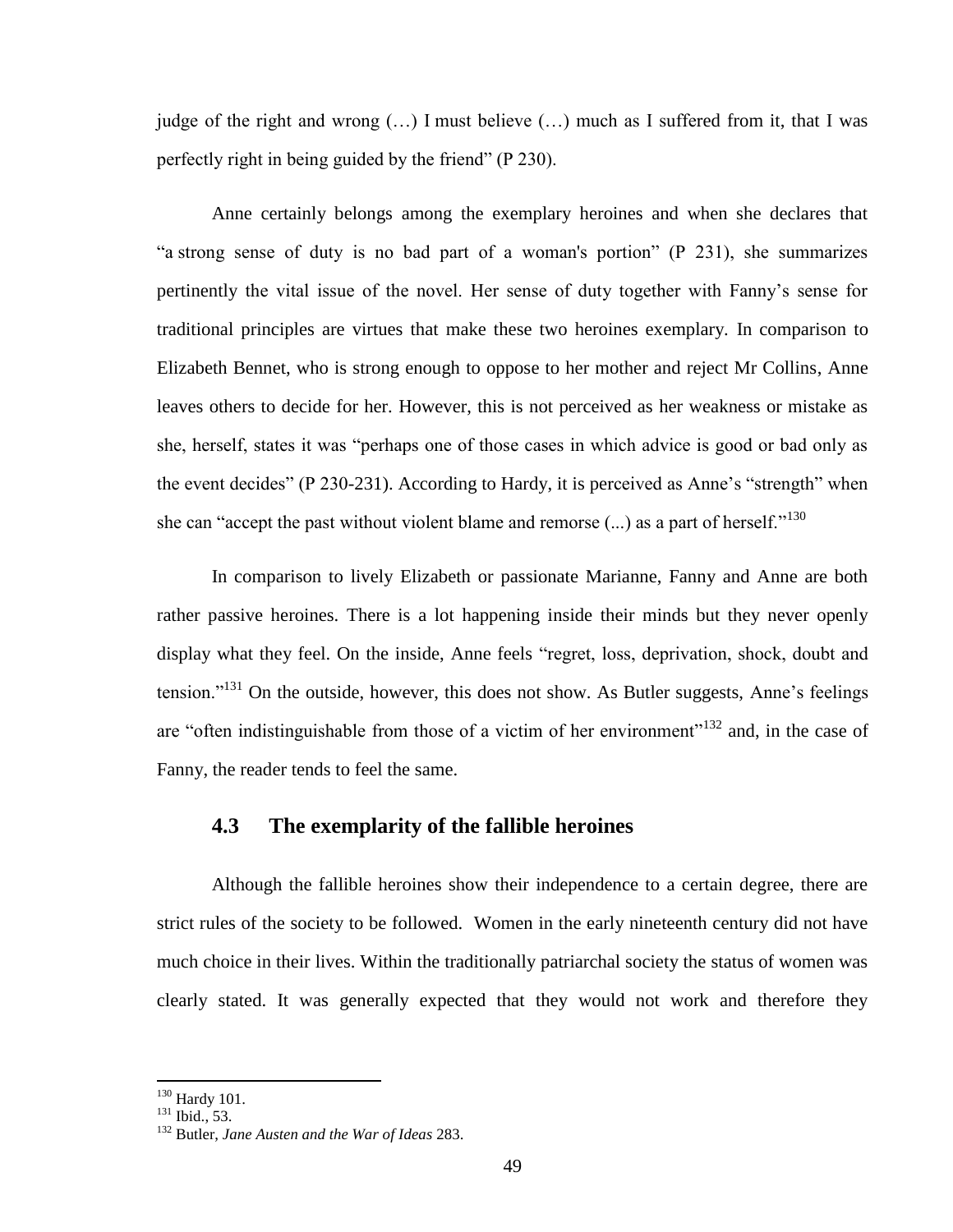"depended largely on male relatives for support."<sup>133</sup> Moreover, good marriage was of a great importance as social position "tended to be established in terms of families, not individuals."<sup>134</sup> The important role of a family is apparent especially in the case of Elizabeth"s mother Mrs Bennet as she is especially obsessed with the issue of marriage. Marriage of one of her daughters would mean "a measure of financial security for the others and might help, through the social connections established, to ensure a succession of respectable marriages in the family."<sup>135</sup> On the other hand, such closeness within a family could also lead to a disastrous end as "any scandal committed by one member of a family implicated all – and could literally destroy the chances of the unmarried women in the family to find respectable mates."<sup>136</sup> Although Mrs Bennet might be considered a rather comic character, Teachman suggests that "her focus on the necessity of her daughters' marrying is, in fact, reasonable, even commendable."<sup>137</sup> Moreover, to remain unmarried is considered frightening and when Charlotte Lucas in *Pride and Prejudice* agrees to marry ridiculous Mr Collins, it serves as "perhaps the clearest picture in Austen"s works of the lengths to which a woman would go to avoid the fate of spinsterhood."<sup>138</sup> This practical solution for Charlotte is seen by Elizabeth as "most humiliating picture" as she believes Charlotte is "disgracing herself" (PP 120).

The context of the time is crucial for the understanding of Austen's heroines' behaviour. The issue of marriage is vital and therefore it is not surprising that "at least part of the business of most women in Austen"s novels is matchmaking – for themselves or for others."<sup>139</sup> However, as Marsh suggests, the marriage is presented to the heroines as "an incompatible contradiction between romantic qualities  $(...)$  and economic imperatives.<sup> $,140$ </sup> The society and its rules influence the heroines significantly and therefore "[w]hatever

- <sup>134</sup> Teachman 3.
- <sup>135</sup> Howard xxxiii.

<sup>&</sup>lt;sup>133</sup> Howard xix.

<sup>136</sup> Teachman 3.

 $^{137}$  Ibid., 5.

<sup>138</sup> Ibid., 8.

<sup>139</sup> Ibid.*,* 5.

<sup>140</sup> Marsh 137.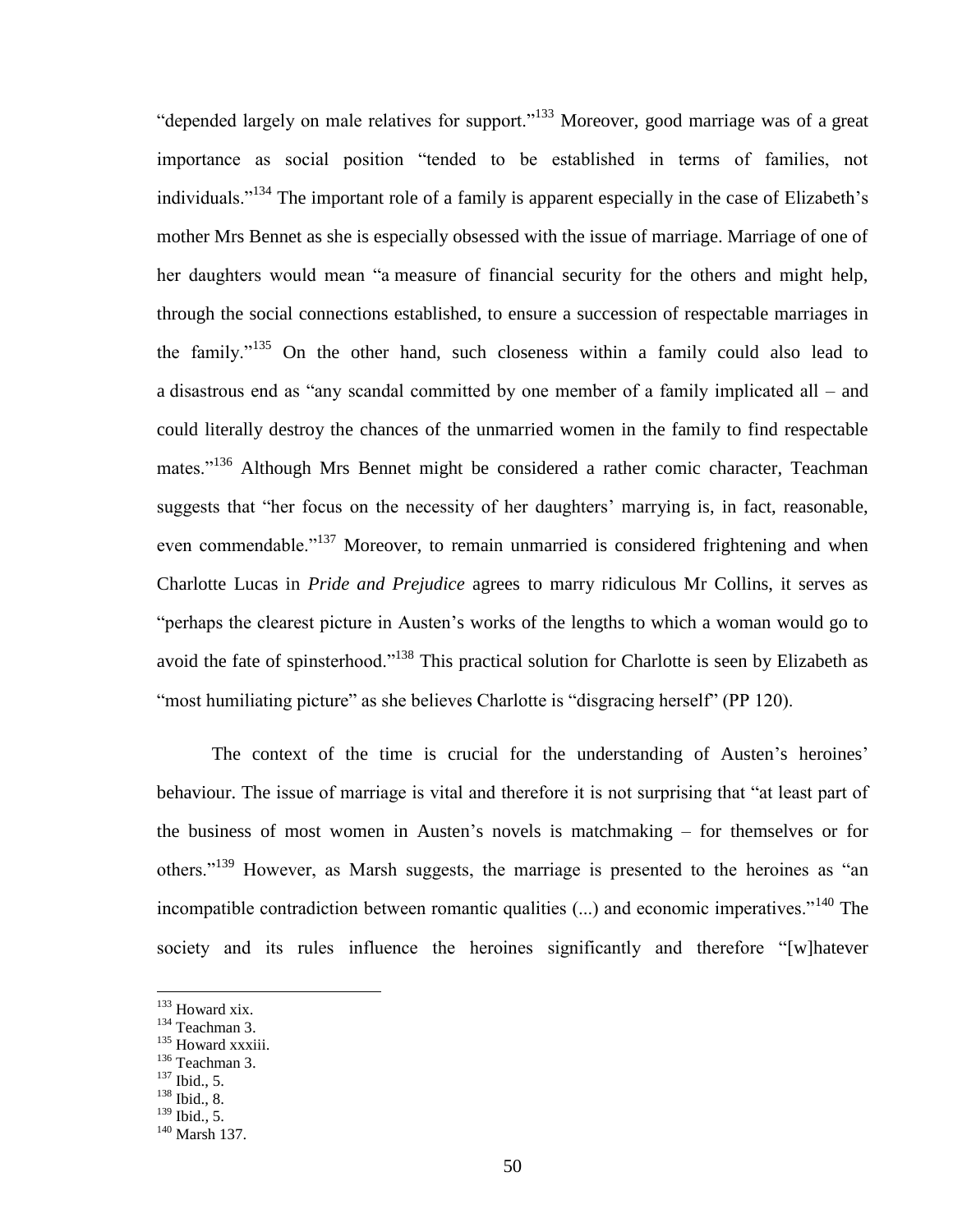[the heroines] achieve in their relationship, *must* be achieved within the limits of what society will recognise and accept."<sup>141</sup> Heroines' principles remain unshaken as they all possess "the sense of social responsibility and decorum."<sup>142</sup> It is rather the fallible heroine's right or wrong judgement Austen mainly focuses on.

It can be said that all four heroines regarded as fallible do fit into a pattern in which they make some mistake and then realize it and learn from it. If they were to be considered the opposite to the exemplary heroines such a straightforward separation would not be pertinent. Like the exemplary ones, the heroines who err also make good decisions and at some point in the novel become victims of their surroundings. Elizabeth is capable of making a variety of good choices for herself throughout the novel. When she chooses not to accept the proposal of rather ridiculous Mr Collins, it only proves that she is staying true to her principles, which is exactly the reason the other heroines are considered exemplary. For her, "personal fulfilment<sup> $143$ </sup> is vital as she hopes to marry for love. In a sense, her behaviour is similar to Fanny"s. When Fanny rejects the proposal of Henry Crawford, it is because she believes he is not a good person. Emma also becomes a victim when she is unknowingly manipulated by Frank Churchill. He tricks her into thinking that he is in love with her. Before the letter elucidates the situation, Emma really believes Frank has affection for her. While Emma likes to manipulate others, she is not aware of being manipulated herself. Although Frank has a good reason for behaving as he does, it is not fair with regard to Emma. In this sense, Emma is innocent as she is not aware of his intentions. It is only later, when Frank sends Emma a letter in which he explains everything. He writes that he would not have played the game with Emma "had [he] not been convinced of her indifference" (E 380). Emma is touched by the letter and forgives Frank. Catherine also faces an injustice of the environment. Although she did not do anything wrong, she is told to leave Northanger Abbey. Her relationship with

<sup>&</sup>lt;sup>141</sup> Marsh 137.

<sup>&</sup>lt;sup>142</sup> Howard xviii.

 $143$ Ibid., xiv.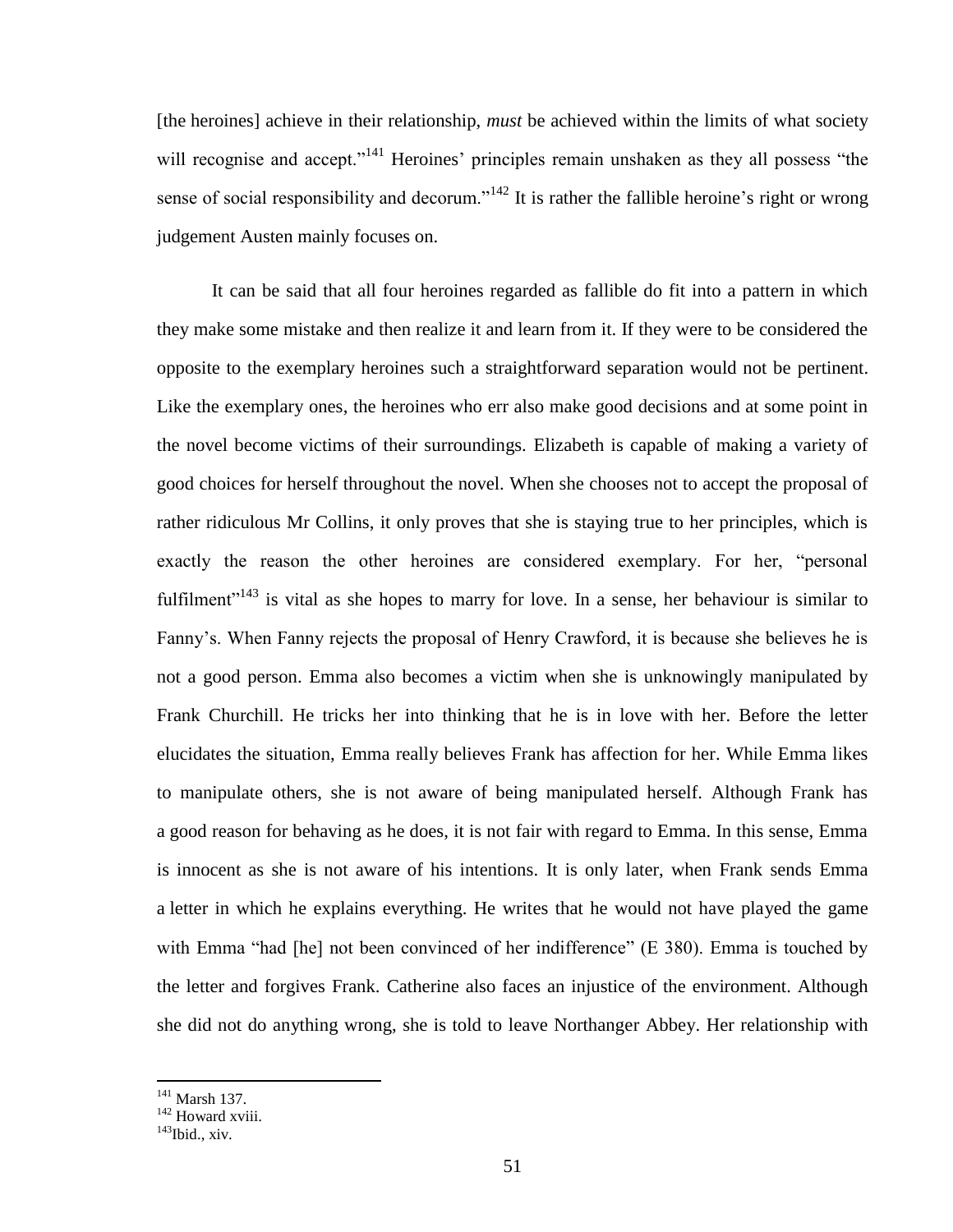Henry is threatened only because his father was told Catherine was rich and then discovered she was not. She is being punished for something she did not cause herself. Marianne suffers probably the greatest injustice of all fallible heroines. She is hurt by Willoughby who, although he acts as a gentleman, later chooses to marry another woman for money. In her case, it is problematic to decide to which extent Marianne is wrong. Although her inclination to Willoughby is rather exaggerated, it is not the reason he leaves her. Above all, he betrays her.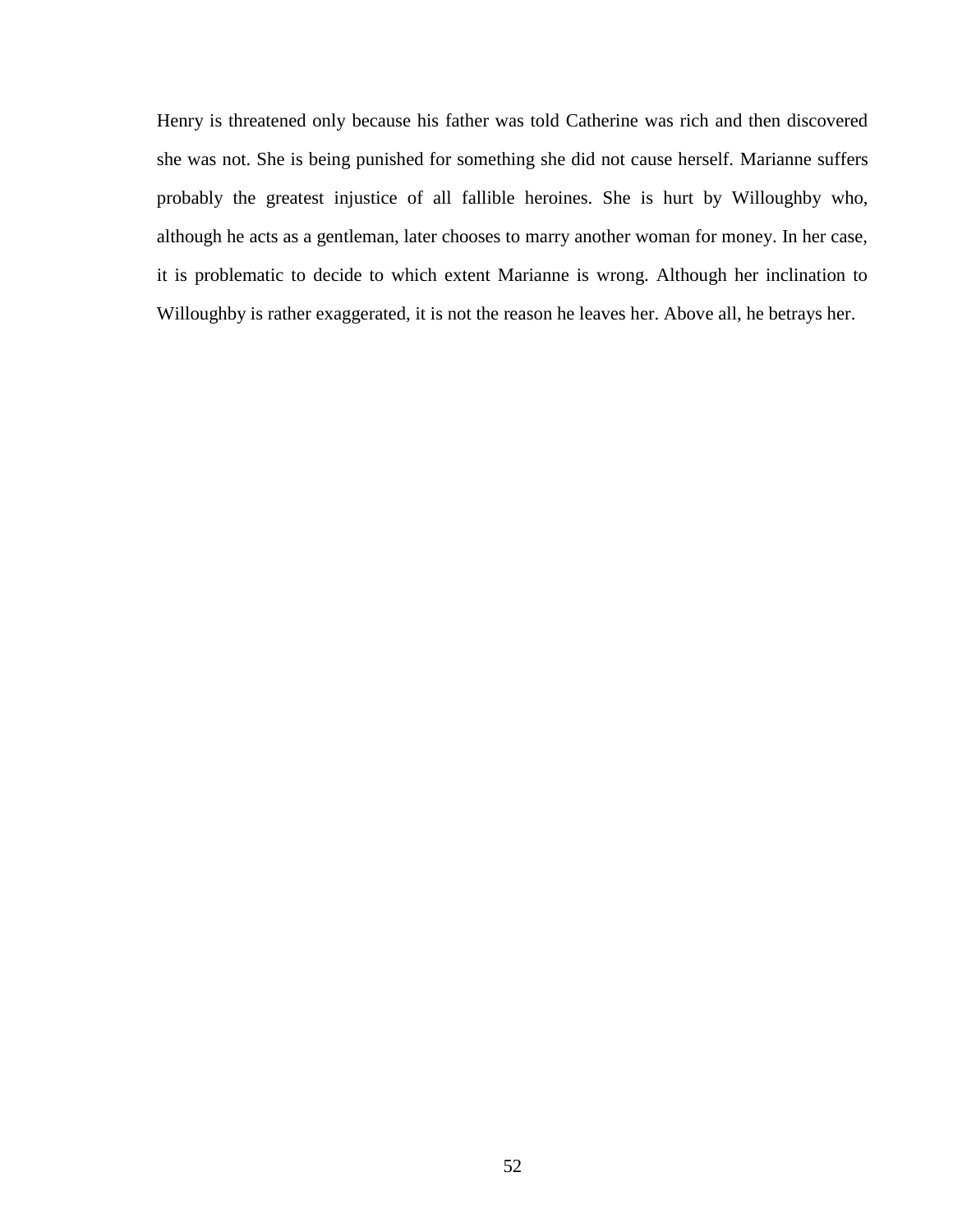# <span id="page-52-0"></span>**5. CONCLUSION**

In the case of a fallible heroine, there is a noticeable pattern in the storyline. The heroine begins with an error that she cannot see at first. Emma and Elizabeth make their mistakes because they are convinced they "know the world". In the case of Catherine and Marianne, the errors are based on the fact that they 'do not know the world yet'. While Emma and Elizabeth overestimate their own abilities to judge characters of people, Catherine and Marianne simply do not have enough experience to do the same. In *Pride and Prejudice*, *Emma* and *Northanger Abbey*, there is an important moment, a climax, where the heroine loses everything she believed in and finally is able to see the reality for the first time. When Elizabeth reads her letter from Mr Darcy, her inner emotional chaos is comparable to the one of Emma after the picnic or to Catherine"s state of mind after Henry"s rebuke. What connects the three heroines at that moment is their shame. They are all ashamed of what they have done and now, enlightened, they are able to see the reality and to avoid their errors in the future. However, Emma does not have only one moment of such revelation but also two minor ones; after the incident with Mr Elton and later, when she realizes her feelings for Mr Knightley. These are important findings for Emma. Similarly, Catherine also has another "moment of truth" when she receives the letter from Isabella and discovers her true nature. All three heroines have some other person who helps them realize they were wrong. Mr Darcy, Mr Knightley and Henry Tilney are heroes with "moral and intellectual superiority."<sup>144</sup> Moreover, Emma and Marianne both have a close person who functions as a guide for them. Both Mr Knightley and Elinor try to help the heroines by showing them the right way but neither of them succeeds at first. It is only after the awakening that the heroine is able to see she should have listened to the guide. Catherine and Elizabeth do not possess such a helper.

The situation and succession of events in *Sense and Sensibility* is slightly different. Marianne is losing Willoughby gradually; the real climax comes only after she receives the

<sup>&</sup>lt;sup>144</sup> Liddell 109.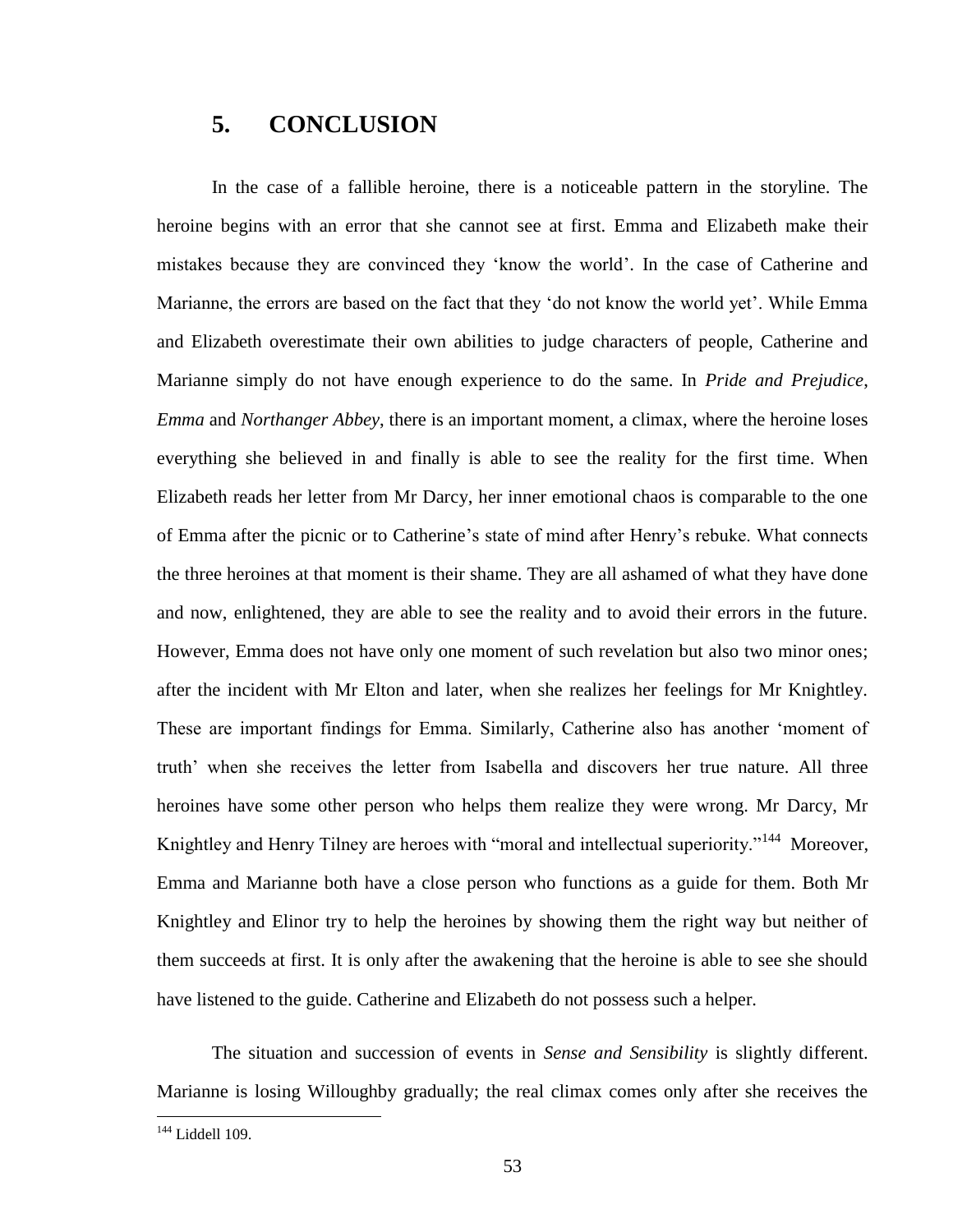letter in which Willoughby explains everything. Nevertheless, this is not a turning point for Marianne in a sense of her awakening yet. She pities herself and falls into agony, unable to think clearly and this leads to her illness. It is only after she recovers and goes for a walk with Elinor that she can finally reflect on her errors. She admits that her sister was right to advise her not to be so openly passionate and more importantly, Marianne realizes her error of being selfish and not thoughtful enough when Elinor needed her. In terms of the pattern in the narrative, it is logical to put Elizabeth, Emma and Catherine into the same category labelled as "fallible heroine". However, it is rather questionable whether Marianne should belong here as well. Partially she should, as she also errs but otherwise, her story differs from the other three.

As was already stated above, after the thorough examination of the heroines" behaviour in various situations, it is apparent that Elizabeth, Emma, Catherine and Marianne are not *purely* fallible heroines. On the other hand, the exemplary heroines, Anne and Fanny are, indeed, merely exemplary as there is nothing to be found in the narrative that would put them in a bad light. They might be too static which makes them unattractive but in terms of exemplarity, they simply do not err at all. In connection to their passivity, the heroines share another important feature that distinguishes them from the fallible heroines; they are closed in their own inner world. Anne and Fanny are both emotional inside and mostly do not let their feelings surface. Elinor would therefore also belong among exemplary heroines. Like in the case of fallible heroines, in *Mansfield Park* and *Persuasion*, there is also an important moment, a turning point for the exemplary heroines. After Fanny discovers the scandal of Henry and Maria, her happiness can be compared to the one of Anne after she reads the letter from Captain Wentworth. From this moment, the heroines feel justice is finally done to them.

After a close observation of the narratives, it can be concluded that there is a visible pattern repeated in *Pride and Prejudice*, *Emma*, *Northanger Abbey* and *Sense and Sensibility*. With regard to this significant finding, it can be said that the division of Jane Austen's novels into the two categories is beneficial. However, while the exemplary heroines proved to be truly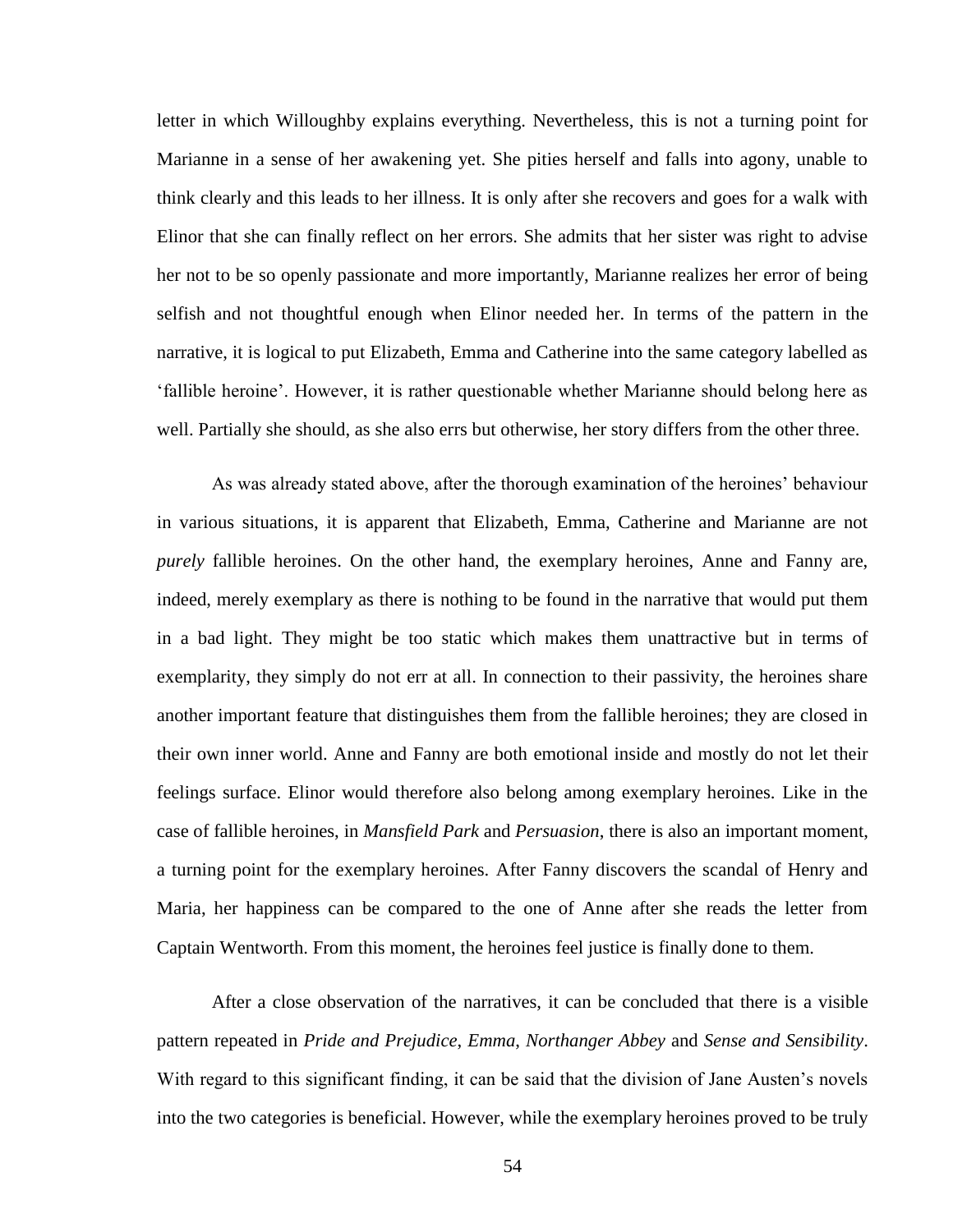faultless, it would do an injustice to the fallible ones to say that they only err. They do make good decisions in which they resemble the exemplarity of Anne and Fanny. Moreover, similarly as the exemplary heroines, the fallible heroines also feel the injustice of the environment at certain point in the novel. Therefore, with regard to their rather complex characters, it would not be accurate to see Elizabeth, Emma, Catherine and Marianne as unequivocally fallible. According to Tanner, David Hume as well as Jane Austen are aware of the fact that a person needs to be "*both* an experiencer *and* a reasoner" as "the former without the latter is error-prone [and] the latter without the former is useless if not impossible."<sup>145</sup> Austen puts her heroines into situations in which they have to experience, judge, reason and mature. This is the reason why especially the fallible heroines appeal to the reader. To conclude, a quotation of Tanner seems appropriate; "full human life is a complex affair, and Jane Austen makes us all well aware of this complexity."<sup>146</sup>

<sup>145</sup> Tanner, Introduction to *Pride and Prejudice* 13.

<sup>146</sup> Ibid.*,* 13.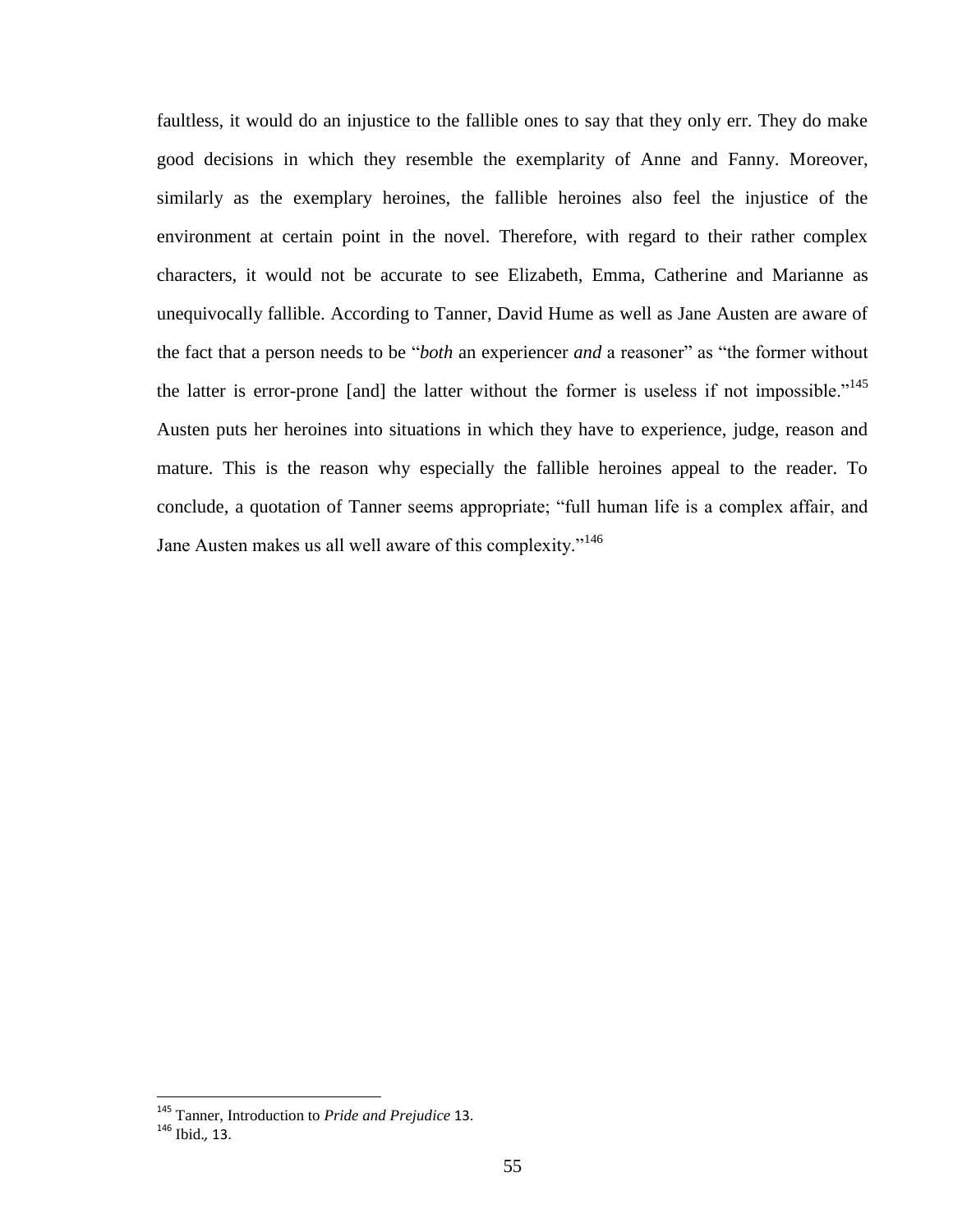## <span id="page-55-0"></span>**Bibliography**

Austen, Jane. *Emma*. New York: Bantam Classic, 2004.

Austen, Jane. *Mansfield Park*. Introduction by Tony Tanner. Baltimore: Penguin Books, 1966.

Austen, Jane. *Northanger Abbey*. Introduction by Marilyn Butler. London:

Penguin Books, 1995.

Austen, Jane. *Persuasion*. Introduction by Gillian Beer. London: Penguin Books, 2003.

Austen, Jane. *Pride and Prejudice*. Introduction by Carol Howard. New York:

Barnes & Noble Classics, 2003.

Austen, Jane. *Pride and Prejudice*. Introduction by Tony Tanner. Harmondsworth: Penguin Books, 1981.

Austen, Jane. *Sense and Sensibility*. Introduction by Ros Ballaster. London: Penguin Books, 1995.

Butler, Marilyn. *Jane Austen and the War of Ideas*. Oxford: Clarendon Press, 2002.

Hardy, Barbara. *A Reading of Jane Austen*. London: Peter Owen, 1975.

Jefferson, Douglas. *Jane Austen's Emma: A Landmark in English Fiction*. London: Sussex University Press, 1977.

Jones, Vivien. *How to Study a Jane Austen Novel*. Basingstoke: Macmillan, 1997.

Liddell, Robert. *The Novels of Jane Austen*. London: Longmans, 1966.

Marsh, Nicholas. Jane Austen: *The Novels*. Basingstoke: Macmillan, 1998.

Southam, B.C. *Critical Essays on Jane Austen*. London:

Routledge and Kegan Paul, 1968.

Teachman, Debra. *Understanding Pride and prejudice: a student casebook to issues, sources, and historical documents*. Westport: Greenwood Press, 1997.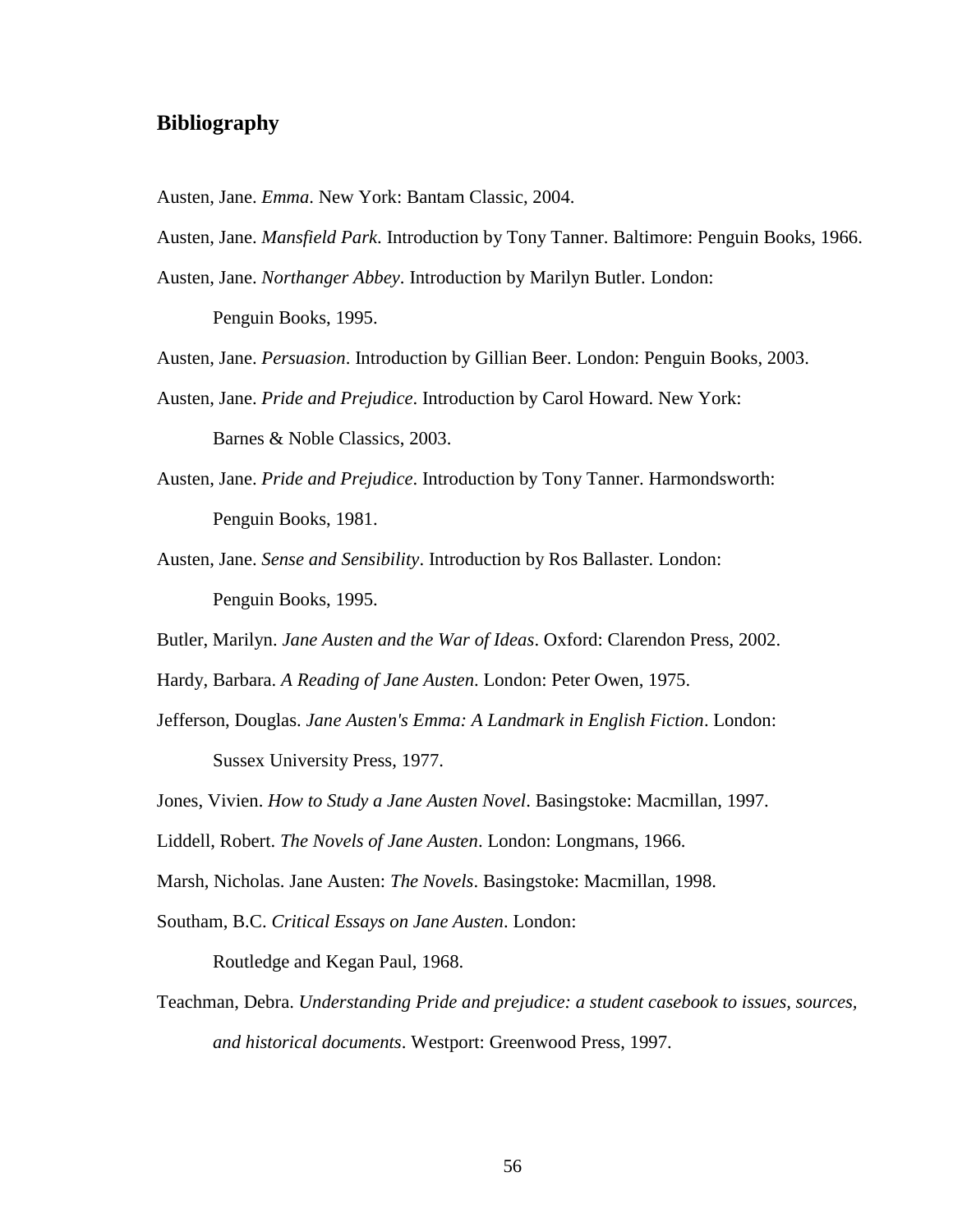# <span id="page-56-0"></span>**Czech Résumé**

# **Úvod**

Bakalářská práce s názvem "Vyobrazení hrdinek v románech Jane Austen" se zabývá rozborem hlavních hrdinek šesti dokončených románů Jane Austen. Ačkoliv je autorce často vyčítáno, že prostředí jejích románů je velmi omezené, byla by chyba toto úzké zaměření vidět jako nevýhodu. Svět Jane Austen je zajímavý právě především díky autorčině výstižnému popisu prostředí a společnosti, kterou dobře zná. Hrdinky jsou přímo ovlivněny prostředím, ve kterém se nachází a s ohledem na společnost, do které patří, následně řeší různé situace. Emma, Elizabeth, Catherine, Marianne, Anne i Fanny jsou hrdinky v mnoha směrech navzájem podobné a ačkoliv se jejich příběhy liší, mnohdy řeší vzniklé situace podobně. Práce pokládá otázku, zda je možné hrdinky rozdělit striktně do dvou skupin, a to na hrdinky příkladné a chybující. Příkladné hrdinky jsou zde vnímány jako ty, kterým prostředí nespravedlivě křivdí. Chybující hrdinky jako ty, které v knize prochází vývojem a díky zkušenosti se poučí ze svých omylů. Porovnání jednotlivých hrdinek je pak založeno na analýze klíčových pasáží knih a důležité události jsou rozebírány s ohledem na jejich chování.

Převážná část práce pojednává o hrdinkách chybujících a zaměřuje se na hledání podstaty jejich omylů a následně na porovnání situací, ve kterých si chybu uvědomí a poučí se. Filozofie osmnáctého století se zabývá právě otázkou vědění, či přesněji tím, jakým způsobem jsme dosáhli toho, co víme. David Hume mluví o prvotních dojmech, které vznikají náhle a bez použití rozumného uvažování. Právě chybné prvotní dojmy jsou důvodem, proč se hrdinky řadí do skupiny chybujících. Mylný úsudek je zde tedy hlavním problémem.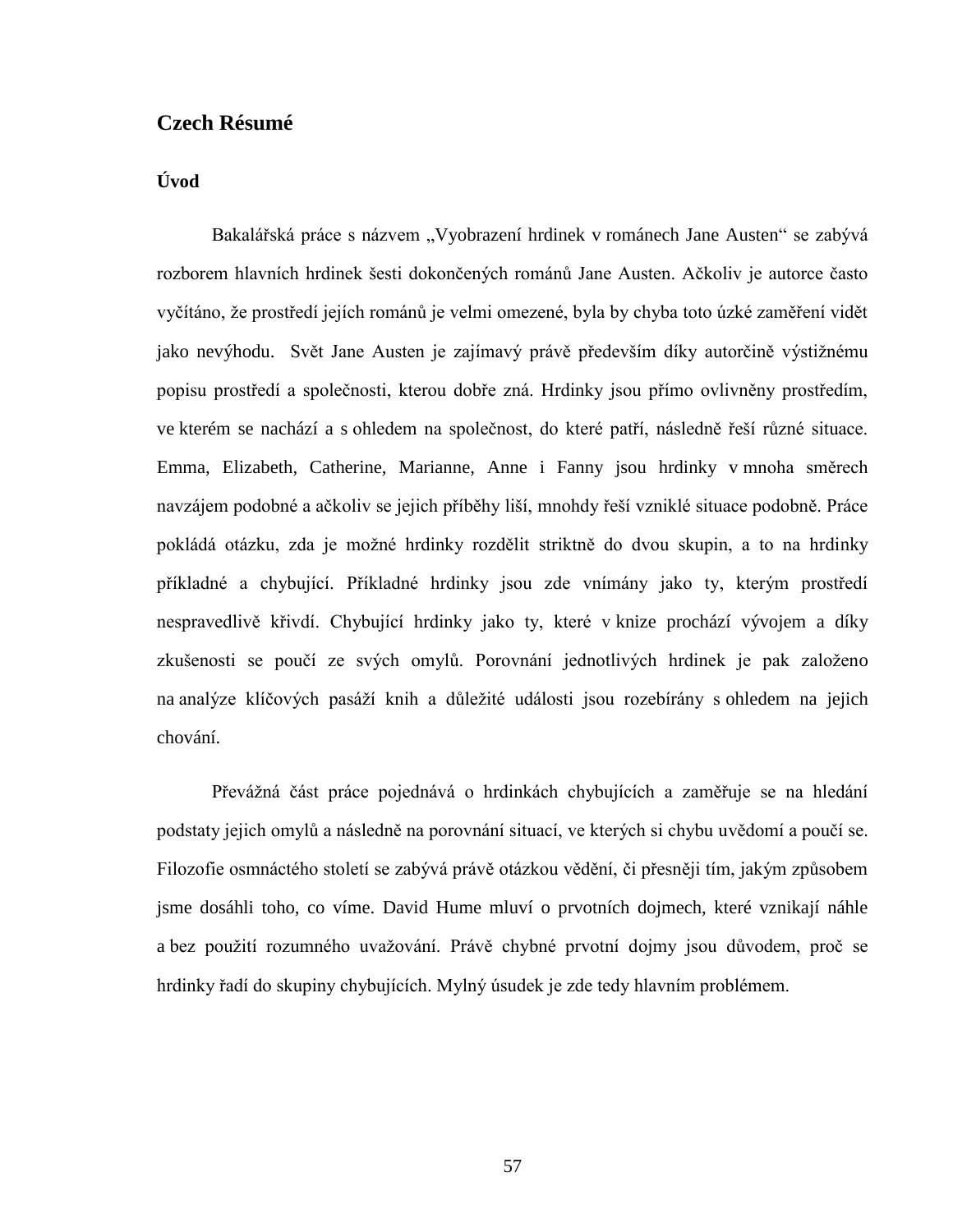#### **Chybující hrdinky**

K chybnému prvotnímu dojmu vedou různé cesty související s povahou a věkem hrdinek, či s prostředím, ve kterém se nachází. Catherine a Marianne jsou teprve sedmnáctileté, s čímž souvisí jejich intelektuální nezralost a nedostatek životních zkušeností. Jejich omyly jsou způsobeny přílišnou naivitou, nezralostí či bezmeznou představivostí. Elizabeth a Emma jsou ve svých dvaceti letech o něco starší a důvody k jejich omylům jsou jiné. Elizabeth je popisována jako dívka, která si pevně stojí za svými názory. Tato vlastnost hraje významnou roli při jejím rozhodování či usuzování. Emma se i přes svůj mladý věk ocitá v pozici, ve které vede domácnost svého otce. Ačkoliv se Emma se k této roli staví zodpovědně, dokáže svou pozici i zneužít. Díky svému dobrému postavení ve společnosti i finanční jistotě nemá Emma důvod hledat si bohatého manžela tak, jako ostatní hrdinky. Proto se v otázce vztahů zaměřuje na ostatní a staví se do pozice, ze které rozhoduje o vztazích druhých. Elizabeth příliš spoléhá se na svůj první dojem a zakládá si na tom, že poznávání povahy lidí je její silná stránka. Podobně jako Elizabeth, i Emma přecení svou víru v umění odhadnout charaktery lidí a navíc si zahrává s jejich city. Přílišné sebevědomí či víra ve vlastní úsudek tedy spojuje obě hrdinky.

Catherine a Marianne spojuje jejich dětská naivita a nezkušenost. Catherine je posedlá přílišnou láskou ke knihám a tato vlastnost způsobí její neschopnost odlišit fikci od reality. Je tak zabrána do své představivosti, že ztrácí kontakt s okolním světem. Její druhý velký omyl pak pramení z naivní představy, že všichni lidé jsou jednoznačně dobři nebo špatní tak, jako v románech. Není proto připravena na přetvářku a intriky Isabelly, které bezmezně věří. Marianne má romantickou povahu, pro všechno se ihned nadchne. Když se tedy nešťastně zamiluje do pana Willoughbyho, je mu bezmezně oddaná.

Neméně zajímavé je i porovnání jednotlivých pasáží, ve kterých si hrdinky své omyly uvědomí. Po přečtení dopisu od pana Darcyho, ve kterém je vše vysvětleno, nemůže Elizabeth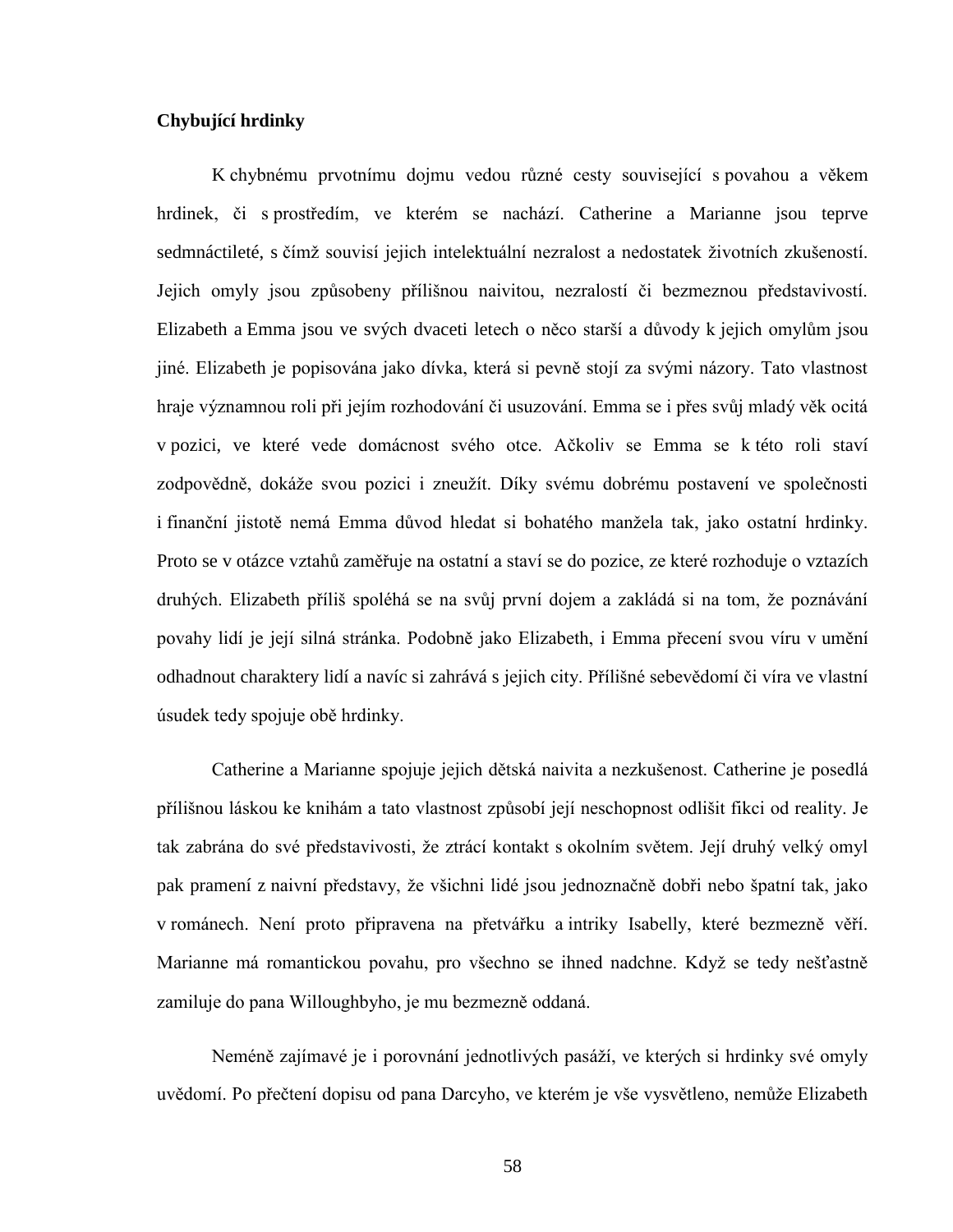pochopit, jak mohla být tak lehce oklamána svou vlastní pýchou. Její úsudek o panu Darcym byl mylný, protože příliš věřila v první dojem. Elizabeth získává cennou zkušenost a zjišťuje, že umění přiznat chybu je její novou silnou stránkou. Emma a Catherine jsou také překvapeny svým zjištěním a stydí se za své chování. Emmu především hluboce mrzí, že zklamala pana Knightleyho. Catherine dovede její představivost tak daleko, že obviní Henryho otce z vraždy a právě Henry ji pak musí přivést zpátky do reality. Situace Marianne se od ostatních liší tím, že Willoughbyho odchod, tedy událost, která ji velmi zasáhne, není způsoben její vinnou. Marianne lituje své přílišné důvěry, která jí způsobila bolest. Mrzí ji také, že se sobecky uzavřela do sebe ve chvílích, kdy ji potřebovala její sestra Elinor. Všechny chybující hrdinky litují svého chování a na cestě k porozumění se ze svých omylů poučí.

#### **Příkladné hrdinky**

Fanny a Anne jsou hrdinky spíše pasivního charakteru. Své myšlenky a pocity jen málokdy vysloví nahlas. Opravdu se dají považovat za jakési oběti, kterým okolí z nějakého důvodu křivdí. Ačkoliv Anne trpí v důsledku svého rozhodnutí, věří, že bylo správné. Fanny mlčí, aby neublížila ostatním, i přesto, že toto rozhodnutí ubližuje jí samotné. Podobně jako hrdinky chybující, i hrdinky příkladné prožívají jakýsi moment pravdy. Díky porovnání s Fanny a Anne je patrné, že příkladnost lze najít i u hrdinek chybujících. I ony jsou občas vystaveny nespravedlnosti ze strany okolí. V takovém případě si pak, stejně jako hrdinky příkladné, stojí za svými principy. Na druhou stranu, jak vyplývá z rozboru textů, hrdinky příkladné opravdu nikdy nechybují.

#### **Závěr**

Pokud chtějí hrdinky něčeho dosáhnout, vždy berou ohled na pravidla a nedělají nic, co by společnost neakceptovala. V tomto směru jsou tedy všechny svým způsobem příkladné. U chybujících hrdinek se Jane Austen zaměřuje především na otázku jejich mylného úsudku a platí zde, že všechny se ze svých chyb poučí. Jakmile jsou chybující hrdinky vystaveny